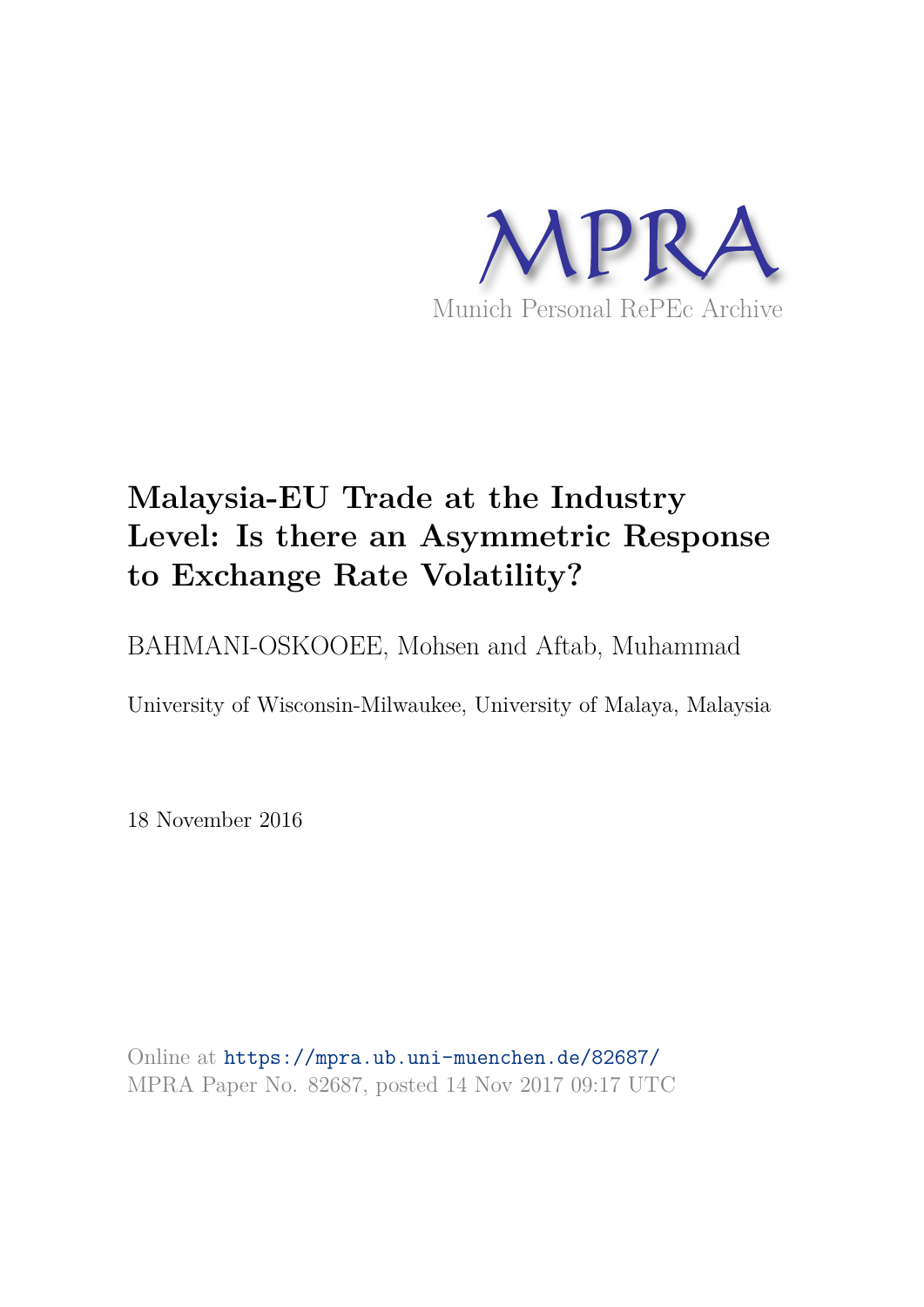## **Malaysia-EU Trade at the Industry Level: Is there an Asymmetric Response to Exchange Rate Volatility?**

Mohsen Bahmani-Oskooee The Center for Research on International Economics and Department of Economics The University of Wisconsin-Milwaukee

[bahmani@uwm.edu](mailto:bahmani@uwm.edu)

and

Muhammad Aftab Department of Finance and Banking University of Malaya maftab@siswa.um.edu.my

#### **Abstract**

A study in this journal that assessed the impact of exchange rate volatility on Malaysia-EU trade at commodity level used the linear ARDL approach of Pesaran *et al*. (2001) and did not find significant effects in most of the 81 Malaysian exporting and 66 importing industries. In this paper, we argue for asymmetric effects of exchange rate volatility on the same industries' trades which implies using Shin *et al*.'s (2014) nonlinear ARDL approach. While we find short-run asymmetric effects of volatility in almost all industries, we find evidence of adjustment asymmetry in 17 exporting and nine importing industries. We also find significant impact or short-run cumulative asymmetry in 12 exporting and six importing industries. The most important finding is significant long-run asymmetric effects in 36 Malaysian exporting industries and 25 Malaysian importing industries. Clearly, trade flows react to an increased exchange rate volatility differently than to a decreased volatility.

**Key Words:** Exchange rate volatility; Asymmetry effects; Commodity trade; Malaysia; US; Nonlinear ARDL

## **JEL Classification:** F31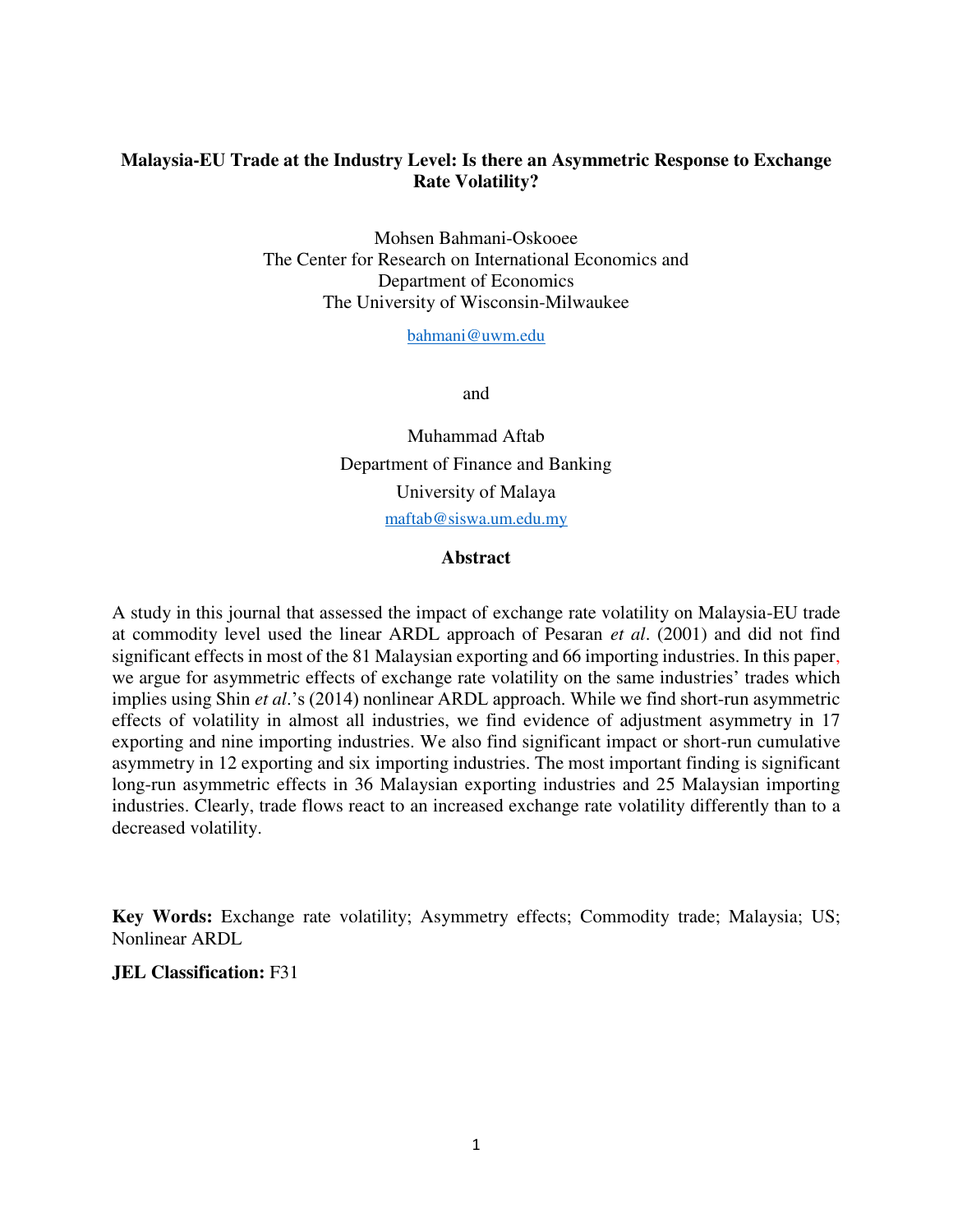#### **I. Introduction**

l

 Malaysia is now one of the fast growing economies in Asia and one of the largest members of Association of East Asian Nations (ASEAN). As it grows, so does its trade with outside world and European Union is no exception. To reduce any uncertainty associated with impact of exchange rate volatility on its trade flows, Malaysia and other members of ASEAN share the idea of a common currency similar to euro. Until that idea is materialized and a common currency is introduced, Malaysia's trade with other nations including the euro zone could be affected by the real ringgit-euro volatility. To gain some insight in how volatile is the real exchange rate between the two regions, we plot our volatility measure in Figure 1.

### Figure 1 goes here

Clearly, the real ringgit-euro rate is volatile enough to be concerned with the response of the trade flows between the two regions to such volatility. To infer the impact of exchange rate volatility on the trade flows, a common practice is to rely upon past studies. Doroodian (1999), Arize *et al*. (2000), and Doganlar (2002) who included Malaysia in their studies, found adverse effects of exchange rate volatility on Malaysia's real exports to the rest of the world. None considered Malaysia's imports.<sup>1</sup> Aftab *et al* (2016) criticized above studies on the ground that they used aggregate trade data between Malaysia and rest of the world. They then considered the trade flows between Malaysia and a specific region, the European Union (EU). However, in order to discover more significant effects of exchange rate volatility on the Malaysia-EU trade, they disaggregated their trade flows by industry and assessed the impact of the real ringgit-euro volatility on the exports of 81 exporting industries and 66 importing industries. They found that in

<sup>1</sup> For experiences of other countries see the review article by Bahmani-Oskooee and Hegerty (2007).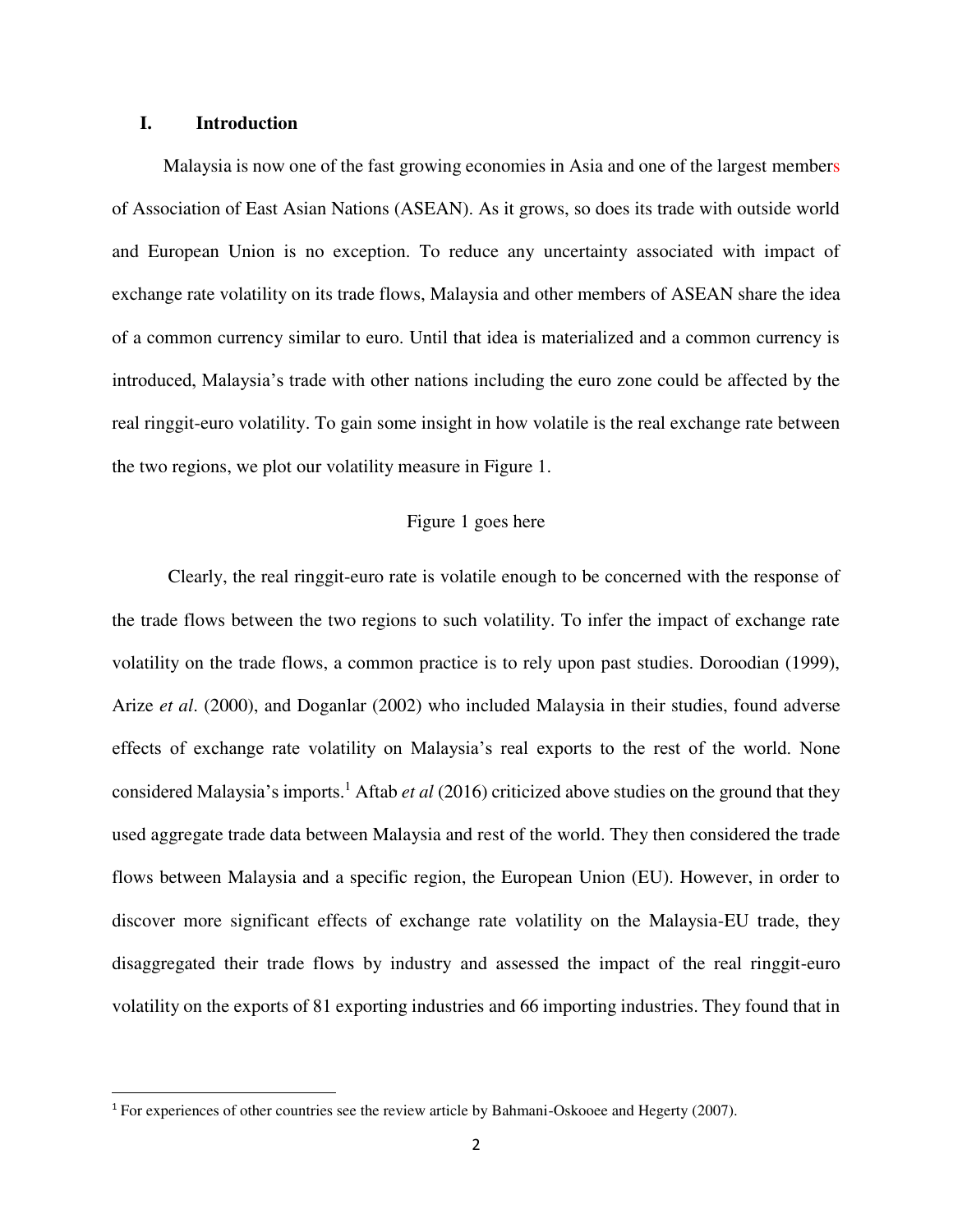the short-run exports of 30 industries and imports of 45 industries are significantly affected by volatility. However, short-run effects were translated into the long-run effects only in five exporting industries and 15 importing industries.

Methodological advances have now moved into a new direction and suggest that failure to find a significant link between two variables could be due to assuming symmetric effects of one variable on the other. If the effects are asymmetric which require applying nonlinear models, the outcome could be different (Bahmani-Oskooee and Fariditavana 2016). In the context of our topic, the symmetry assumption implies that if an  $x\%$  increase in exchange rate volatility depresses exports by a y%, an x% decrease in volatility should increase exports by y%. Clearly, this need not be the case since traders' expectation and therefore their reaction could be different to an increased exchange rate volatility compared to a decreased volatility. Furthermore, if import and export prices react in an asymmetric manner to exchange rate changes, as demonstrated by Bussiere (2013), we would expect trade flows to respond to exchange rate changes as well as to its volatility in an asymmetric manner.

In this paper we consider the same data set which was used by Aftab *et al*. (2016) and investigate the asymmetric effects of exchange rate volatility on the exports of the same 81 industries and imports of the same 66 industries that trade between Malaysia and EU. However, rather than using the linear ARDL approach of Pesaran *et al*. (2001) which was used by Aftab *et al.* (2016), we rely upon the nonlinear ARDL approach of Shin et al. (2014). Indeed, we find evidence of asymmetric effects of exchange rate volatility on exports and imports in many industries. To show these results, we introduce the models and methods in Section II. Our empirical results are then presented in Section III. While Section IV concludes, the Appendix is devoted to the sources of the data and definition of variables.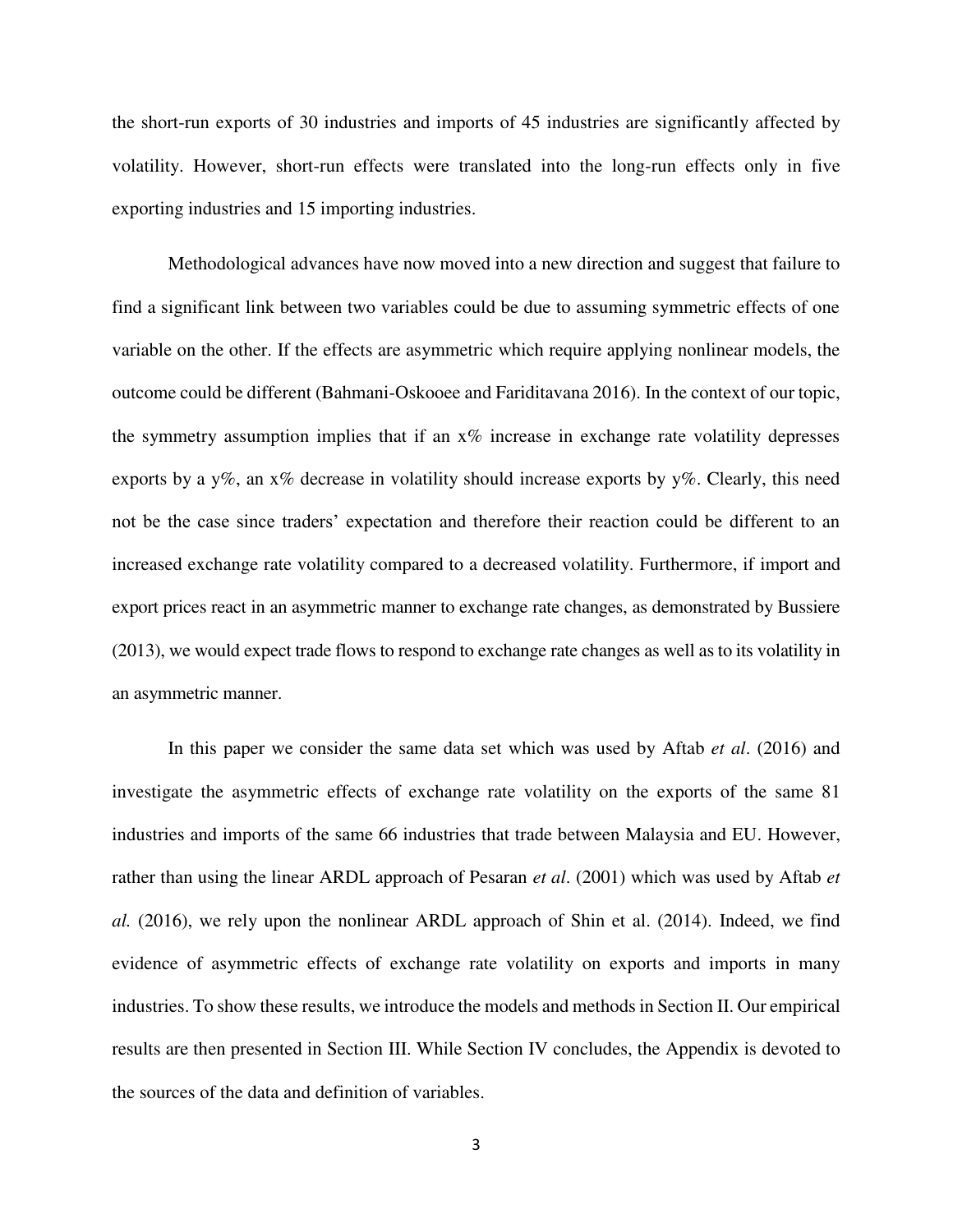#### **II. The Models and Methods**

 Since our goal is to compare our findings using a nonlinear model with the results of Aftab *et al.* (2016) who relied upon a linear model, we begin with the same specifications as Aftab *et al* (2016) first. Their long-run export and import demand models were as follows:

$$
LnX_{i,t}^{MY} = \alpha_o + \alpha_1 LnIP_t^{EU} + \alpha_2 LnREX_t + \alpha_3 LnV_t + \varepsilon_t
$$
 (1)  

$$
LnM_{i,t}^{MY} = \beta_o + \beta_1 LnIP_t^{ML} + \beta_2 LnREX_t + \beta_3 LnV_t + \mu_t
$$
 (2)

Specification (1) identifies the determinants of real export of commodity i by Malaysia ( $X_{i,t}^{MY}$ ) to EU. These are the main determinants that are included in many studies and theoretically are derived by Peree and Steinherr (1989). These determinants are the level of economic activity in EU, proxied by its index of industrial production,  $IP_t^{EU}$ . As EU grows, we expect Malaysian exports to EU to increase unless the growth in EU is due to increased production of import substitute goods. If the latter is the case, EU could import less. Therefore, estimate of  $\alpha_1$  could be positive or negative (Bahmani-Oskooee 1986). From the Appendix we gather that the real exchange rate, REX, is defined in a manner that an increase reflects depreciation of ringgit. If a depreciation is to promote Malaysia's exports to EU, an estimate of  $\alpha_2$  is expected to be positive. Finally, a GARCHbased measure of volatility of the real exchange rate, V, is the third determinant. It can have negative or positive effects on the exports, depending on the degree of risk that traders wish to take. While risk averse traders will trade less, risk lover traders could trade more in order to cover their future loses (De Grauwe 1988). Similarly, equation (2) is Malaysian import demand for commodity i,  $M_{i,t}^{MY}$ . It is assumed that it could depend positively or negatively to Malaysia's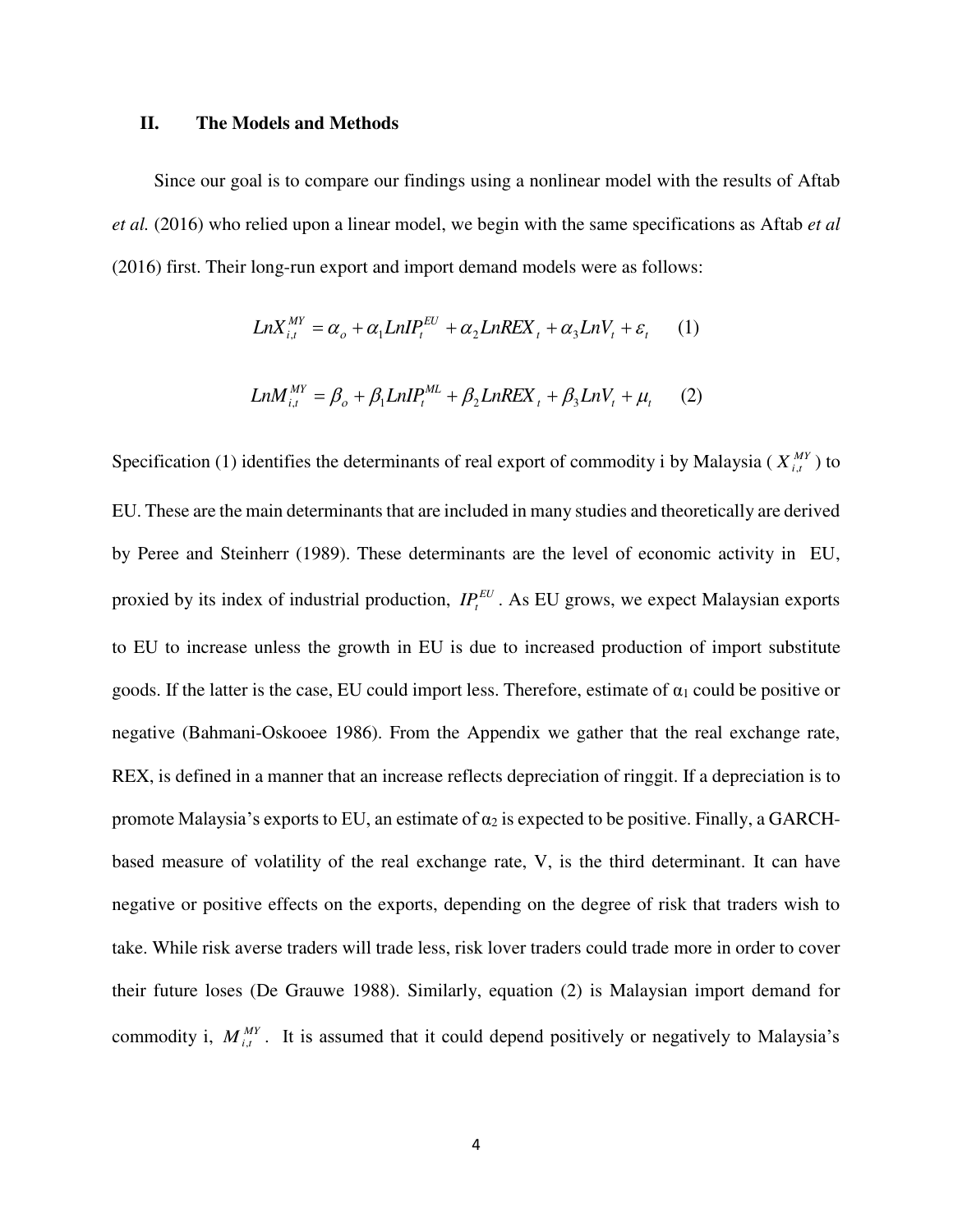economic activity identified by  $IP_t^{ML}$ , negatively to REX, and again negatively or positively to exchange rate volatility, V.

 As mentioned equations (1) and (2) are long-run models and in order to assess the short-run effects of right-hand side variables, we need to specify them in an error-correction modeling format. Aftab *et al.* (2016) follow Pesaran *et al*.'s (2001) ARDL approach and arrive at:

$$
\Delta LnX_{i,t}^{MY} = a_1 + \sum_{j=1}^{n1} a_{2j} \Delta LnX_{t-j}^{MY} + \sum_{j=0}^{n2} a_{3j} \Delta LinIP_{t-j}^{EU} + \sum_{j=0}^{n3} a_{4j} \Delta LnREX_{t-j} + \sum_{j=0}^{n4} a_{5j} \Delta LnV_{t-j} + \theta_1 LnX_{t-1}^{MY} + \theta_2 LinIP_{t-1}^{EU} + \theta_3 LnREX_{t-1} + \theta_4 LnV_{t-1} + \varepsilon_t
$$
 (3)

$$
\Delta L n M_{i,t}^{MY} = b_1 + \sum_{j=1}^{n5} b_{2j} \Delta L n M_{t-j}^{MY} + \sum_{j=0}^{n6} b_{3j} \Delta L n I P_{t-j}^{MY} + \sum_{j=0}^{n7} b_{4j} \Delta L n R E X_{t-j} + \sum_{j=0}^{n8} b_{5j} \Delta L n V_{t-j} + \rho_1 L n M_{i,t-1}^{MY} + \rho_2 L n I P_{t-1}^{MY} + \rho_3 L n R E X_{t-1} + \rho_4 L n V_{t-1} + \varepsilon_t
$$
 (4)

Specifications (3) and (4) are error-correction models and once they are estimated, short-run effects are inferred by the estimates of coefficients attached to first-differenced variables. Longrun effects are derived by the estimates of  $\theta_2-\theta_4$  normalized on  $\theta_1$  in (3) and estimates of  $\rho_2-\rho_4$ normalized on  $\rho_1$  in (4). However, an additional step needs to be taken to avoid spurious regression problem. Joint significance of lagged level variables in both models must be established by applying the F test as a sign of cointegration.<sup>2</sup>

 Next, we follow Shin *et al*. (2014) and modify (3) and (4) so that we can determine if exchange rate volatility has symmetric or asymmetric effects on trade flows. The first step is to

l

<sup>&</sup>lt;sup>2</sup> Pesaran *et al.* (2001) supply new critical values for this F test that account for integrating properties of variables. They demonstrate that their upper bound critical values could be used when variables are combination of I(0) and I(1). Since these are properties of almost all macro variables, there is no need for unit root testing here.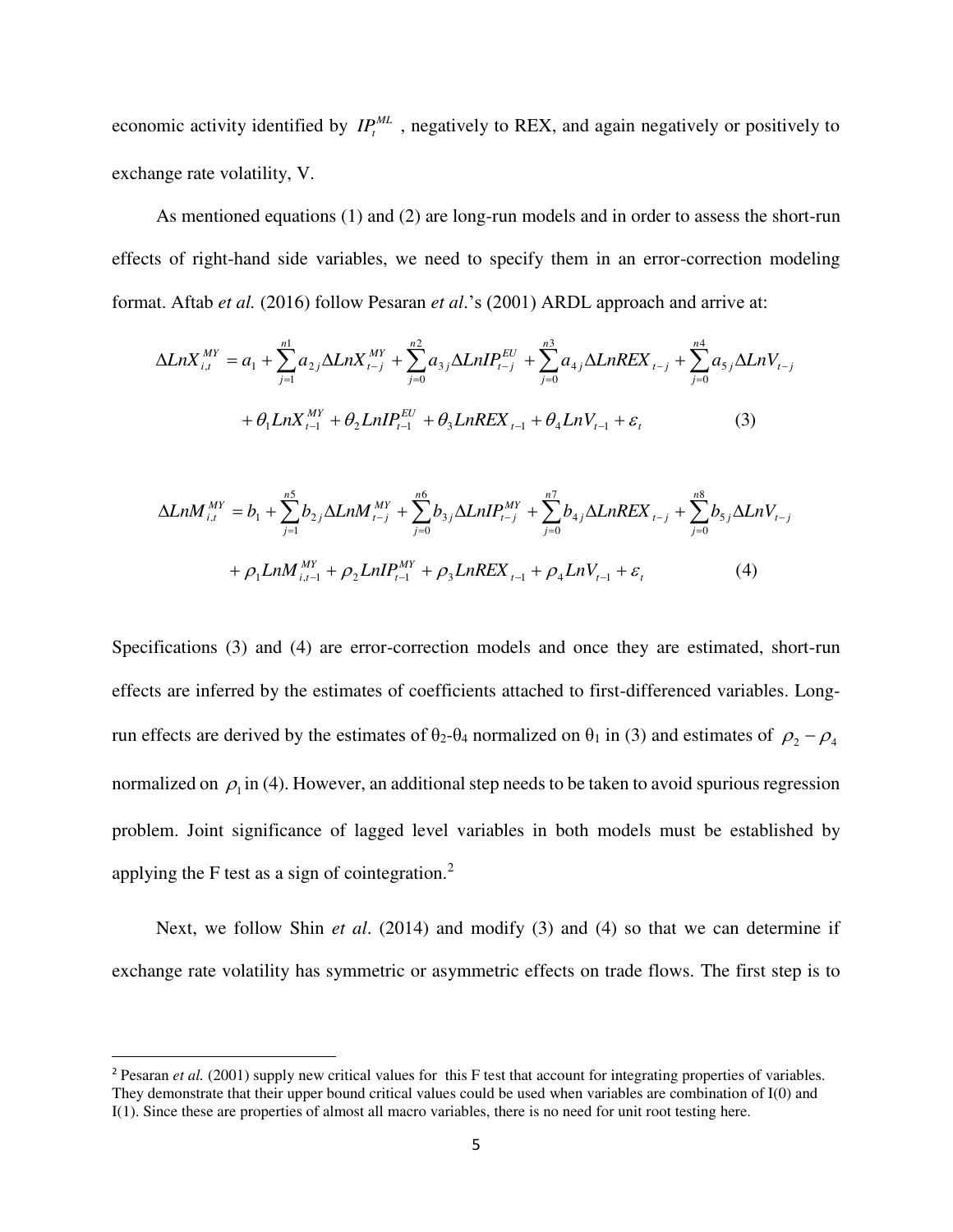construct changes in our volatility measure as *ΔLnVt* which includes positive values reflecting increased exchange rate volatility and negative values reflecting decreased volatility. From this variable we generate two new time-series variables using partial sum concept. Denoting partial sum of positive changes by  $POS<sub>t</sub>$  and partial sum of negative changes by NEG<sub>t</sub>, at the recommendation of Shin et al. (2014) we move back to (3) and (4) and replace  $LnV<sub>t</sub>$  by  $POS<sub>t</sub>$  and NEG<sub>t</sub> variables.<sup>3</sup> We then arrive at:

$$
\Delta LnX_{i,t}^{MY} = c_1 + \sum_{j=1}^{n1} c_{2j} \Delta LnX_{t-j}^{MY} + \sum_{j=0}^{n2} c_{3j} \Delta LinIP_{t-j}^{EU} + \sum_{j=0}^{n3} c_{4j} \Delta LnREX_{t-j} + \sum_{j=0}^{n4} c_{5j} \Delta POS_{t-j} + \sum_{j=0}^{n5} c_{6j} \Delta NEG_{t-j} + \lambda_1 LnX_{t-1}^{MY} + \lambda_2 LinIP_{t-1}^{EU} + \lambda_3 LnREX_{t-1} + \lambda_4 POS_{t-1} + \lambda_5 NEG_{t-1} + \varepsilon_t
$$
 (5)

$$
\Delta LnM_{i,t}^{MY} = d_1 + \sum_{j=1}^{n6} d_{2j} \Delta LnM_{i-j}^{MY} + \sum_{j=0}^{n7} d_{3j} \Delta LnIP_{i-j}^{MY} + \sum_{j=0}^{n8} d_{4j} \Delta LnREX_{i-j} + \sum_{j=0}^{n9} d_{5j} \Delta POS_{i-j} + \sum_{j=0}^{n10} d_{6j} \Delta NEG_{i-j} + \pi_1 LnM_{i,i-1}^{MY} + \pi_2 LnIP_{i-1}^{MY} + \pi_3 LnREX_{i-1} + \pi_4 POS_{i-1} + \pi_5 NEG_{i-1} + \varepsilon_t
$$
 (6)

Specifications (5) and (6) are labeled as nonlinear ARDL models due to method of constructing partial sum variables. Indeed, Shin *et al*. (2014) demonstrate that the F test proposed by Pesaran *et al* (2001) is equally applicable to both models (5) and (6). Comparing (5) to (3) and (6) to (4), although (5) and (6) have one more variable than (3) and (4) respectively, Shin *et al*. (2014, p. 291)

l

<sup>&</sup>lt;sup>3</sup> At any point in time, the partial sum of a variable is the same as cumulative sum where the negative values are replaced by zeros. Similarly, the partial sum of negative values at a given time is the cumulative sum where positive values are replaced by zeros. For more on their formulas to generate see Bahmani-Oskooee and Fariditavana (2016).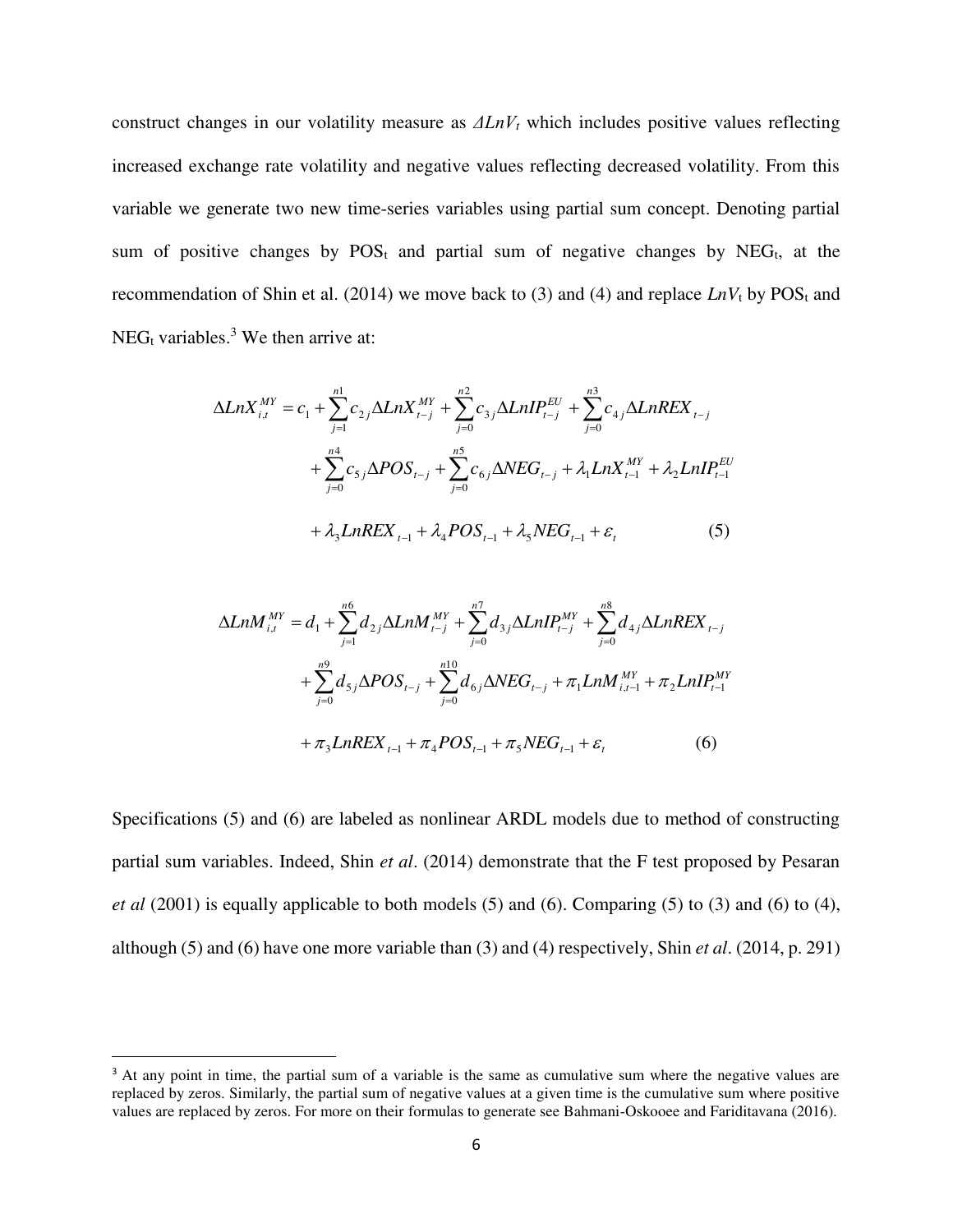recommend treating the POS and NEG as one variable and using the same critical values of the F test for both linear and nonlinear models.<sup>4</sup>

 Once the nonlinear models are estimated, we can test a few asymmetry assumptions. First, short-run adjustment asymmetry will be established if the ΔPOS in either model take a different lag order than the ΔNEG. Second, exchange rate volatility will have short-run asymmetric effects on trade flows if size or sign of the coefficient estimates attached to the ΔPOS variable are different than those attached to the ΔNEG variable. Third, short-run cumulative or impact asymmetry will be established if  $\sum \hat{c}_{5j} \neq \sum \hat{c}_{6j}$  in the nonlinear model (5) and if  $\sum \hat{d}_{5j} \neq \sum \hat{d}_{6j}$  in the nonlinear model (6). Finally, the long-run asymmetric effects will be established if  $\hat{\lambda}_4$  /–  $\hat{\lambda}_1 \neq \hat{\lambda}_5$  /–  $\hat{\lambda}_1$  in (5) and  $\hat{\pi}_4$  / $-\hat{\pi}_1 \neq \hat{\pi}_5$  / $-\hat{\pi}_1$  in (6). The Wald test which has a  $\chi^2$  distribution with one degree of freedom will be used to test the last two hypothesis.<sup>5</sup>

## **III. Empirical Results**

 $\overline{a}$ 

 In this section we estimate nonlinear models (5) and (6) using monthly data that spans from June 2000- December 2013. Following Aftab *et al.* (2016) we too impose a maximum of four lags on each first-differenced variable and use the Akaike's Information Criterion (AIC) to select an optimum model in each case. Only under the same conditions we will be able to compare our estimates from the nonlinear models in this paper to those of Aftab *et al*. (2016) from their linear models. Since there are different critical values for different estimates and statistics, we gather

<sup>&</sup>lt;sup>4</sup> This recommendation is based on the dependency between POS and NEG variables.

<sup>&</sup>lt;sup>5</sup> For other applications of the partial sum concept and nonlinear ARDL approach see Apergis and Miller (2006), Delatte and Lopez-Villavicencio (2012), Verheyen (2013), and Bahmani-Oskooee *et al*. (2016). For applications of the linear model see De Vita and Abbott (2004), Narayan et al. (2007), Wong and Tang (2008), De Vita and Kyaw (2008), Halicioglu (2007), Hajilee et al. (2014), and Durmaz (2015).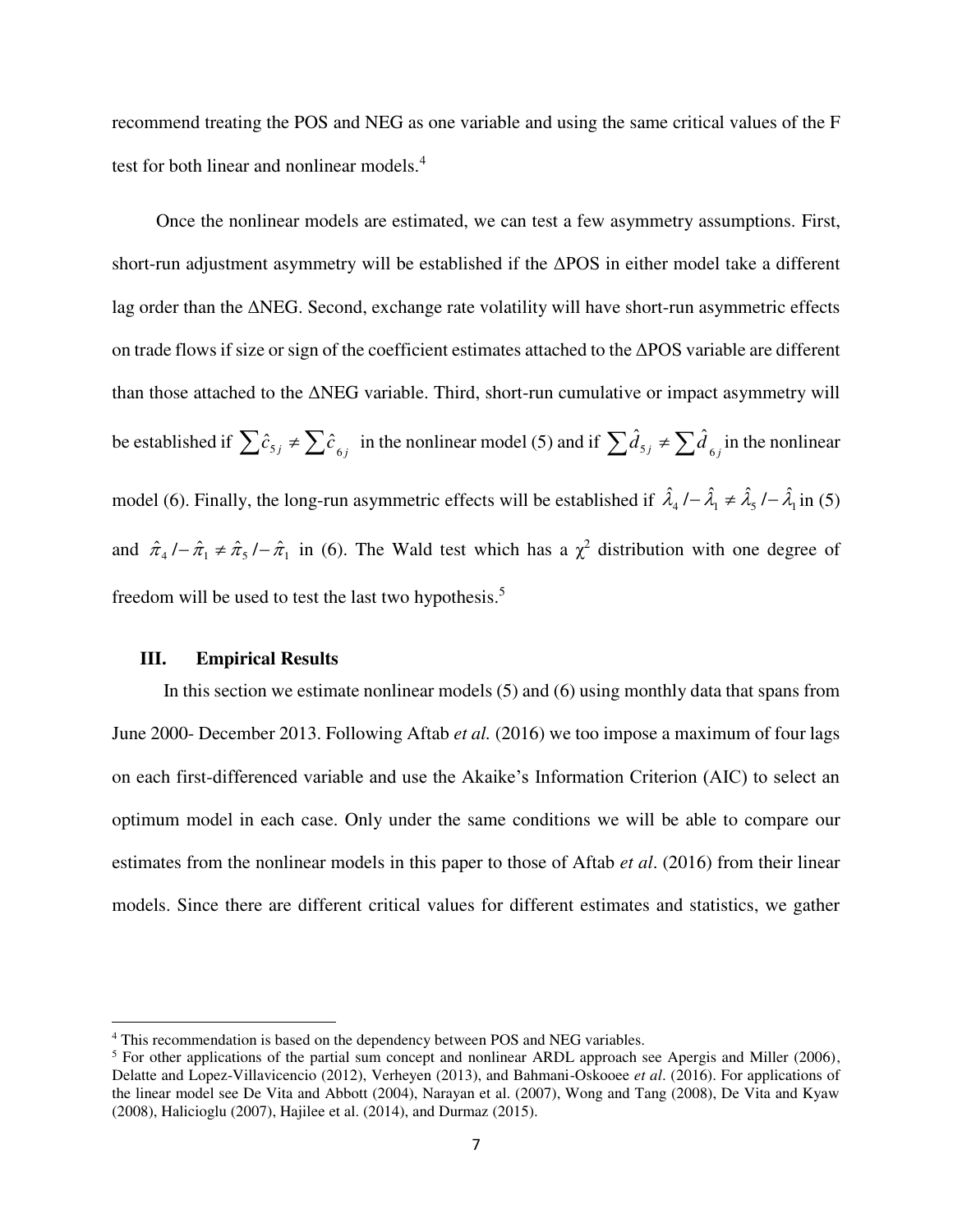them in notes to each table and use them to identify an estimate by  $*$  ( $**$ ) if that estimate is significant at the 10% (5%) level.

 Let us first consider estimate of nonlinear Malaysian export demand model (5) for each of the 81 industries that are reported in Tables 1-3. Note that for brevity, while we report the shortrun estimates only for ΔPOS and ΔNEG variables in Table 1, normalized long-run estimates are reported for all variables in Table 2. Finally, diagnostic statistics are reported in Table 3. From Table 1 we gather that either ΔPOS or ΔNEG carry at least one significant lagged coefficient in 26 industries, implying that increased or decreased volatility has short-run effects on the exports of 26 industries. The comparable figure from Aftab *et al*. (2016) and their estimates of the linear model is 25. Thus, allowing nonlinear adjustment of the exchange rate volatility has not resulted in any more short-run evidence. However, since either the sign or size of significant short-run estimates are different, there is evidence of short-run asymmetric effects. For example, in the first industry coded 01 (live animals), while increase in volatility will discourage Malaysian export of this commodity to EU, decreased volatility seems to have no significant short-run effects. The opposite is true in industry coded as 19 (Preparations of cereals, flour, n.e.s.). Furthermore, number of lags on the ΔPOS are different number of lags on ΔNEG is a total of 17 industry, supporting short-run adjustment asymmetry. Finally, short-run cumulative or impact asymmetry is evidenced in 12 industries coded 03, 08, 22, 27, 48, 57, 64, 79, 82, 85, 91, and 95 since in these industries the Wald test that is reported in Table 3 as Wald-S is significant. Do these asymmetric short-run effects last into the long run?

 From the normalized long-run estimates reported in Table 2 we gather that either POS or NEG variable carry a significant coefficient in 24 industries coded as 06, 08, 12, 18, 19, 24, 27, 28, 32, 33, 39, 48, 51, 52, 61, 68, 74, 79, 82, 85, 89, 95, 96, and 98. The comparable figure from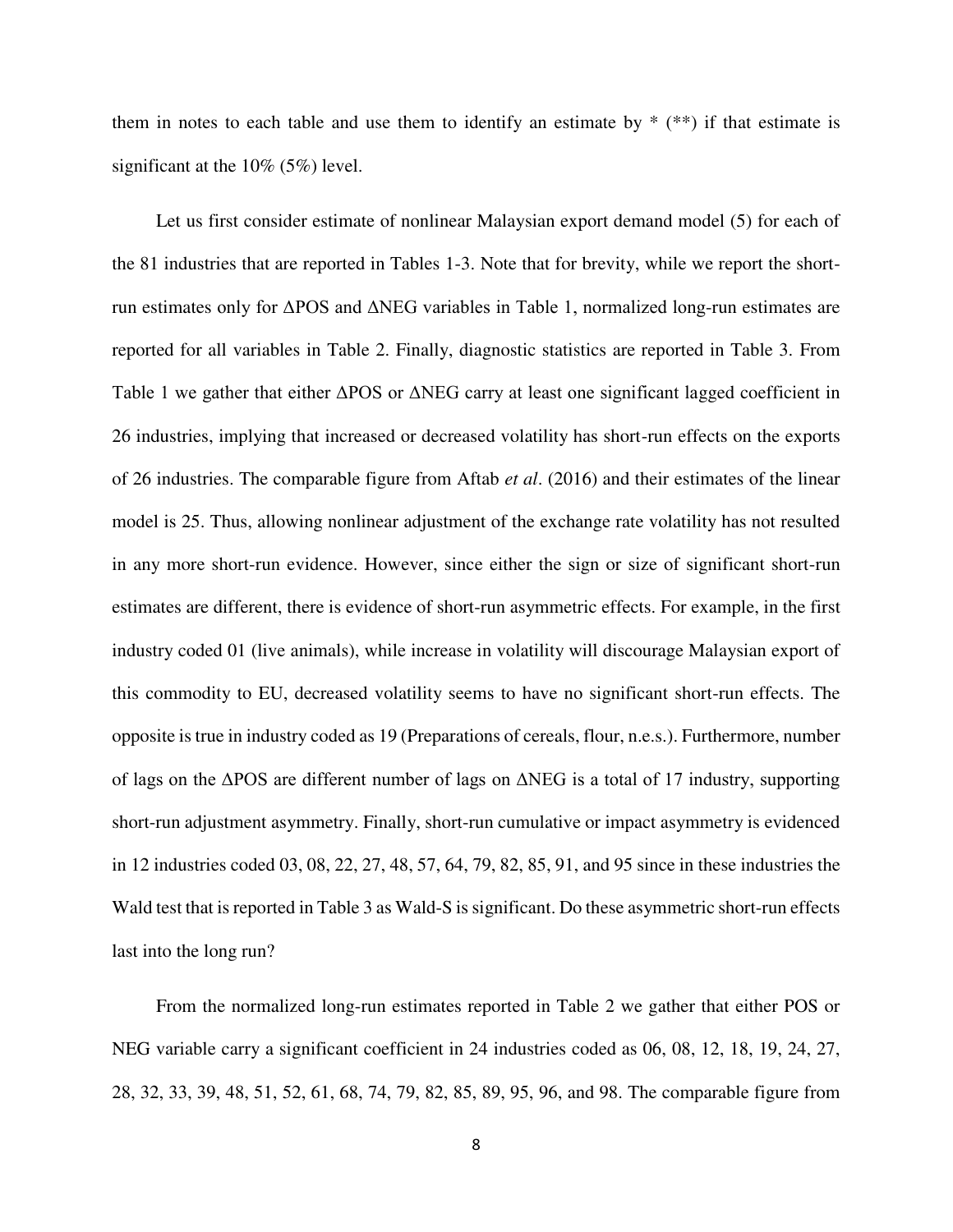the linear model by Aftab *et al.* (2016) is only five industries coded as 11, 24, 51, 57, and 82. Thus, it appears that separating increases in volatility from declines in volatility and introducing nonlinear adjustment of exchange rate volatility has substantially contributed to number of industries that are affected by exchange rate uncertainty. For example, in industry 06 in the linear model of Aftab *et al*. (2016) exchange rate volatility carried an insignificant coefficient. If we were to rely upon the linear ARDL model, the process would have stopped and it would have been concluded that exchange rate volatility has no significant long-run effects on Malaysian exports of this industry (Live trees and other plants). However, our estimates from the nonlinear ARDL model reveals that while reduced volatility will stimulate exports of this commodity to EU, increased volatility will have no significant effects, supporting our asymmetry hypothesis. Are these long-run asymmetric effects significantly different? The answer is in the affirmative in 36 industries coded as 01, 03, 06, 07, 15, 16, 17, 19, 22, 24, 28, 32, 33, 35, 36, 37, 38, 39, 40, 42, 43, 44, 48, 49, 52, 57, 63, 68, 72, 76, 82, 83, 85, 90, 92, 94, and 98. In these industries the Wald statistic reported as the Wald-L in Table 3 is significant, implying that the normalized estimate attached to the POS variable is different than the normalized estimate attached to the NEG variable.<sup>6</sup>

 As for the long-run effects of the other two variables, Table 2 reveals that the index of industrial production in EU carries a significant coefficient in 29 industries and in most cases the estimate is positive, implying that as EU grows, so does Malaysian exports to EU. The real exchange rate is significant in only 16 industries. However, in order for all long-run estimates to be valid, we must establish cointegration. The results of the F test applied for joint significance of

l

<sup>&</sup>lt;sup>6</sup> Note this list of 36 exporting industries includes even industries in which neither the POS nor the NEG variable was significant, due to the fact that we are testing the size difference. For example in industry coded 01, the POS variable carries a coefficient estimate of 0.2209 and the NEG variable carries an estimate of 0.4024. The Wald-L reveals that these are significantly different.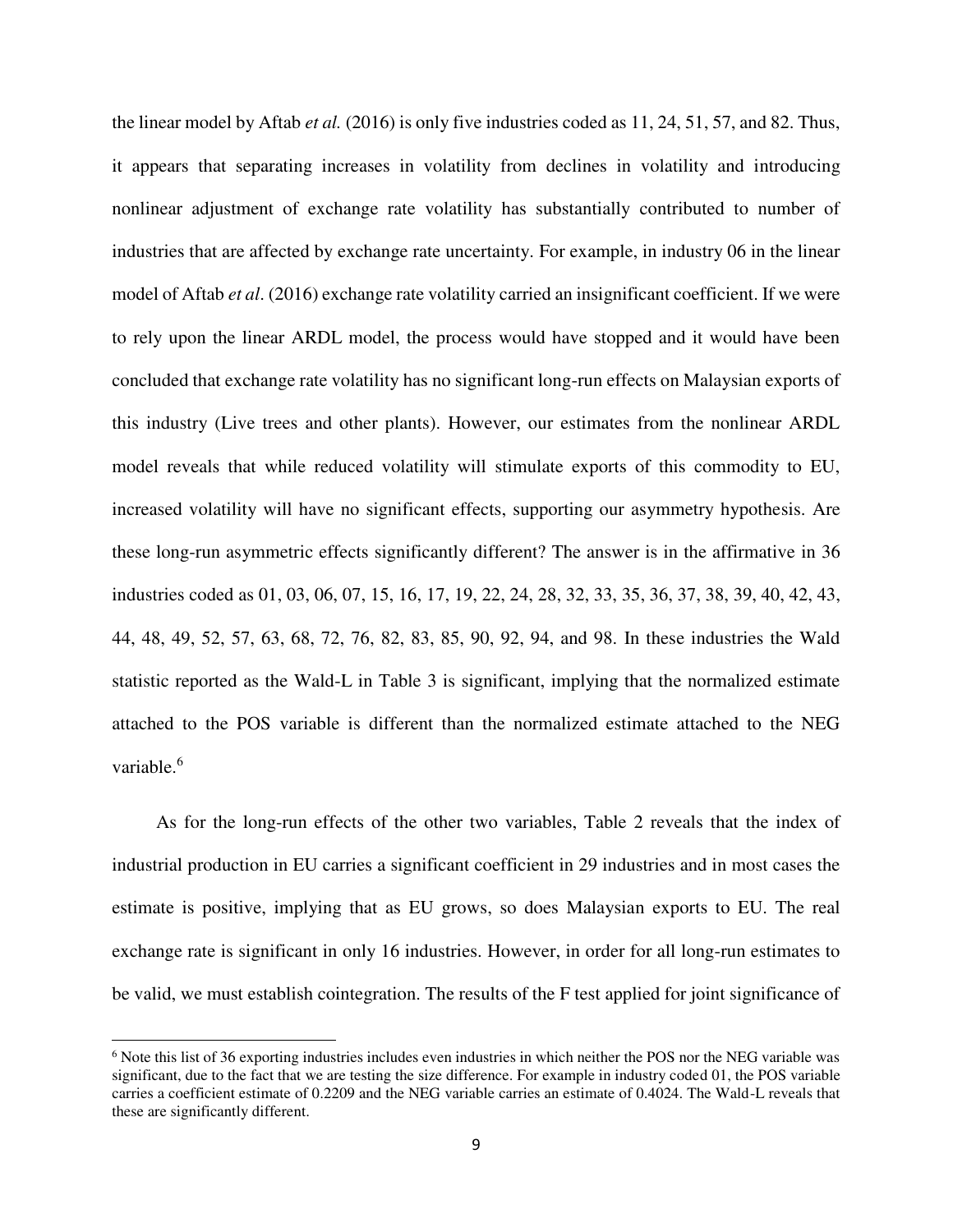lagged level variables reveal that in any model that there is at least one significant long-run coefficient estimate, the F statistic is significant. In some cases, e.g., industry coded 41 in which we had at least one long-run significant coefficient but the F statistic is insignificant, we rely upon an alternative test. In this alternative test we use normalized long-run estimates and long-run export model to generate the lagged error term that is known as the error-correction term, *ECMt-1* as follows:

$$
ECM_{t-1} = LnX_{t-1}^{MY} - \frac{\hat{\lambda}_{2}}{\hat{\lambda}_{1}} LinIP_{t-1}^{EU} - \frac{\hat{\lambda}_{3}}{\hat{\lambda}_{1}}LnREX_{t-1} - \frac{\hat{\lambda}_{4}}{\hat{\lambda}_{1}}POS_{t-1} - \frac{\hat{\lambda}_{5}}{\hat{\lambda}_{1}}NEG_{t-1}
$$
(7)

We then shift back to specification (5) and replace the linear combination of lagged level variables by *ECMt-1.* The new specification is estimated after imposing the same optimum lags. A significantly negative coefficient estimate attached to *ECMt-1* will support cointegration. Note that the t-ratio that is used to judge significance of *ECMt-1* has a new distribution. Therefore, like the F test, Pesaran *et al.* (2001, p. 303) tabulate an upper and a lower bound critical value. As can be seen from Table 3, *ECMt-1* is significant in most models.

A few additional diagnostics are also reported in Table 3. The Lagrange Multiplier (LM) statistic is reported to establish autocorrelation free property of the residuals in each optimum model. Since we are testing for first order serial correlation, it is distributed as  $\chi^2$  with one degree of freedom. Clearly, it is insignificant in most models. Ramsey's RESET test is also insignificant in most models, implying that optimum models are correctly specified. Note that this statistic is also distributed as  $\chi^2$  with one degree of freedom. To establish stability of short-run and long-run estimates, we apply CUSUM and CUSUMSQ tests to the residuals of each optimum model. These two tests are reported as CU for CUSUM and  $CU^2$  for CUSUMSQ. Denoting stable estimates by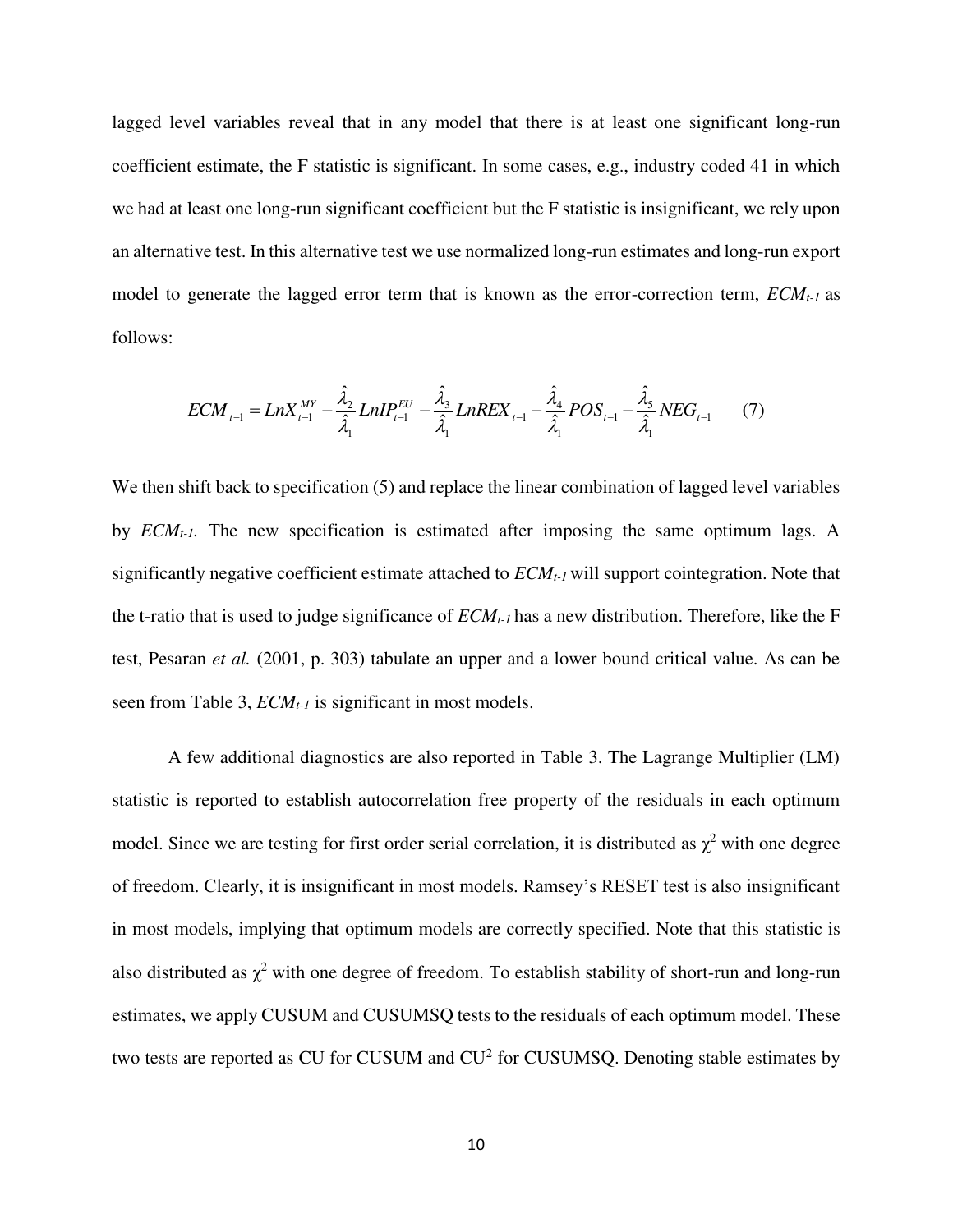"S" and unstable ones by "U", clearly most estimates are stable. Finally, to judge goodness of fit, we report the size of adjusted  $\mathbb{R}^2$ .

Following the same procedure and the same approach, we estimate Malaysian import demand model for each of the 66 importing industries and report the results in Tables 4-6. Shortrun coefficient estimates that are reported in Table 4 reveal that either the ΔPOS or ΔNEG variable carries at least one significant coefficient in 15 industries. The comparable figure from the linear model in Aftab *et al*. (2016, Table 4) is 19. Like export demand model, apparently introducing nonlinear adjustment of the exchange rate volatility does not help to improve the short-run estimates. However, the nonlinear model reveals interesting asymmetry information that are masked by the linear model. First, in most cases, the size or sign of short-run estimates are different when volatility increases as compared to when it declines. This supports short-run asymmetric effects of exchange rate volatility on imports. Second, short-run adjustment asymmetry is observed only in nine industries coded as 02, 25, 27, 29, 70, 73, 82, 85, and 86. Third, short-run cumulative asymmetry is established in industries coded 08, 25, 32, 70, 86, and 93 since only in these industries the Wald-S is significant in Table 6.

In order to identify industries in which short-run asymmetric effects last into the long run, we move to Table 5 and estimates of long-run normalized coefficients. As can be seen, only in industries 08, 65, and 86 either POS or NEG carry a significant coefficient. Thus, unlike export demand model, Malaysian imports are not affected by either increased or decreased volatility in the long run. However, significant long-run asymmetric effects is established by the Wald-L test in 25 out of 66 industries (Table 6). Furthermore, while the real exchange rate itself does not play that much significant role in the long run, Malaysian income proxied by the index of industrial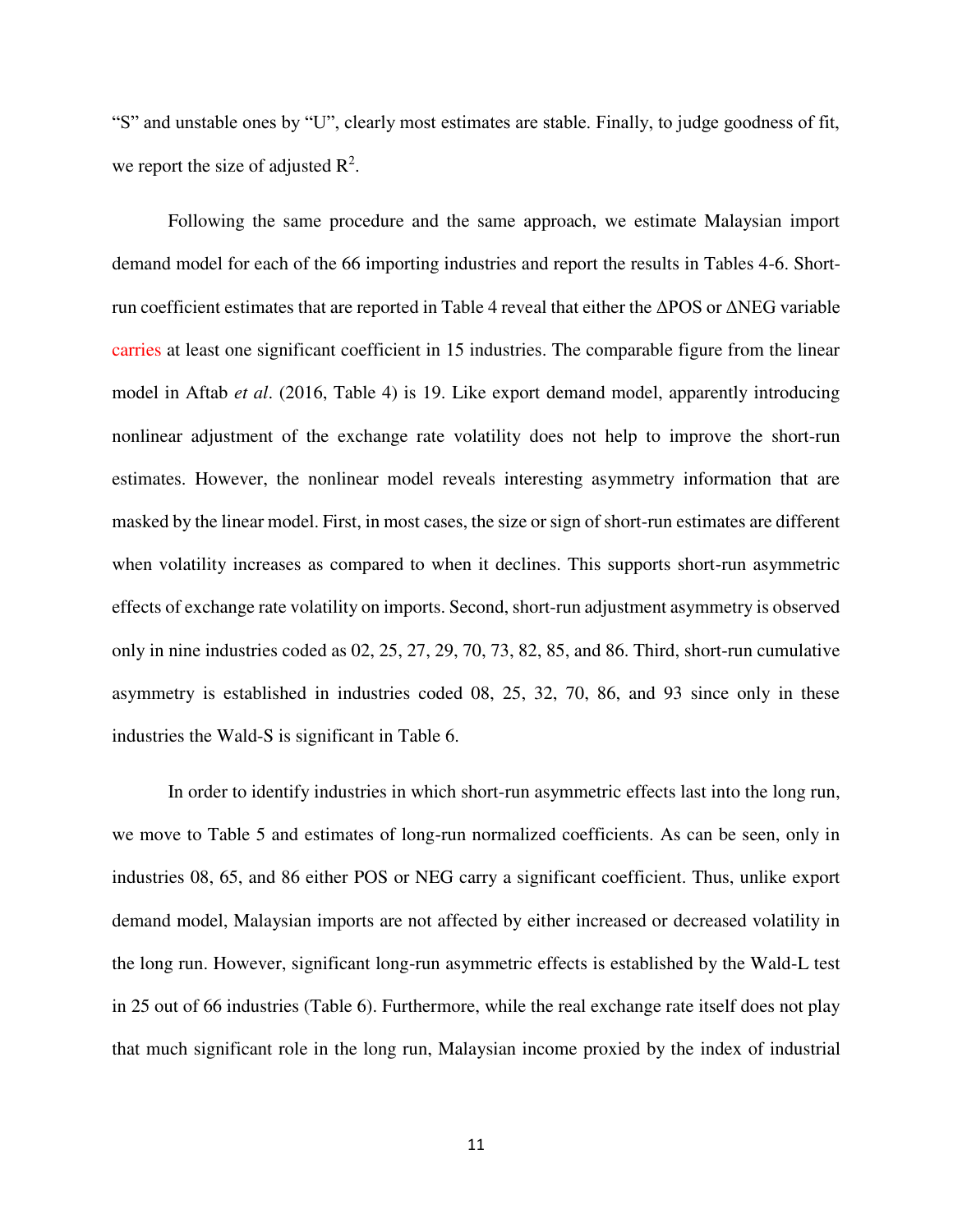production does. The *ln IPMY* variable carries significant coefficient in 41 out of 66 models, supporting importance of economic activity as the main determinants of imports.

 Long-run estimates of Malaysian import demand for each industry in which there is at least one significant long-run coefficient estimate are valid since cointegration is established either by the F test or by  $ECM_{t-1}$ . (Table 6). Other statistics reported in Table 6 support autocorrelation free residuals in most models as well as stability of coefficient estimates at least by CUSUM test. Finally, the size of adjusted  $\mathbb{R}^2$  indicates that most models enjoy a good fit.

#### **IV. Summary and Conclusion**

Since introduction of asymmetry analysis, researchers are revisiting and trying to establish asymmetric response of one variable to another. Examples include response of import and export prices to exchange rate changes, response of domestic price level to exchange rate changes, response of domestic production to exchange rate changes, response of house prices to changes in mortgage rates and personal income, etc. If trade flows react to exchange rate changes in an asymmetric manner, we would expect them to also react asymmetrically to volatility of the exchange rate. This could be mostly due to change in expectations of traders. For example, a trader may decide to trade more when an exchange rate becomes more volatile so that he can cover his future losses. He will still trade more when exchange rate volatility declines due to stabilization policies since he will become more optimistic about future courses of action that have led to the decline in the exchange rate volatility, hence asymmetric response of trade flows to volatility.

 A previous paper in this journal assessed the short-run and long-run effects of the real ringgiteuro volatility on Malaysian exports of 81 industries to EU and on 66 Malaysian importing industries from EU using the linear ARDL approach of Pesaran *et al.* (2001). They found that the real ringgit-euro volatility has short-run effects on exports of 25 industries and on imports of 15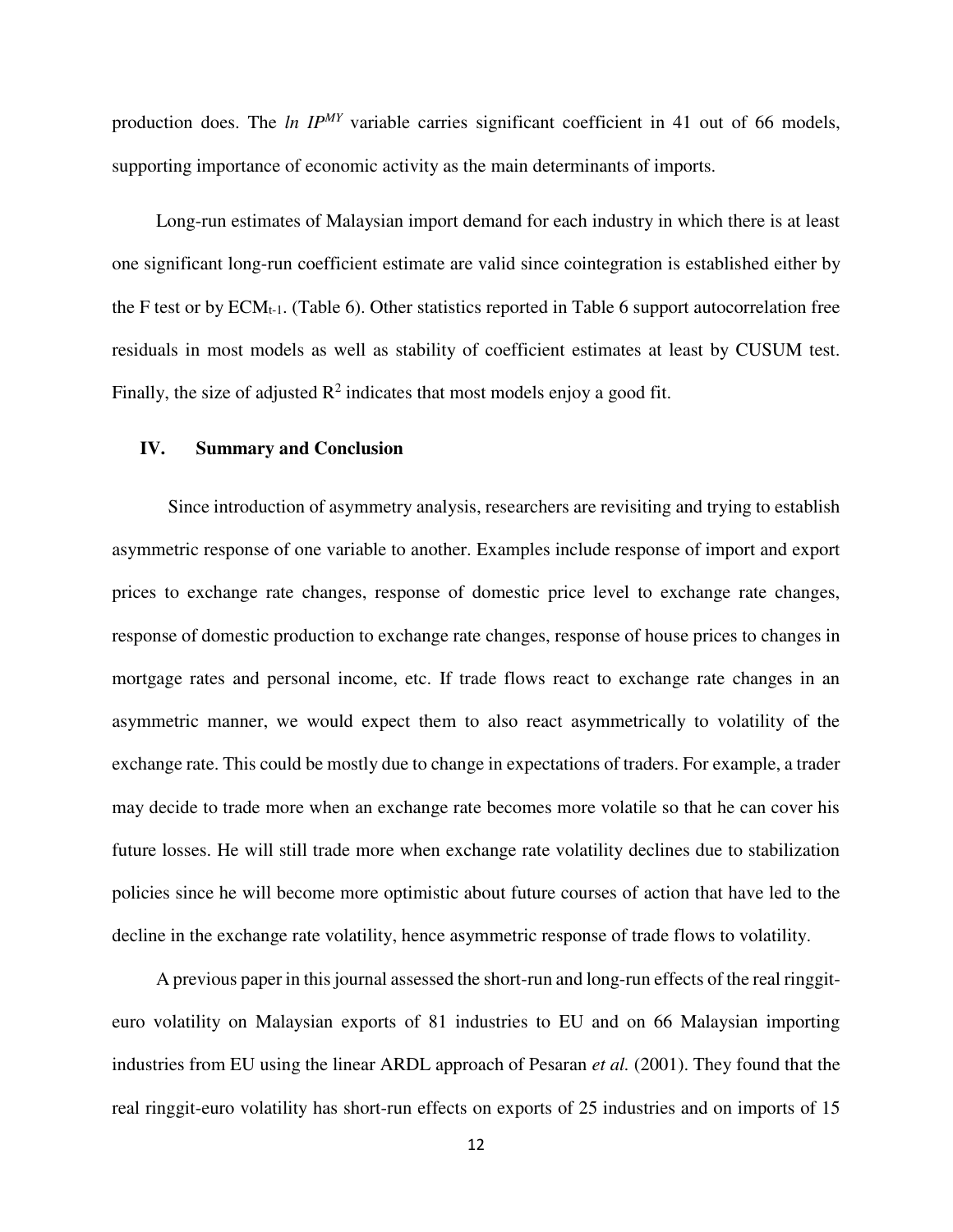industries. However, in the long run, only five exporting and 15 importing industries were significantly affected. We use the same data set and nonlinear ARDL approach of Shin *et al.* (2014) which is designed to assess the short-run and long-run asymmetric effects by separating increases in the exchange rate volatility from declines in the volatility and found some interesting results that were hidden in the results from the linear model. First, we find short-run asymmetric effects of exchange rate volatility almost in all exporting and importing industries. Second, there was evidence of adjustment asymmetry in 17 exporting and nine importing industries. Thirds, significant impact or short-run cumulative asymmetry was discovered in 12 exporting and six importing industries. The most important finding was significant long-run asymmetric effects in 36 Malaysian exporting industries and 25 Malaysian importing industries. Clearly, our findings are industry specific and cannot be generalized. There was evidence of industries that react to an increased exchange rate volatility but not to a decreased volatility and vice versa. It appears that incorporating nonlinear adjustment of volatility yields useful information that could be important for every industry that trade. This analysis should be extended to commodity trade between other pair of countries so that we can arrive at some general conclusion.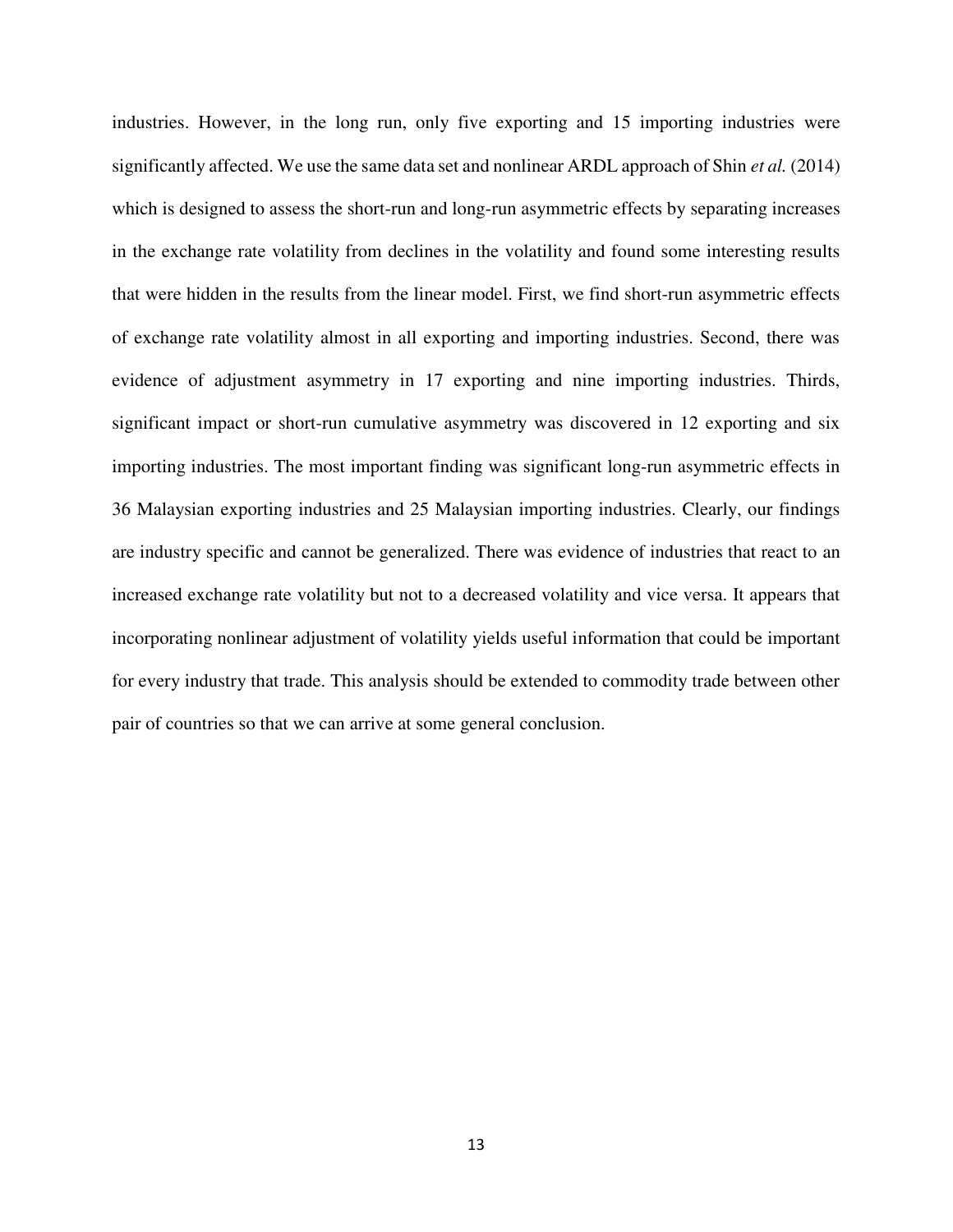## **Appendix**  *Data Definition and Sources*

As mentioned the data set is the same as Aftab et al. (2016). Monthly data over the period June-2000 to Dec-2013 come from the following sources:

- a. External Trade Statistics, Department of Statistics Malaysia,
- b. Datastream, Thomson Reuters,
- c. International Financial Statistics (IFS), International Monetary Fund (IMF)

## *Variables*

 $X_i$  = Malaysian real export flows to EU for each industry *i*. In the absence of the price level at the industry level on a monthly basis for our study period, nominal exports in terms of ringgit from source (a) are deflated by Malaysian CPI, from source (c).

 $M_i$  = Malaysian real import flows from EU for each industry *i*. Again, in the absence of the price level at the industry level on a monthly basis, nominal imports in terms of ringgit (source a) are deflated by Malaysian CPI (source c).

 $IP_t^{EU}$  = EU industrial production index is used as a measure of economic activity in EU. Source b.

*IP<sup>t</sup> MY=* Malaysian industrial production index, source b.

 $REX_t$  = Real bilateral exchange rate calculated as  $REX_t = \frac{PEX_t}{CPL^{ML}}$ *t EU*  $t = \frac{I_{\text{VLA}}}{CPI_t^{ML}}$  $REX_t = \frac{NEX_t * CPI_t^{EU}}{CPI_{t}^{ML}}$  where  $NEX_t$  is a nominal bilateral exchange rate defined as the number of Malaysian ringgit per euro.  $\mathit{CPI}^{\mathit{EU}}_t$  and *ML CPI<sup>t</sup>* are consumer price indices for EU and Malaysia, respectively. All data come from source c.

 $V_t$  = Volatility measure of  $REX_t$  based on Generalized Autoregressive Conditional Heteroskedasticity (GARCH 1, 1). See Aftab et al. (2016) for details.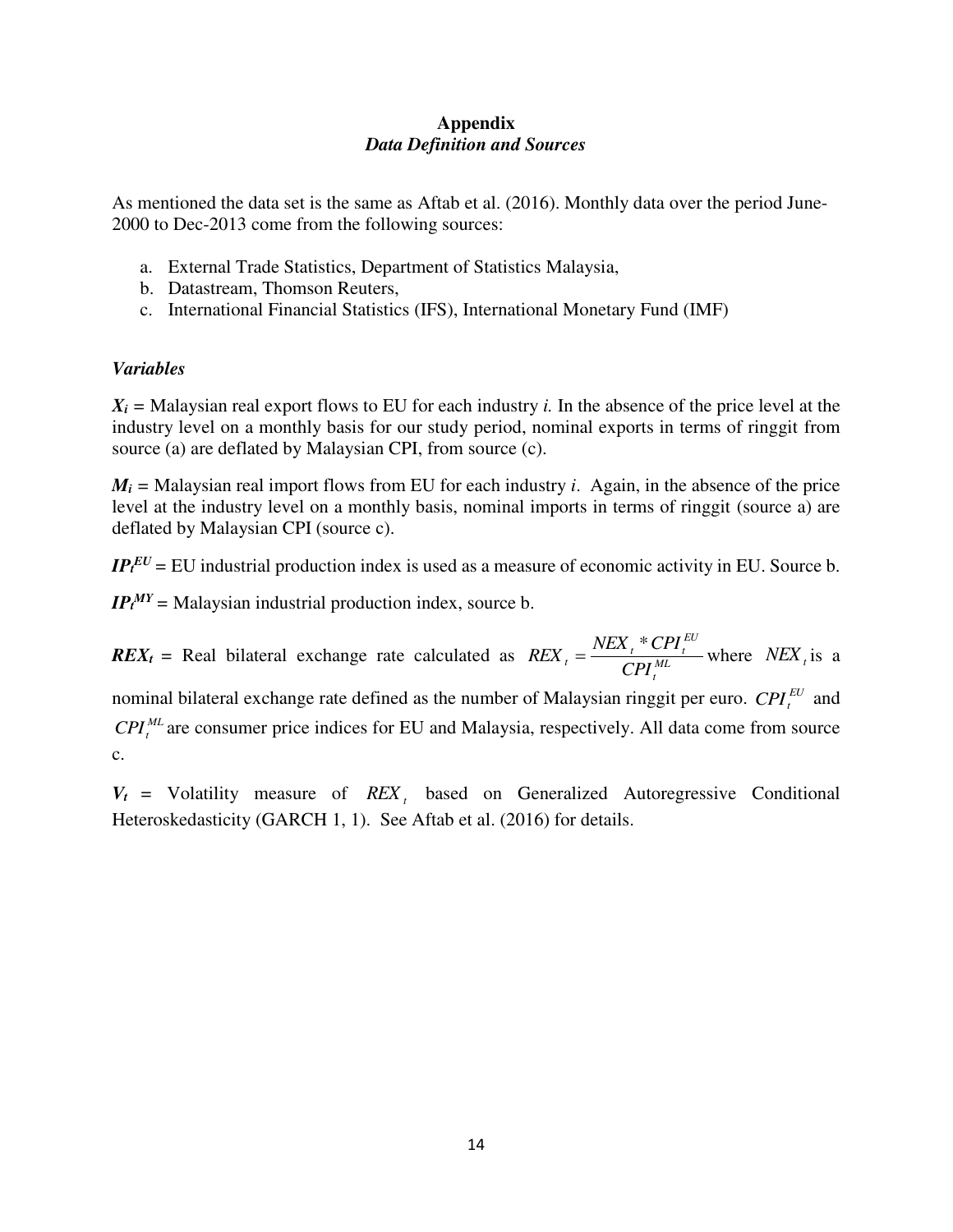# **Reference**

Aftab, M., R. Ahmad, I. Ismail, and M. Ahmed (2016), "Does Exchange-Rate Uncertainty Matter in the Malaysia-E.U. Bilateral Trade? An Industry Level Investigation", Empirica, 43, 461-485.

Apergis, N., and S. Miller (2006) "Consumption Asymmetry and the Stock Market: Empirical Evidence" *Economics Letters* 93, 337-342

Arize, A. C., T. Osang, and D. J. Slottje (2000), "Exchange-Rate Volatility and Foreign Trade: Evidence from Thirteen LDCs," *Journal of Business and Economics Statistics* 18, 10-17.

Bahmani-Oskooee, M. (1986), "Determinants of International Trade Flows: Case of Developing Countries," *Journal of Development Economics*, 20, 107-123.

Bahmani-Oskooee, M., and S. W. Hegerty (2007), "Exchange Rate Volatility and Trade Flows: A Review Article," *Journal of Economic Studies* 34, 211-255.

Bahmani-Oskooee, M. and H. Fariditavana (2016), "Nonlinear ARDL Approach and the J-Curve Phenomenon", *Open Economies Review*, Vol. 27, pp. 51-70.

Bahmani-Oskooee, M., H. Harvey, and M. Aftab (2016), "Asymmetry Cointegration and the J-Curve: New Evidence from Malaysia-Singapore Commodity Trade", *Journal of Economic Asymmetries,*  forthcoming.

Bussiere, M. (2013), "Exchange Rate Pass-through to Trade Prices: The Role of Nonlinearities and Asymmetries", *Oxford Bulletin of Economics and Statistics*, 75, 731-758.

De Grauwe, P. (1988), "Exchange rate variability and the slowdown in growth of international trade", *IMF Staff Papers,* pp. 63-84.

Delatte, Anne-Laure and Antonio Lopez-Villavicencio (2012), "Asymmetry Exchange Rate Pass-Through: Evidence from Major Countries," *Journal of Macroeconomics*, 34, 833-844.

De Vita, G., and A. Abbott (2004), "Real Exchange Rate Volatility and US Exports: An ARDL Bounds Testing Approach," *Economic Issues* 9, 69-78.

De Vita, G. and K. S. Kyaw, (2008), "Determinants of Capital Flows to Developing Countries: A Structural VAR Analysis", *Journal of Economic Studies*, Vol. 35, pp. 304-322.

Doganlar, M. (2002), "Estimating the Impact of Exchange Rate Volatility on Exports: Evidence from Asian Countries", *Applied Economics Letters*, 9, 859-863.

Doroodian, K. (1999), "Does Exchange Rate Volatility Deter International Trade in Developing Countries?", *Journal of Asian Economics*, 10, 465-474.

Durmaz, Nazif (2015), "Industry Level J-Curve in Turkey," *Journal of Economic Studies* 42, 689- 706.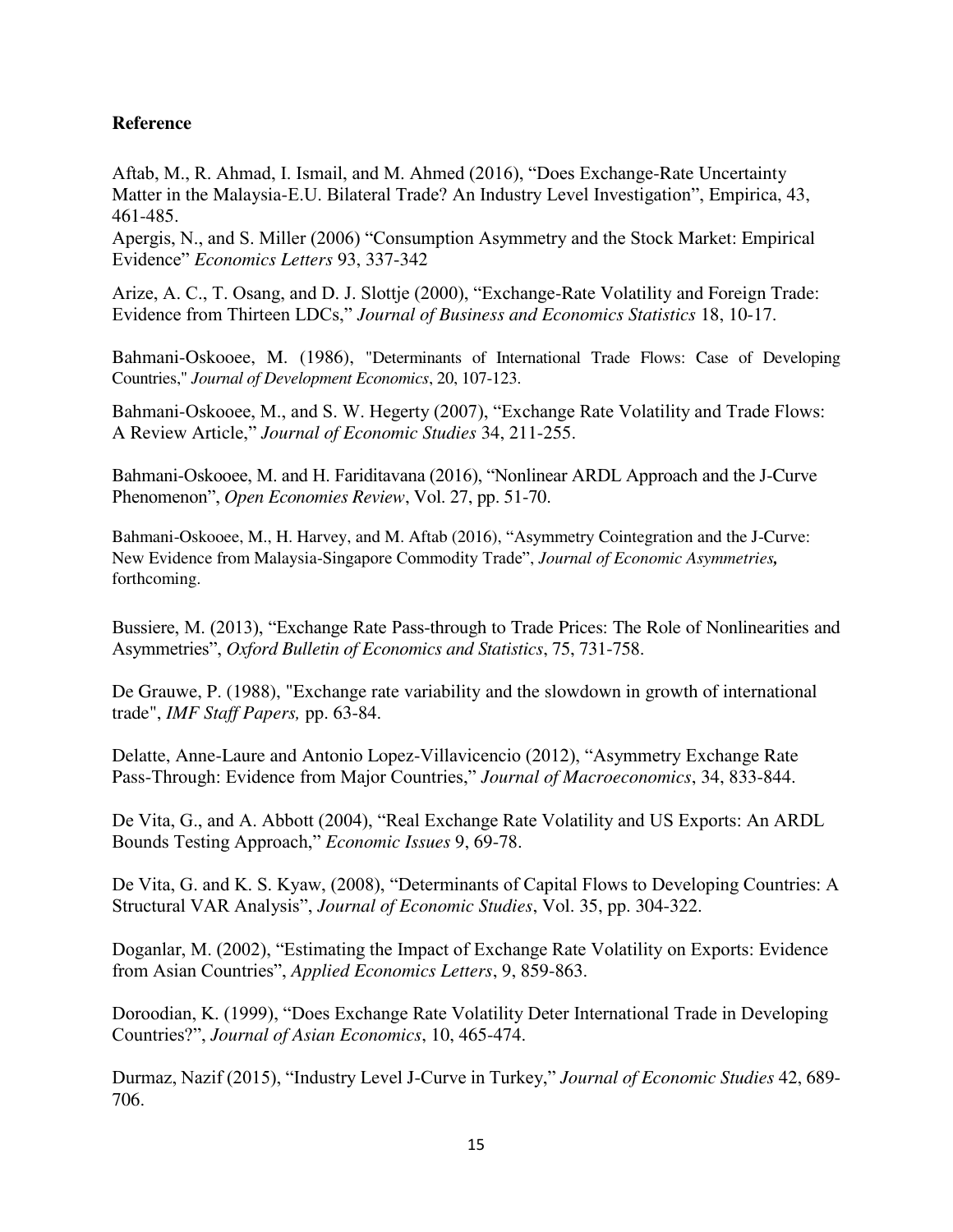Hajilee, Massomeh, and Omar M. Al-Nasser, (2014), "Exchange Rate Volatility and Stock Market Development in Emerging Economies", *Journal of Post Keynesian Economics,* Vol. 37, pp. 163-180.

Halicioglu, F., (2007), "The J-Curve Dynamics of Turkish Bilateral Trade: A Cointegration Approach", *Journal of Economic Studies,* Vol. 34, pp. 103-119.

Narayan, P.K., S. Narayan, B.C. Prasad, and A. Prasad, (2007), "Export-led Growth Hypothesis: Evidence from Papua New Guinea and Fiji", *Journal of Economic Studies*, Vol. 34, pp. 341-351.

Peree, E. and A. Steinherr (1989), "Exchange Rate Uncertainty and Foreign Trade", *European Economic Review*, Vol. 33, pp. 1241-1264.

Pesaran, M. H., Y. Shin, and R. J. Smith (2001), "Bounds Testing Approaches to the Analysis of Level Relationships," *Journal of Applied Econometrics* 16:289-326.

Shin, Y., Yu, B. and Greenwood-Nimmo, M. (2014), "Modelling asymmetric cointegration and dynamic multipliers in a nonlinear ARDL framework", *Festschrift in Honor of Peter Schmidt*, Springer, pp. 281-314.

Wong, K. N.. and T. C. Tang, (2008) "The Effects of Exchange Rate Variablity on Malaysia's Disaggregated Electrical Exports", *Journal of Economic Studies*, Vol. 35, pp. 154-169.

Verheyen, F. (2013), "Interest Rate Pass-Through in the EMU-New Evidence Using Nonlinear ARDL Framework", *Economics Bulletin*, Vol. 33, No 1, pp. 729-739.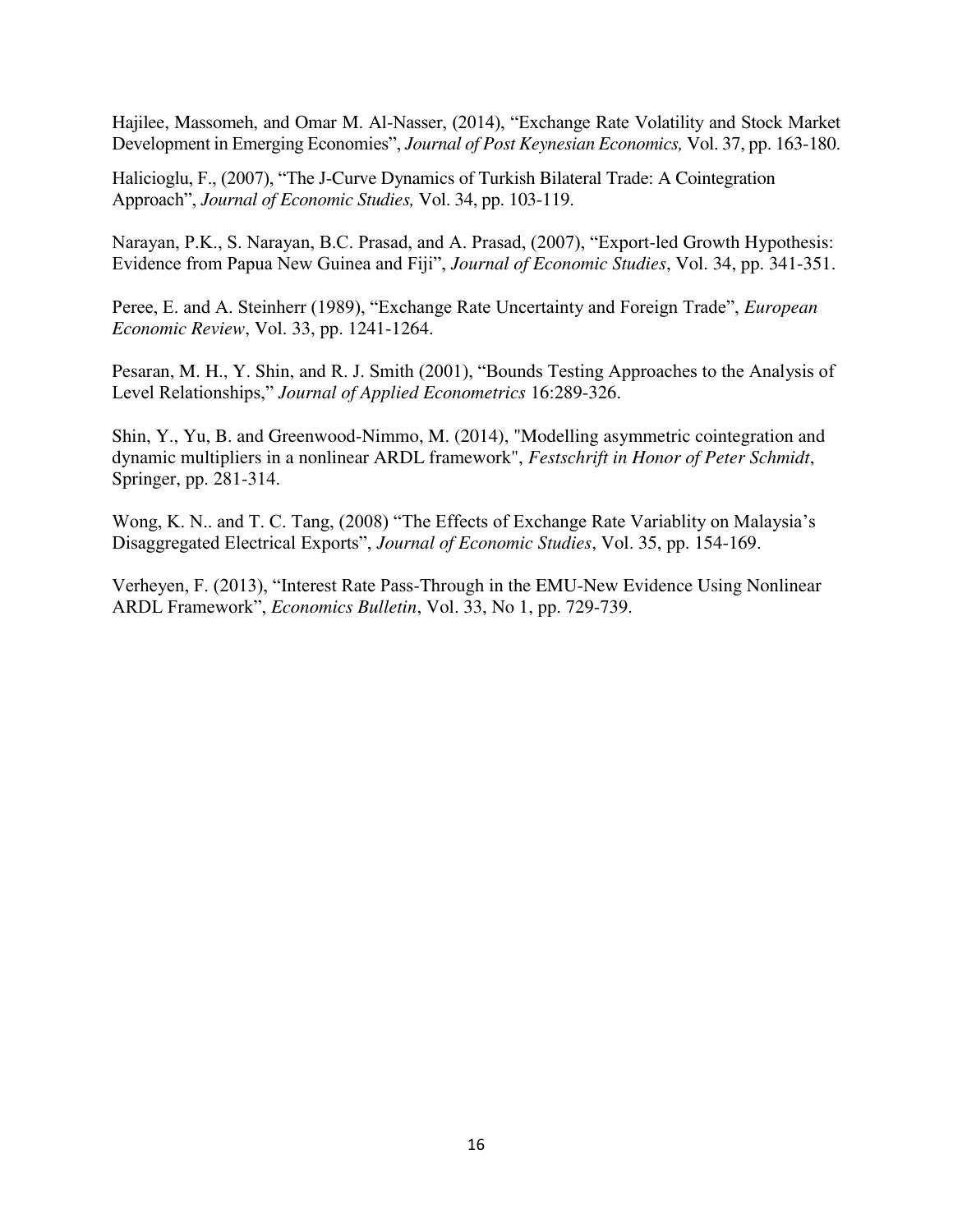

Figure 1: Plot of Volatility Measure of the Real Ringgit-Euro Rate (REX)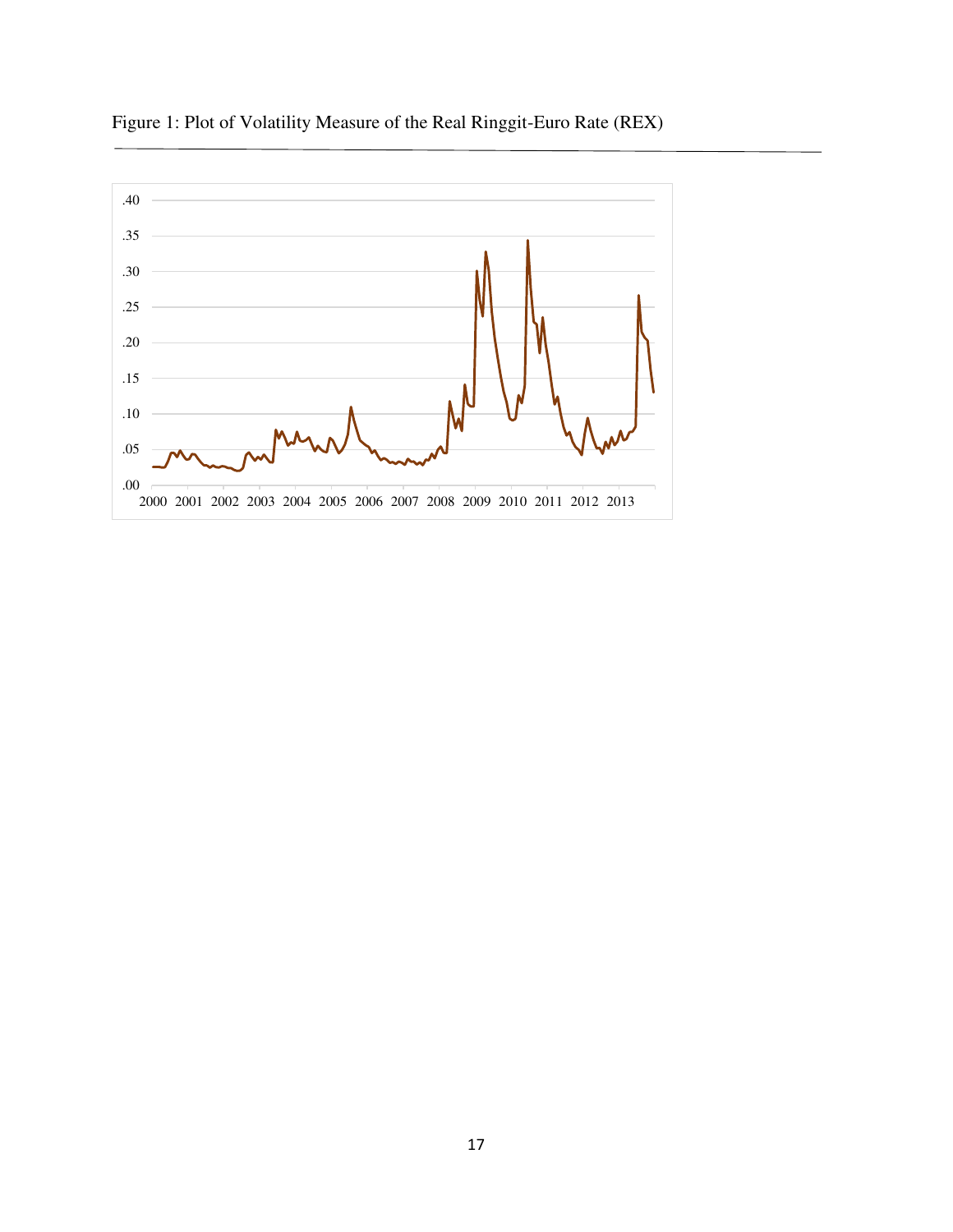| Table 1: Short-Run Coefficient Estimates Attached to APOS and ANEG Variables in Nonlinear ARDL Export Model (5) |                  |                    |                                 |                    |                         |                           |                                    |                           |
|-----------------------------------------------------------------------------------------------------------------|------------------|--------------------|---------------------------------|--------------------|-------------------------|---------------------------|------------------------------------|---------------------------|
| Industry                                                                                                        | $\Delta POS_{+}$ | $\Delta POS_{t-1}$ | $\Delta\text{POS}_{\text{t}-2}$ | $\Delta POS_{t-3}$ | $\Delta \text{NEG}_{t}$ | $\Delta \text{NEG}_{t-1}$ | $\Delta \text{NEG}_{\mathsf{t}-2}$ | $\Delta \text{NEG}_{t-3}$ |
| 01-Live animals                                                                                                 | $-.8131**$       |                    |                                 |                    | $-.1772$                |                           |                                    |                           |
| 03-Fish and crustaceans, molluscs, n.e.s.                                                                       | $-1247$          |                    |                                 |                    | .1415                   |                           |                                    |                           |
| 06-Live trees and other plants, n.e.s.                                                                          | $-.1767$         |                    |                                 |                    | $-1485$                 |                           |                                    |                           |
| 07-Edible vegetables, n.e.s.                                                                                    | 4619             |                    |                                 |                    | .4418                   |                           |                                    |                           |
| 08-Edible fruit and nuts, n.e.s.                                                                                | .0399            | $.2763**$          |                                 |                    | $-0629$                 | $-.2848$                  | $-.3915**$                         | $-4172**$                 |
| 09-Coffee, tea, mate and spices                                                                                 | .4126            |                    |                                 |                    | $-.3985$                |                           |                                    |                           |
| 11-Products of the milling industry, n.e.s.                                                                     | -.047            |                    |                                 |                    | .4774                   |                           |                                    |                           |
| 12-Oil seeds and oleaginous fruits, n.e.s.                                                                      | $-.5682$         |                    |                                 |                    | $-.4818$                |                           |                                    |                           |
| 15-Animal or vegetable fats and oils, n.e.s.                                                                    | $-0.488$         |                    |                                 |                    | $-.2313$                |                           |                                    |                           |
| 16-Preparations of meat, n.e.s.                                                                                 | $-0886$          |                    |                                 |                    | .0735                   |                           |                                    |                           |
| 17-Sugars and sugar confectionery                                                                               | $-.2614$         |                    |                                 |                    | .654                    |                           |                                    |                           |
| 18-Cocoa and cocoa preparations                                                                                 | $-0.2224$        |                    |                                 |                    | $-2353$                 |                           |                                    |                           |
| 19-Preparations of cereals, flour, n.e.s.                                                                       | .0604            |                    |                                 |                    | $-3391**$               |                           |                                    |                           |
| 20-Preparations of vegetables, n.e.s.                                                                           | .1054            |                    |                                 |                    | $-.282$                 |                           |                                    |                           |
| 21-Miscellaneous edible preparations                                                                            | $-.0727$         |                    |                                 |                    | $-1464$                 |                           |                                    |                           |
| 22-Beverages, spirits and vinegar                                                                               | 1446             |                    |                                 |                    | $-.593**$               |                           |                                    |                           |
| 23-Residues and waste, n.e.s.                                                                                   | $-0888$          |                    |                                 |                    | $-1.44$                 |                           |                                    |                           |
| 24-Tobacco and manufactured, n.e.s.                                                                             | .4285            |                    |                                 |                    | 1.1136                  |                           |                                    |                           |
| 25-Salt; sulphur; earths and stone, n.e.s.                                                                      | $-1834$          |                    |                                 |                    | $-.3313$                |                           |                                    |                           |
| 27-Mineral fuels, mineral oils, n.e.s.                                                                          | $-1.2131**$      | $-1.457**$         | $-0.9747*$                      | $-1.4363**$        | 2.5564**                |                           |                                    |                           |
| 28-Inorganic chemicals; n.e.s.                                                                                  | $-.28$           |                    |                                 |                    | $-4644$                 |                           |                                    |                           |
| 29-Organic chemicals                                                                                            | .087             |                    |                                 |                    | .2435                   |                           |                                    |                           |
| 30-Pharmaceutical products                                                                                      | $-0681$          |                    |                                 |                    | .0793                   |                           |                                    |                           |
| 32-Tanning or dyeing extracts; tannins, n.e.s.                                                                  | $-0731$          |                    |                                 |                    | .0913                   |                           |                                    |                           |
| 33-Essential oils and resinoids, n.e.s.                                                                         | .3383*           |                    |                                 |                    | $-0.9457**$             | $-4192$                   | .6484**                            |                           |
| 34-Soap, organic surface-active agents, n.e.s.                                                                  | .0743            |                    |                                 |                    | $-.0299$                |                           |                                    |                           |
| 35-Albuminoidal substances, n.e.s.                                                                              | .039             |                    |                                 |                    | .1956                   |                           |                                    |                           |
| 36-Explosives; pyrotechnic products, n.e.s.                                                                     | .0249            |                    |                                 |                    | .6307                   |                           |                                    |                           |
| 37-Photographic or cinematographic goods                                                                        | $-.0543$         |                    |                                 |                    | .4303                   |                           |                                    |                           |
| 38-Miscellaneous chemical products                                                                              | $-.1078$         |                    |                                 |                    | .221                    |                           |                                    |                           |
| 39-Plastics and articles thereof                                                                                | $-1046$          |                    |                                 |                    | .1825                   |                           |                                    |                           |
| 40-Rubber and articles thereof                                                                                  | $-0837$          |                    |                                 |                    | $-.0664$                |                           |                                    |                           |
| 41-Raw hides and skins, n.e.s.                                                                                  | $-.3087$         |                    |                                 |                    | .4313                   |                           |                                    |                           |
| 42-Articles of leather; saddlery, n.e.s.                                                                        | .0248            | $-.6746**$         |                                 |                    | $-.2378$                | $.7732**$                 |                                    |                           |
| 43-Furskins and artificial fur. n.e.s.                                                                          | .1193            |                    |                                 |                    | $-.4891$                |                           |                                    |                           |
| 44-Wood and articles of wood, n.e.s.                                                                            | $-.0849$         |                    |                                 |                    | .0741                   |                           |                                    |                           |
| 48-Paper and paperboard, n.e.s.                                                                                 | $-1467$          |                    |                                 |                    | .2939*                  | $.2631*$                  |                                    |                           |
| 49-Printed books, newspapers, pictures, n.e.s.                                                                  | .1162            |                    |                                 |                    | .0812                   |                           |                                    |                           |
| 51-Wool, fine or coarse animal hair, n.e.s.                                                                     | $-.2029$         |                    |                                 |                    | .2407                   | $1.544**$                 |                                    |                           |
| 52-Cotton                                                                                                       | $-0.2012$        |                    |                                 |                    | 0.143787                |                           |                                    |                           |
| 54-Man-made filaments                                                                                           | $-.1275$         |                    |                                 |                    | .0999                   |                           |                                    |                           |
| 55-Man-made staple fibres                                                                                       | .0844            |                    |                                 |                    | .3609**                 |                           |                                    |                           |
| 56-Wadding, felt and nonwovens, n.e.s.                                                                          | $-.0658$         |                    |                                 |                    | .2302                   | $.6973**$                 |                                    |                           |
| 57-Carpets and other textile floor coverings                                                                    | $-0.2927$        |                    |                                 |                    | .484                    | $1.7051**$                | 1.1697**                           | 1.1499**                  |
| 58-Special woven fabrics, n.e.s.                                                                                | $-.1156$         | $-.1228$           | .3001                           | $-.5248**$         | .2698                   |                           |                                    |                           |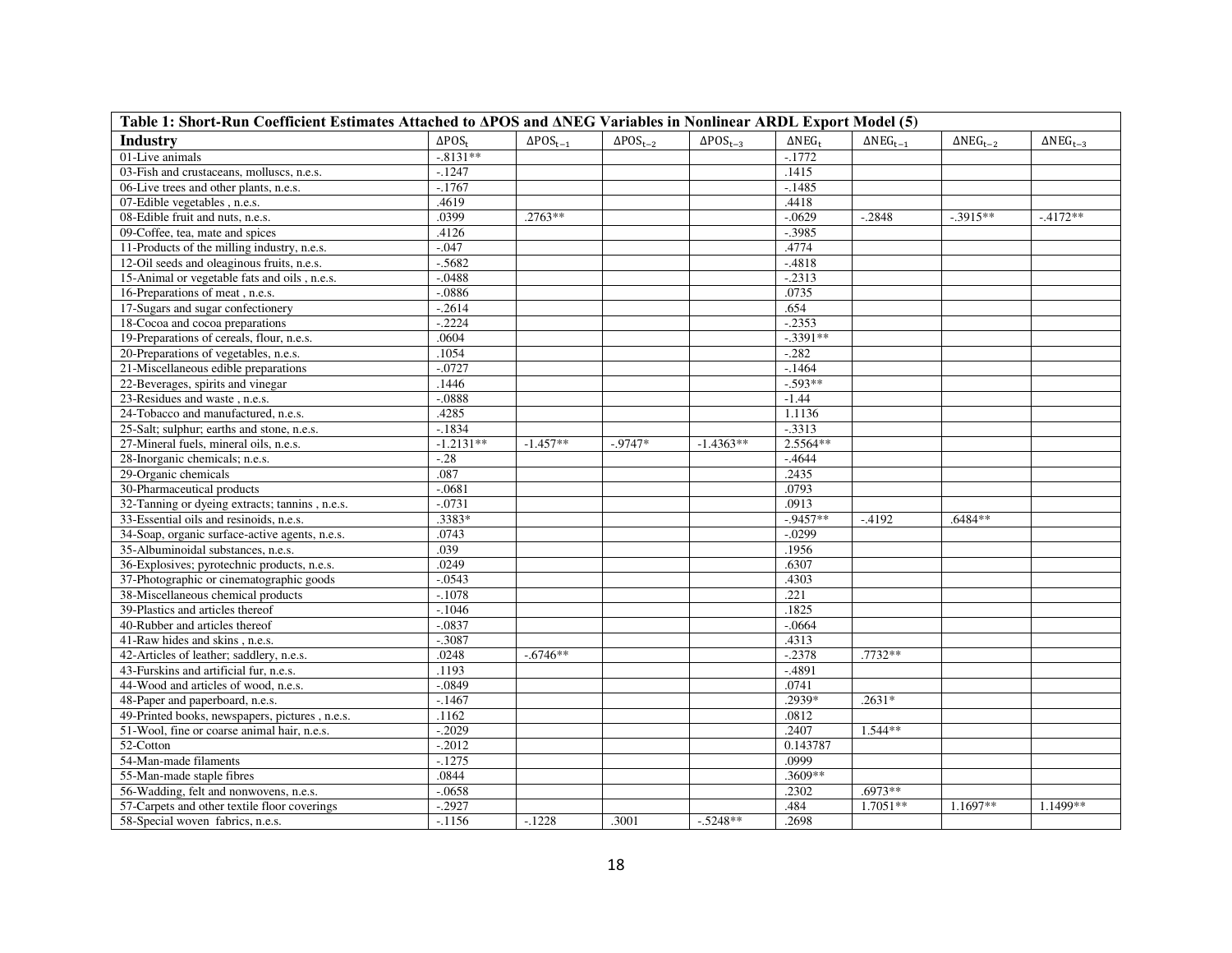| 59-Impregnated, coated, textile, n.e.s.       | .0415     | $-.7281**$ |            |            | $-4171$     |             |           |           |
|-----------------------------------------------|-----------|------------|------------|------------|-------------|-------------|-----------|-----------|
| 60-Knitted or crocheted fabrics               | .1502     |            |            |            | .1588       |             |           |           |
| 61-Articles of apparel and clothing, n.e.s.   | .0101     |            |            |            | .1362       |             |           |           |
| 62-Articles of apparel, not knitted, n.e.s.   | $-.0099$  |            |            |            | .0278       |             |           |           |
| 63-Other made up textile articles, n.e.s.     | .013      |            |            |            | $-.0754$    |             |           |           |
| 64-Footwear, gaiters and the like, n.e.s.     | $-.1732$  | .2364      | $-.3547**$ |            | $.7346**$   |             |           |           |
| 65-Headgear and parts thereof                 | .1395     |            |            |            | .155        |             |           |           |
| 68-Articles of stone, plaster, cement, n.e.s. | $-.0469$  |            |            |            | $-.0194$    |             |           |           |
| 69-Ceramic products                           | .0203     |            |            |            | $-.0887$    |             |           |           |
| 70-Glass and glassware                        | .0022     |            |            |            | $-.0874$    | .004        | .2293     | $-3972**$ |
| 71-Natural or cultured pearls, n.e.s.         | .2518     |            |            |            | $-.1721$    |             |           |           |
| 72-Iron and steel                             | $-.0586$  |            |            |            | .0954       |             |           |           |
| 73-Articles of iron or steel                  | $-.0529$  |            |            |            | $-.2099$    |             |           |           |
| 74-Copper and articles thereof                | $-.0647$  |            |            |            | .2931       |             |           |           |
| 75-Nickel and articles thereof                | .0954     |            |            |            | .3537       |             |           |           |
| 76-Aluminium and articles thereof             | .0581     | $-.1719**$ | $-.0538$   | $-.2686**$ | $-.055$     |             |           |           |
| 78-Lead and articles thereof                  | .2395     |            |            |            | $-.8285$    |             |           |           |
| 79-Zinc and articles thereof                  | $-9093**$ |            |            |            | $2.0476**$  | $-1.1082**$ |           |           |
| 80-Tin and articles thereof                   | .2025     | $-0.924**$ |            |            | .4761       |             |           |           |
| 81-Other base metals; cermets, n.e.s.         | .4377     |            |            |            | $-.0037$    |             |           |           |
| 82-Tools, implements, cutlery, n.e.s.         | .1229     |            |            |            | $-.3441$    | $-.2084$    | $-8767**$ |           |
| 83-Miscellaneous articles of base metal       | .1258     | .0494      | $-.4501**$ |            | $-4892**$   | $-.0763$    | $.4226**$ |           |
| 84-Nuclear reactors, boilers, n.e.s.          | .0033     |            |            |            | .0005       |             |           |           |
| 85-Electrical machinery n.e.s.                | $-0.0155$ | $-.2774**$ |            |            | .2114       |             |           |           |
| 86-Railway or tramway locomotives, n.e.s.     | .5118     |            |            |            | $-.0021$    |             |           |           |
| 87-Vehicles other than railway, n.e.s.        | .1059     |            |            |            | $-.0424$    |             |           |           |
| 88-Aircraft, spacecraft, and parts thereof    | $-1604$   |            |            |            | .2561       |             |           |           |
| 89-Ships, boats and floating structures       | $.8723*$  |            |            |            | .3234       |             |           |           |
| 90-Optical, photographic, n.e.s.              | .0413     |            |            |            | .2449       |             |           |           |
| 91-Clocks and watches and parts thereof       | $.6402**$ | $-1572$    | $-.2022$   | $.6692**$  | $-2.6414**$ |             |           |           |
| 92-Musical instruments; parts, n.e.s.         | .6466     | $-.7906**$ |            |            | $-1.1886*$  |             |           |           |
| 94-Furniture; bedding, mattresses, n.e.s.     | $-.0073$  |            |            |            | .027        |             |           |           |
| 95-Toys, games and sports requisites, n.e.s.  | .1838**   |            |            |            | $-3539**$   |             |           |           |
| 96-Miscellaneous manufactured articles        | .1195     |            |            |            | .0874       |             |           |           |
| 97-Works of art, collectors' pieces, n.e.s.   | .249      |            |            |            | .2508       |             |           |           |
| 98-Mail bags, coffins, urns, n.e.s.           | $-.0384$  |            |            |            | $-.0928$    |             |           |           |

Notes: \* and \*\* indicates significance at 10% and 5% level respectively. The critical values of standard t-distribution, i.e., 1.64 and 1.96 are used to arrive at \* and \*\*. Abbreviation n.e.s. refers to not elsewhere specified.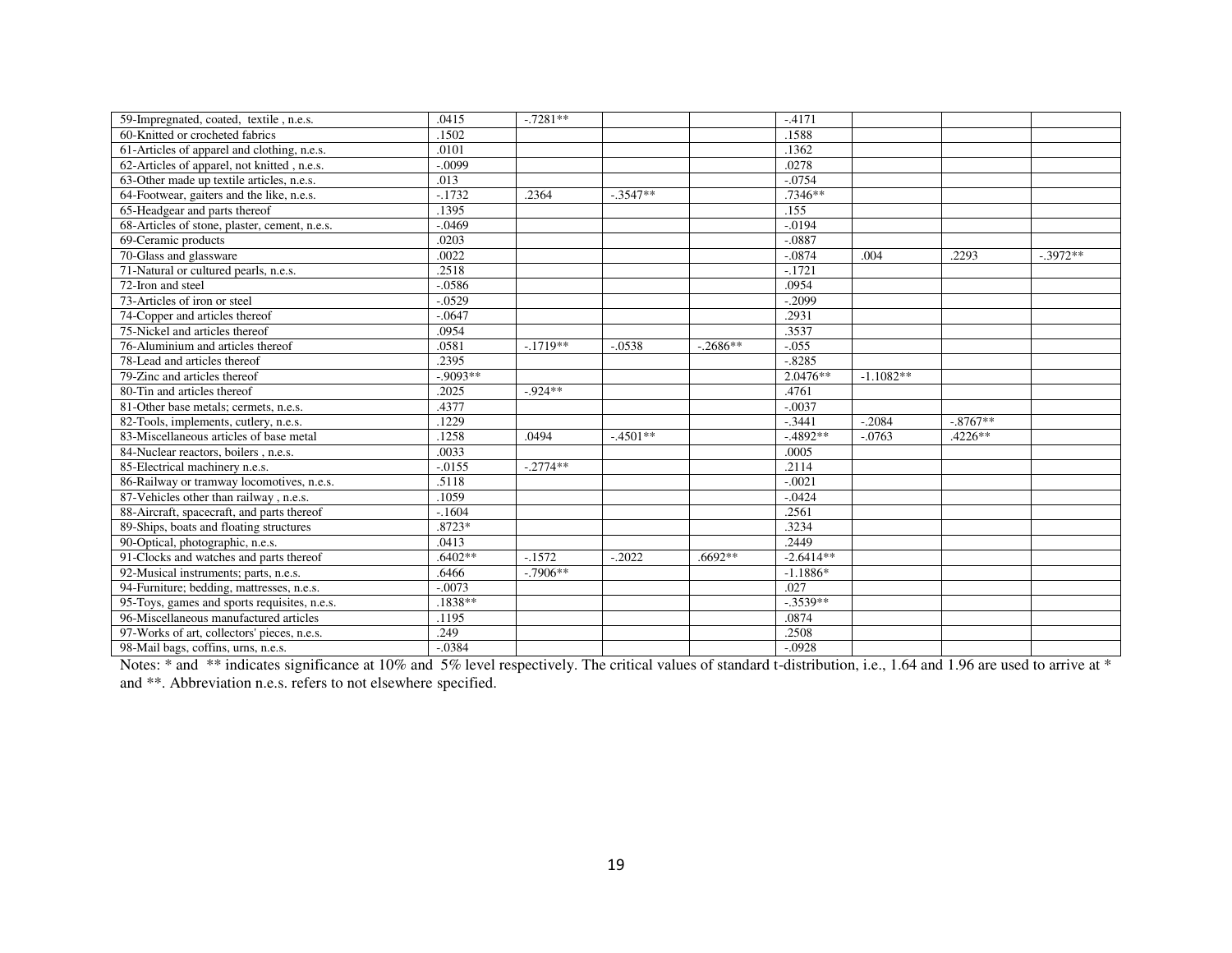| Table 2: Long-Run Coefficient Estimates of Nonlinear ARDL Export Model |             |              |                       |            |             |  |  |  |  |  |
|------------------------------------------------------------------------|-------------|--------------|-----------------------|------------|-------------|--|--|--|--|--|
| <b>Industry</b>                                                        |             | $ln IP^{EU}$ | $ln$ REX <sub>t</sub> | $POS_{t}$  | $NEG_t$     |  |  |  |  |  |
| 01-Live animals                                                        | 4.2892**    | .1617        | $-.6601$              | .2209      | .4024       |  |  |  |  |  |
| 03-Fish and crustaceans, molluscs, n.e.s.                              | 1.804**     | $-.0978$     | .7734                 | $-1795$    | $-.0097$    |  |  |  |  |  |
| 06-Live trees and other plants, n.e.s.                                 | $.7955**$   | $2.0547**$   | $-1.5455**$           | $-.1248$   | $-1909**$   |  |  |  |  |  |
| 07-Edible vegetables, n.e.s.                                           | $-8.9259**$ | 9.3915**     | $-5.4862**$           | .5661      | .1284       |  |  |  |  |  |
| 08-Edible fruit and nuts, n.e.s.                                       | 8.778**     | $-.3960$     | $-.0382$              | $-.1586**$ | $-.1486**$  |  |  |  |  |  |
| 09-Coffee, tea, mate and spices                                        | $-7852**$   | 3.5098*      | $-0.9818$             | $-.1064$   | $-.0747$    |  |  |  |  |  |
| 11-Products of the milling industry, n.e.s.                            | $10.0343**$ | $-6.9489*$   | 2.0919                | $-4153$    | $-0.2666$   |  |  |  |  |  |
| 12-Oil seeds and oleaginous fruits, n.e.s.                             | 4.3448**    | $-1.9121$    | $-.805$               | $-92**$    | $-.823**$   |  |  |  |  |  |
| 15-Animal or vegetable fats and oils, n.e.s.                           | $6.3427**$  | .5043        | .2185                 | .0378      | .0784       |  |  |  |  |  |
| 16-Preparations of meat, n.e.s.                                        | $3.4268**$  | $-6.215$     | 6.2746                | $-7864$    | $-4197$     |  |  |  |  |  |
| 17-Sugars and sugar confectionery                                      | $-2.8178**$ | 3.5817       | $-3.6406*$            | $-0.0166$  | $-.1888$    |  |  |  |  |  |
| 18-Cocoa and cocoa preparations                                        | 5.6801**    | $-0.5597$    | $-.0435$              | $-.2029*$  | $-.2333**$  |  |  |  |  |  |
| 19-Preparations of cereals, flour, n.e.s.                              | $1.9351**$  | 1.5154**     | $-1.0548**$           | $.1172*$   | .058        |  |  |  |  |  |
| 20-Preparations of vegetables, n.e.s.                                  | $1.1751**$  | 1.6401       | $-.3585$              | $-.0467$   | $-.0974$    |  |  |  |  |  |
| 21-Miscellaneous edible preparations                                   | $3.4643**$  | $-3.3244*$   | 1.5094                | $-.197$    | $-1695$     |  |  |  |  |  |
| 22-Beverages, spirits and vinegar                                      | $-2.0978**$ | 3.7832**     | $-0.8397$             | .0892      | .0226       |  |  |  |  |  |
| 23-Residues and waste, n.e.s.                                          | 11.9344**   | $-4.0172$    | 1.2357                | $-0.5626$  | $-5565$     |  |  |  |  |  |
| 24-Tobacco and manufactured, n.e.s.                                    | $-6.7788**$ | 7.57623**    | $-5.407**$            | 1.0395**   | .8916**     |  |  |  |  |  |
| 25-Salt; sulphur; earths and stone, n.e.s.                             | $2.5927**$  | $-2.2124$    | .4626                 | $-.6307$   | $-4785$     |  |  |  |  |  |
| 27-Mineral fuels, mineral oils, n.e.s.                                 | $6.6716**$  | $-2.9909$    | $-1.0625$             | 1.9108*    | 1.8898*     |  |  |  |  |  |
| 28-Inorganic chemicals; n.e.s.                                         | $-6.0176**$ | 5.6699**     | $-2.7586**$           | $-.1787$   | $-3892**$   |  |  |  |  |  |
| 29-Organic chemicals                                                   | 2.7619**    | 2.304**      | .0699                 | .0732      | .0613       |  |  |  |  |  |
| 30-Pharmaceutical products                                             | 4.1618**    | $-2.1818$    | $-3.6327**$           | .3008      | .2056       |  |  |  |  |  |
| 32-Tanning or dyeing extracts; tannins, n.e.s.                         | $.5132**$   | 1.6623       | $-2.8888**$           | $.454**$   | .2516       |  |  |  |  |  |
| 33-Essential oils and resinoids, n.e.s.                                | 2.8968**    | $-.4823$     | $-1.1345$             | $-3755$    | $-5108**$   |  |  |  |  |  |
| 34-Soap, organic surface-active agents, n.e.s.                         | .0692**     | 2.6709       | $-2.1106*$            | .2048      | .1037       |  |  |  |  |  |
| 35-Albuminoidal substances, n.e.s.                                     | 5.6775**    | $-.1197$     | $-4571$               | .0811      | .0062       |  |  |  |  |  |
| 36-Explosives; pyrotechnic products, n.e.s.                            | $-1943**$   | 3.4007       | 2.9004                | .2728      | .4327       |  |  |  |  |  |
| 37-Photographic or cinematographic goods                               | 2.5086**    | 1.296        | $-2.0392**$           | .0325      | $-0.0161$   |  |  |  |  |  |
| 38-Miscellaneous chemical products                                     | 8.4715**    | $-1.2379**$  | $-.8709**$            | $-.0403$   | $-.0902$    |  |  |  |  |  |
| 39-Plastics and articles thereof                                       | 6.2796**    | $-1511$      | $-0.3545$             | $-0.055$   | $-0843*$    |  |  |  |  |  |
| 40-Rubber and articles thereof                                         | 5.3398**    | $-1.8025**$  | $-0.8643**$           | $-0.0434$  | $-0.099$    |  |  |  |  |  |
| 41-Raw hides and skins, n.e.s.                                         | $-5.9153**$ | 11.3787**    | 5.2289*               | $-.0281$   | .1518       |  |  |  |  |  |
| 42-Articles of leather; saddlery, n.e.s.                               | $.0832**$   | 2.5181*      | $-2.4197**$           | .1961      | .1105       |  |  |  |  |  |
| 43-Furskins and artificial fur, n.e.s.                                 | 6.6587**    | $-2.7498$    | $3.6525**$            | $-4493$    | $-.2994$    |  |  |  |  |  |
| 44-Wood and articles of wood, n.e.s.                                   | 7.8144**    | .2421        | .0129                 | $-0.0163$  | .0149       |  |  |  |  |  |
| 48-Paper and paperboard, n.e.s.                                        | .4788**     | 2.5607**     | $-1.682**$            | .1714*     | .0693       |  |  |  |  |  |
| 49-Printed books, newspapers, pictures, n.e.s.                         | 1.1564**    | 1.7173       | $-1.9777**$           | .1299      | .0158       |  |  |  |  |  |
| 51-Wool, fine or coarse animal hair, n.e.s.                            | $6.1455**$  | $-1.324$     | $-1.5628$             | $-7467**$  | $-0.8023**$ |  |  |  |  |  |
| 52-Cotton                                                              | $.8591**$   | 2.5146       | $-1955$               | $-0.292**$ | $-.1801$    |  |  |  |  |  |
| 54-Man-made filaments                                                  | $2.176**$   | $-0.3859$    | $-0.6851$             | $-1518$    | $-.1328$    |  |  |  |  |  |
| 55-Man-made staple fibres                                              | $3.0465**$  | $-1.4369$    | $-0.9386$             | $-.1162$   | $-.0822$    |  |  |  |  |  |
| 56-Wadding, felt and nonwovens, n.e.s.                                 | .5272**     | 1.7052       | $-2.2381$             | $-.0291$   | $-.1081$    |  |  |  |  |  |
| 57-Carpets and other textile floor coverings                           | 6.2736**    | $-3.7493$    | $-5.4718**$           | .0778      | $-1584$     |  |  |  |  |  |
| 58-Special woven fabrics, n.e.s.                                       | 5.7846**    | $-1.8795$    | $-1896$               | .2573      | .2381       |  |  |  |  |  |
| 59-Impregnated, coated, textile, n.e.s.                                | $2.0049**$  | $-1.6621$    | 1.8122                | 1.5336     | 1.4565      |  |  |  |  |  |
| 60-Knitted or crocheted fabrics                                        | 5.8239**    | $-0.5119$    | $-1.4247*$            | .178       | .1955       |  |  |  |  |  |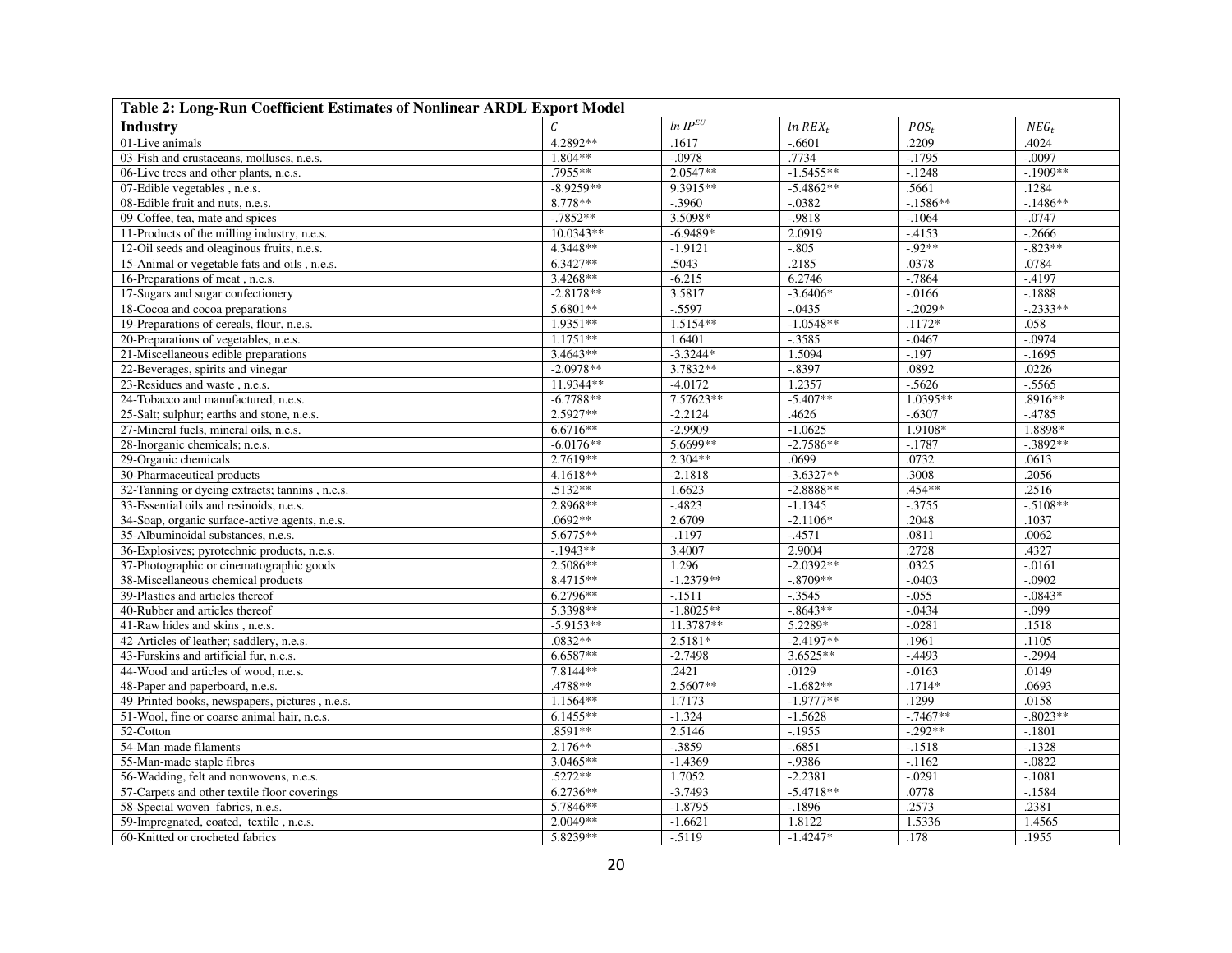| 61-Articles of apparel and clothing, n.e.s.   | 3.4991**    | 1.5538**     | .2391       | .0739      | .0982*    |
|-----------------------------------------------|-------------|--------------|-------------|------------|-----------|
| 62-Articles of apparel, not knitted, n.e.s.   | $1.2027**$  | 2.5889**     | $-.0954$    | $-.0924$   | $-.0782$  |
| 63-Other made up textile articles, n.e.s.     | 2.6758**    | $-1.1385$    | $-2.2932**$ | $-.0253$   | $-1619$   |
| 64-Footwear, gaiters and the like, n.e.s.     | 1.3858**    | 1.3561       | $-2.6345**$ | .4075      | .3451     |
| 65-Headgear and parts thereof                 | 1.3328**    | 1.0358       | $-2.532**$  | .1279      | .0826     |
| 68-Articles of stone, plaster, cement, n.e.s. | 1.2899**    | 1.0602       | $-0.9913$   | $-.2148$   | $-3046*$  |
| 69-Ceramic products                           | 3.2835**    | $-2.4657$    | $-.2681$    | $-.2472$   | $-.2231$  |
| 70-Glass and glassware                        | $.1262**$   | $3.6578**$   | 1.7508*     | .0747      | .1344     |
| 71-Natural or cultured pearls, n.e.s.         | $-.7481**$  | 3.8524*      | $-.5494$    | .0445      | .0514     |
| 72-Iron and steel                             | $-6.7576**$ | 9.3103**     | $-1.0984$   | .2985      | .1078     |
| 73-Articles of iron or steel                  | 3.3322**    | $-.6479$     | $-.856$     | .0619      | .028      |
| 74-Copper and articles thereof                | $.6252**$   | 2.9972**     | 0.735079    | $.3576**$  | $.3692**$ |
| 75-Nickel and articles thereof                | $-4.1068**$ | 7.01         | .3793       | .2491      | .2733     |
| 76-Aluminium and articles thereof             | $-0.9715**$ | 4.6974**     | $-1.4187*$  | .2191      | .1126     |
| 78-Lead and articles thereof                  | 12.6061**   | $-10.6936**$ | 1.7497      | $-0.7423$  | $-0.5609$ |
| 79-Zinc and articles thereof                  | $.2227**$   | 2.4884       | .1679       | $.8139**$  | $.8507**$ |
| 80-Tin and articles thereof                   | $-2.0071**$ | $4.4473**$   | $-.4889$    | .3533      | .3504     |
| 81-Other base metals; cermets, n.e.s.         | .8849**     | 1.9790       | 5.6562*     | .2195      | .2248     |
| 82-Tools, implements, cutlery, n.e.s.         | $-2.3449**$ | 4.3643**     | $-1.5624**$ | $.4171**$  | $.3432**$ |
| 83-Miscellaneous articles of base metal       | 1.2116**    | 1.2973       | $-1.5738**$ | .2301      | .126      |
| 84-Nuclear reactors, boilers, n.e.s.          | 8.1615**    | $-1.5366**$  | .4514       | $-.0047$   | .0097     |
| 85-Electrical machinery n.e.s.                | 4.3655**    | .1109        | 1.2682**    | .1526      | $.2042*$  |
| 86-Railway or tramway locomotives, n.e.s.     | $-6.6339**$ | 10.7962      | $-3.3314$   | 1.0955     | 1.0139    |
| 87-Vehicles other than railway, n.e.s.        | 3.3178**    | 1.0122       | $-.0801$    | .0015      | $-.0190$  |
| 88-Aircraft, spacecraft, and parts thereof    | $6.0938**$  | $-1.036$     | $-.1368$    | $-.0270$   | $-.0450$  |
| 89-Ships, boats and floating structures       | $1.1213**$  | 1.8301       | $-0.9357$   | .8732**    | .8827**   |
| 90-Optical, photographic, n.e.s.              | $3.0059**$  | .7221        | $-1.1933**$ | .0897      | .041      |
| 91-Clocks and watches and parts thereof       | 6.7539**    | $-3.8265$    | $-.8031$    | $-0.7099$  | $-5837$   |
| 92-Musical instruments; parts, n.e.s.         | 12.1207**   | $-10.0152**$ | 5.8979**    | $-0.04928$ | .5077     |
| 94-Furniture; bedding, mattresses, n.e.s.     | $1.3062**$  | $1.7747**$   | $-1.721**$  | .0647      | .0069     |
| 95-Toys, games and sports requisites, n.e.s.  | 4.7806**    | .8278*       | $-.7591**$  | $-0.08361$ | $-1019*$  |
| 96-Miscellaneous manufactured articles        | 3.9162**    | .4361        | $-.5897*$   | $.1226**$  | $.1139**$ |
| 97-Works of art, collectors' pieces, n.e.s.   | $-1.8174**$ | 4.2931       | $-3.5213$   | $-0.3839$  | $-4633$   |
| 98-Mail bags, coffins, urns, n.e.s.           | $2.6696**$  | $-1.1512$    | .5475       | $-.3037**$ | $-.2326$  |

Notes: \* and \*\* indicates significance at 10% and 5% level respectively. The critical values of standard t-distribution, i.e., 1.64 and 1.96 are used to arrive at \* and \*\*. Abbreviation n.e.s. refers to not elsewhere specified.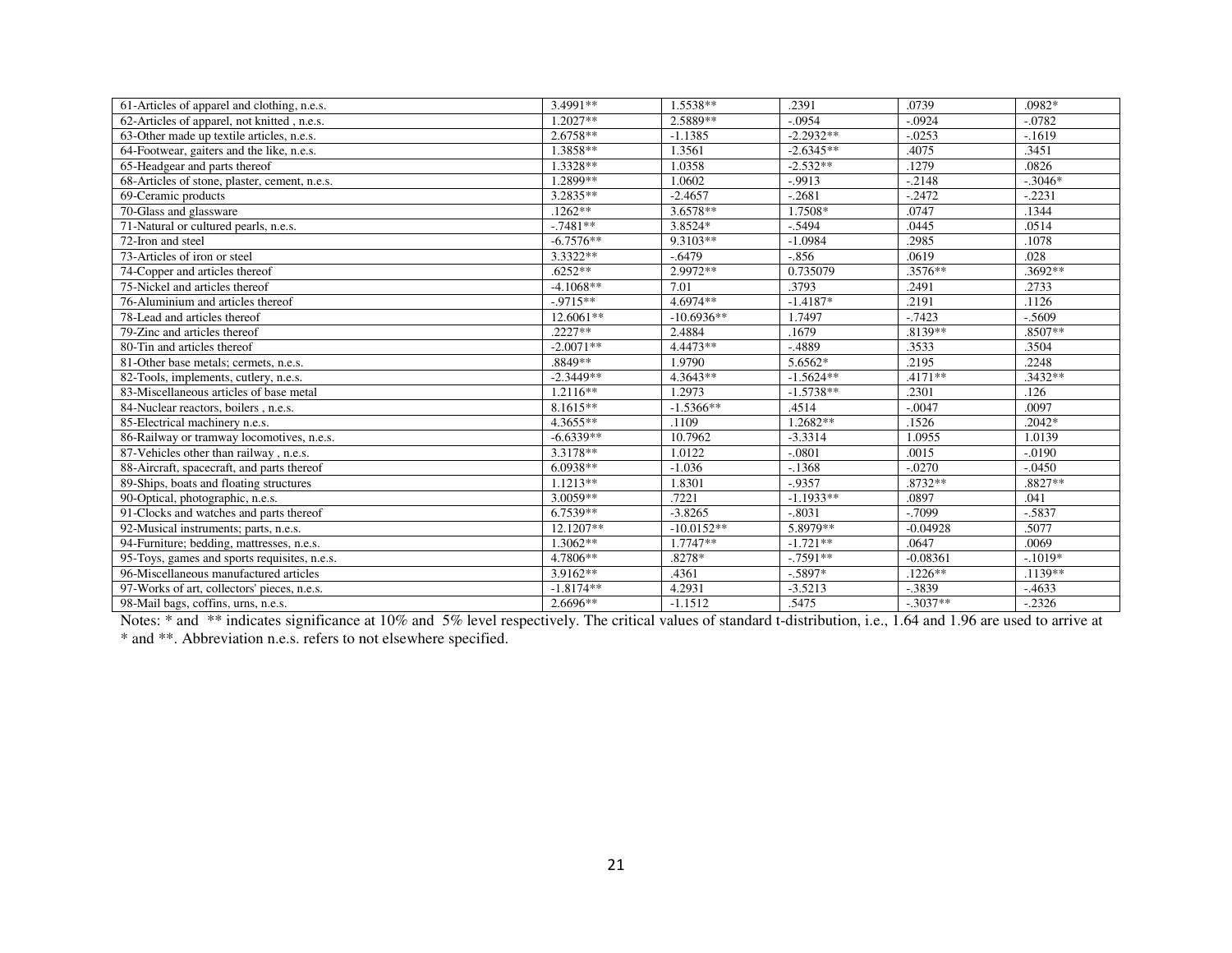| Table 3: Diagnostics Associated with Estimates of Nonlinear Export Models in Table 2. |                         |                          |            |                    |                           |                |                         |            |               |  |  |
|---------------------------------------------------------------------------------------|-------------------------|--------------------------|------------|--------------------|---------------------------|----------------|-------------------------|------------|---------------|--|--|
| <b>Industry (Trade Share)</b>                                                         |                         |                          |            | <b>Diagnostics</b> |                           |                |                         |            |               |  |  |
|                                                                                       | $\mathbf{F}^{\text{a}}$ | $ECM_{t-1}$ <sup>b</sup> | Adj. $R^2$ | LM <sup>c</sup>    | <b>RESET</b> <sup>c</sup> | CU             | CU <sup>2</sup>         | Wald-S     | Wald-L        |  |  |
| 01-Live animals (.0002)                                                               | 8.9803**                | $-0.6654(6.7257)$ **     | .5336      | .2809              | 2.3051                    | S              | S                       | .7479      | 8.1909**      |  |  |
| 03-Fish and crustaceans, molluscs, n.e.s. (.1382)                                     | 6.2898**                | $-.2896(5.718)$ **       | .913       | .7694              | 1.8394                    | $\overline{S}$ | $\overline{U}$          | 4.5289**   | 6.9575**      |  |  |
| 06-Live trees and other plants, n.e.s. (.0542)                                        | 19.792**                | $-.7802(10.928)$ **      | .2728      | .6398              | 1.2128                    | S              | U                       | .0736      | 8.1727**      |  |  |
| 07-Edible vegetables, n.e.s. (.035)                                                   | 6.6887**                | $-0.5115(5.7052)$ **     | .6207      | .0599              | .7800                     | S              | ${\bf U}$               | .0226      | $12.6**$      |  |  |
| 08-Edible fruit and nuts, n.e.s. (.1517)                                              | 8.8722**                | $-1.229(6.6407)$ **      | .1335      | .6096              | .0346                     | S              | S                       | 7.6019**   | .6712         |  |  |
| 09-Coffee, tea, mate and spices (.0952)                                               | 16.2719**               | $-.6954(9.1728)$ **      | .3315      | .8892              | 1.9095                    | S              | $\mathbf U$             | 1.5594     | .3885         |  |  |
| 11-Products of the milling industry, n.e.s. (.0071)                                   | 4.4018**                | $-0.4856(4.5765)$ **     | .3248      | 2.8902*            | 3.4807*                   | S              | ${\bf S}$               | .2129      | 1.9894        |  |  |
| 12-Oil seeds and oleaginous fruits, n.e.s. (.0034)                                    | 5.943**                 | $-0.4532(5.6209)$ **     | .5815      | .7494              | .0025                     | S              | $\mathbf U$             | .0513      | 1.1112        |  |  |
| 15-Animal or vegetable fats and oils, n.e.s. (1.4091)                                 | 29.7001**               | $-0.968(12.181)$ **      | .1697      | .3213              | .0011                     | S              | S                       | .1361      | 6.9938**      |  |  |
| 16-Preparations of meat, n.e.s. (.1248)                                               | $4.0103*$               | $-1512(4.5243)$ **       | .8732      | 2.1348             | .0605                     | $\overline{S}$ | $\overline{U}$          | .0529      | 3.8268**      |  |  |
| 17-Sugars and sugar confectionery (.0108)                                             | 5.8591**                | $-.7221(5.3781)$ **      | 1547       | 2.0207             | 7.8025**                  | S              | U                       | .9028      | 3.6799**      |  |  |
| 18-Cocoa and cocoa preparations (1.3305)                                              | 9.3294**                | $-0.6956(6.8096)$ **     | 1649       | .0208              | 1.8786                    | S              | S                       | .0126      | .9491         |  |  |
| 19-Preparations of cereals, flour, n.e.s. (.2564)                                     | 6.9331**                | $-.7093(6.0243)$ **      | 3355       | .0658              | 1.2019                    | ${\bf S}$      | ${\bf S}$               | 2.3521     | 8.5395**      |  |  |
| 20-Preparations of vegetables, n.e.s. (.1087)                                         | 5.8392**                | $-4621(5.5029)$ **       | .4102      | 1.2638             | .0111                     | S              | S                       | .1525      | 1.6898        |  |  |
| 21-Miscellaneous edible preparations (.9095)                                          | 2.5873                  | $-.2436(3.6546)$         | .6081      | 1.6187             | .7272                     | S              | S                       | .0733      | .4662         |  |  |
| 22-Beverages, spirits and vinegar (.0853)                                             | 24.9814**               | $-.894(11.3766)$ **      | 3043       | 1.1034             | .1639                     | S              | $\overline{U}$          | 838.6336** | 8.2919**      |  |  |
| 23-Residues and waste, n.e.s. (.3663)                                                 | $7.632**$               | $-.7983(6.23)$ **        | .0353      | .6873              | .1953                     | S              | S                       | .8917      | .0204         |  |  |
| 24-Tobacco and manufactured, n.e.s. (.1379)                                           | $5.667**$               | $-.5757(5.4493)$ **      | .3346      | .3981              | 1.9988                    | S              | $\mathbf U$             | .365       | 3.6979**      |  |  |
| 25-Salt; sulphur; earths and stone, n.e.s. (.0072)                                    | 2.1361                  | $-0.244(3.2938)$         | .5431      | 1.1088             | 5.097**                   | S              | ${\bf U}$               | .1426      | .3441         |  |  |
| 27-Mineral fuels, mineral oils, n.e.s. (.5646)                                        | $6.2244**$              | $-0.5209(5.6562)$ **     | 1999       | 1.3534             | 10.7723**                 | $\overline{S}$ | U                       | 13.4695**  | .001          |  |  |
| 28-Inorganic chemicals; n.e.s. (.1906)                                                | 10.6197**               | $-.8439(8.4632)$ **      | .5369      | .1394              | .4847                     | S              | $\mathbf U$             | .0144      | 22.054**      |  |  |
| 29-Organic chemicals (1.4689)                                                         | 18.8256**               | $-1.09(10.0765)$ **      | .2256      | .0103              | .5841                     | S              | $\overline{S}$          | .2729      | 1.1349        |  |  |
| 30-Pharmaceutical products (.0541)                                                    | 6.0898**                | $-4687(5.4528)$ **       | .283       | .038               | .1607                     | S              | $\overline{S}$          | .2111      | 1.54          |  |  |
| 32-Tanning or dyeing extracts; tannins, n.e.s. (1.0325)                               | 4.3855**                | $-.2889(4.7456)$ **      | 7869       | .2158              | 1.0438                    | U              | $\overline{S}$          | .2418      | 10.2065**     |  |  |
| 33-Essential oils and resinoids, n.e.s. (.0914)                                       | 10.9078**               | $-4944(7.4619)$ **       | .5297      | .6742              | 4.2838**                  | S              | S                       | 1.7188     | 7.0858**      |  |  |
| 34-Soap, organic surface-active agents, n.e.s. (.6242)                                | 1.3991                  | $-1608(2.7502)$          | .7506      | .7325              | .495                      | S              | $\overline{U}$          | .3678      | 1.3564        |  |  |
| 35-Albuminoidal substances, n.e.s. (.1367)                                            | 32.7721**               | $-1.004(12.821)$ **      | .371       | .6243              | 2.7114*                   | S              | $\overline{U}$          | .2146      | 14.3079**     |  |  |
| 36-Explosives; pyrotechnic products, n.e.s. (.0021)                                   | 4.7476**                | $-4511(4.8122)$ **       | .2117      | .3318              | 2.3401                    | S              | U                       | .4688      | $2.7021*$     |  |  |
| 37-Photographic or cinematographic goods (.1031)                                      | 23.5769**               | $-.869(10.9197)$ **      | .3005      | .6105              | .0249                     | S              | ${\bf S}$               | 1.423      | 3.5726**      |  |  |
| 38-Miscellaneous chemical products (1.6541)                                           | 25.6623**               | $-0.905(11.4298)$ **     | 1004       | .8276              | .7506                     | ${\bf S}$      | $\overline{S}$          | 1.8567     | 10.3059**     |  |  |
| 39-Plastics and articles thereof (2.9074)                                             | 21.9323**               | $-.823(10.6309)$ **      | .1438      | .0717              | 1.3932                    | S              | ${\bf S}$               | 2.3597     | $(5.0177)$ ** |  |  |
| 40-Rubber and articles thereof(2.8405)                                                | 5.2249**                | $-.5006(4.8076)$ **      | .3004      | .0342              | .0088                     | S              | S                       | .1295      | 8.8111**      |  |  |
| 41-Raw hides and skins, n.e.s.(0.0368)                                                | 3.1713                  | $-.3916(4.0543)$ **      | .2778      | .0123              | 1.4079                    | S              | $\overline{\mathbf{S}}$ | .8582      | 1.6517        |  |  |
| 42-Articles of leather; saddlery, n.e.s. (0.1059)                                     | $6.315**$               | $-.5457(5.6826)$ **      | .4098      | 1.0836             | 3.7959*                   | S              | U                       | .1214      | 6.1317**      |  |  |
| 43-Furskins and artificial fur, n.e.s. (0.062)                                        | 6.8477**                | $-0.516(6.004)$ **       | .2393      | .8678              | 3.3325*                   | S              | U                       | 1.2949     | 3.7509**      |  |  |
| 44-Wood and articles of wood, n.e.s.(1.2165)                                          | 38.3265**               | $-1.119(13.656)$ **      | .318       | .1807              | 1.4313                    | S              | $\overline{S}$          | .717       | 7.7583**      |  |  |
| 48-Paper and paperboard, n.e.s. (.693)                                                | 9.7318**                | $-.6313(7.1373)$ **      | .6155      | 3.2183             | .1237                     | $\overline{S}$ | $\mathbf U$             | 4.2025**   | 17.2781**     |  |  |
| 49-Printed books, newspapers, pictures, n.e.s. (.6468)                                | 10.3495**               | $-0.4946(7.2836)$ **     | .5655      | .5222              | 1.5044                    | S              | S                       | .0718      | 13.9838**     |  |  |
| 51-Wool, fine or coarse animal hair, n.e.s. (.0121)                                   | 21.6026**               | $-.787(10.3307)$ **      | .2397      | 1.5016             | 2.4929                    | $\overline{S}$ | $\overline{S}$          | 1.7342     | 1.0762        |  |  |
| 52-Cotton (.0447)                                                                     | 5.7892**                | $-.4901(5.2031)$ **      | .8118      | .2309              | $6.8645**$                | S              | $\mathbf U$             | 1.4146     | 7.2719**      |  |  |
| 54-Man-made filaments (.7009)                                                         | 2.0833                  | $-.2763(3.2479)$         | .6513      | 1.7546             | .6509                     | S              | ${\bf S}$               | 1.6519     | .3172         |  |  |
| 55-Man-made staple fibres (.2925)                                                     | 4.0963*                 | $-.3207(4.5746)$ **      | .6799      | 1.0722             | .002                      | S              | S                       | 1.4201     | .4576         |  |  |
| 56-Wadding, felt and nonwovens, n.e.s. (.104)                                         | 3.5083                  | $-.2666(4.1939)$ **      | .5684      | .1887              | .0339                     | S              | S                       | .29        | .8331         |  |  |
| 57-Carpets and other textile floor coverings (.0015)                                  | 15.4822**               | $-.6574(8.8507)$ **      | 2638       | 1.0336             | .2236                     | S              | S                       | 11.9755**  | 8.8956**      |  |  |
| 58-Special woven fabrics, n.e.s. (.034)                                               | 5.7305**                | $-0.6419(5.3277)$ **     | .1007      | .6707              | 1.7782                    | S              | ${\bf S}$               | .8005      | .2457         |  |  |
| 59-Impregnated, coated, textile, n.e.s. (.1392)                                       | 2.0327                  | $-0.2198(3.0676)$        | .7275      | 3.4934*            | .0196                     | U              | $\overline{U}$          | .0315      | .1964         |  |  |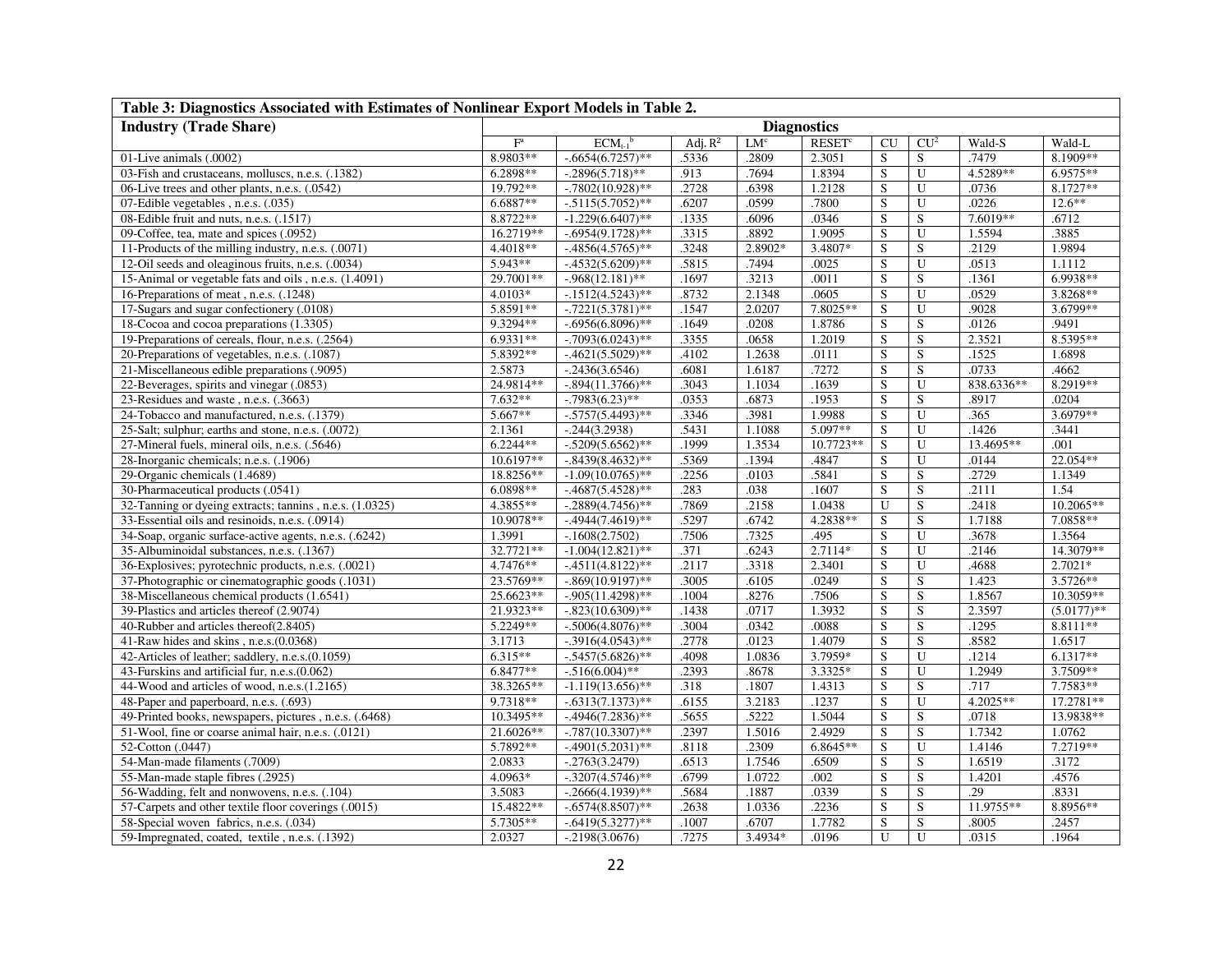| 60-Knitted or crocheted fabrics (.0116)               | 29.2577**  | $-0.962(12.0694)$ ** | .228  | .0678  | 1.3858             | S                       | U              | .0242       | .4501                 |
|-------------------------------------------------------|------------|----------------------|-------|--------|--------------------|-------------------------|----------------|-------------|-----------------------|
| 61-Articles of apparel and clothing, n.e.s. (1.5644)  | $10.854**$ | $-.7961(7.2746)$ **  | .1301 | .115   | .0002              | S                       | S              | .3719       | 2.0791                |
| 62-Articles of apparel, not knitted, n.e.s. (.6378)   | 14.8015**  | $-0.6362(8.5535)$ ** | .2828 | .3111  | .2251              | S                       | S              | .0001       | .1953                 |
| 63-Other made up textile articles, n.e.s. (.151)      | 3.9769*    | $-0.3816(4.4735)$ ** | .4331 | .3721  | .1032              | S                       | U              | .0787       | $6.9315**$            |
| 64-Footwear, gaiters and the like, n.e.s. (.3934)     | 9.1947**   | $-43(6.8597)$ **     | .572  | .0359  | .7569              | S                       | U              | 4.4769**    | 2.2194                |
| 65-Headgear and parts thereof (.0604)                 | $8.7603**$ | $-0.4333(6.5688)$ ** | .6044 | .9459  | .8764              | S                       | S              | .0331       | 1.8822                |
| 68-Articles of stone, plaster, cement, n.e.s. (.1123) | 4.0249*    | $-4001(4.544)$ **    | .5428 | 1.5064 | 1.9601             | S                       | S              | .0009       | $3.558**$             |
| 69-Ceramic products (.6233)                           | 3.3692     | $-.273(4.1979)$ **   | .6068 | .6074  | 3.7236*            | S                       | U              | .3069       | .4715                 |
| 70-Glass and glassware (.8406)                        | 3.4347     | $-0.3183(4.1825)$ ** | .5409 | .6987  | .1777              | S                       | U              | .9333       | .5614                 |
| 71-Natural or cultured pearls, n.e.s. (.4193)         | 4.0375*    | $-.5358(4.4271)$ **  | .1461 | .6537  | 1.2323             | S                       | $\mathbf{U}$   | .6971       | .1041                 |
| 72-Iron and steel (.4469)                             | 4.3019*    | $-4908(4.6309)$ **   | .4618 | 1.9222 | 1.3219             | S                       | U              | .0712       | 3.9847**              |
| 73-Articles of iron or steel (1.7138)                 | 3.7412     | $-4035(4.1468)$ **   | .265  | .8658  | 1.96               | S                       | S              | .2041       | 2.1287                |
| 74-Copper and articles thereof (.5812)                | 9.3518**   | $-0.6417(7.0052)$ ** | .2916 | .3712  | .8697              | S                       | S              | .9957       | .1905                 |
| 75-Nickel and articles thereof (.0088)                | $6.9164**$ | $-.453(6.8716)$ **   | .334  | .2418  | 6.9164**           | S                       | U              | 1.5575      | .0001                 |
| 76-Aluminium and articles thereof (.7704)             | 2.8865     | $-.2858(3.8514)*$    | .7847 | .1207  | 4.2749**           | S                       | ${\bf S}$      | 1.5575      | 5.6615**              |
| 78-Lead and articles thereof (.0047)                  | 4.0719*    | $-442(4.5702)$ **    | .4454 | 1.249  | 4.5864**           | S                       | U              | 1.9996      | 2.4464                |
| 79-Zinc and articles thereof (.0172)                  | 12.2635**  | $-.7542(7.8785)$ **  | .2616 | .0925  | .4077              | S                       | S              | 8.2698**    | .2494                 |
| 80-Tin and articles thereof (.3386)                   | 20.9675**  | $-.776(10.1838)$ **  | .0764 | 1.3588 | 2.1139             | S                       | S              | 1.5557      | .1194                 |
| 81-Other base metals; cermets, n.e.s. (.0707)         | 4.4413**   | $-.3311(4.6234)$ **  | .6913 | .2303  | 2.0692             | S                       | S              | .5134       | .0001                 |
| 82-Tools, implements, cutlery, n.e.s. (.3076)         | 17.859**   | $-0.6926(9.5165)$ ** | .3394 | .9556  | .772               | S                       | S              | 4.5325**    | 4.9939**              |
| 83-Miscellaneous articles of base metal (.5746)       | $4.6034**$ | $-.3819(4.7754)$ **  | .6718 | 1.3855 | $.41\overline{59}$ | $\overline{\mathbf{s}}$ | $\overline{S}$ | .109        | $8.\overline{1862**}$ |
| 84-Nuclear reactors, boilers, n.e.s. (2.687)          | 18.4227**  | $-.7554(9.6246)$ **  | .2089 | .4964  | 2.4403             | S                       | S              | .001        | .7236                 |
| 85-Electrical machinery n.e.s. (2.6397)               | $5.213**$  | $-.5571(5.2504)$ **  | .1887 | .6375  | 3.6812*            | S                       | S              | 3.4097*     | 3.8611**              |
| 86-Railway or tramway locomotives, n.e.s. (.1742)     | 4.6888**   | $-0.3614(4.9319)$ ** | .3961 | .0874  | 9.3165**           | S                       | S              | .307        | .0928                 |
| 87-Vehicles other than railway, n.e.s. (1.5909)       | $8.6263**$ | $-0.6449(6.5129)$ ** | .2042 | .4125  | .0026              | S                       | $\overline{U}$ | 1.0055      | 2.3271                |
| 88-Aircraft, spacecraft, and parts thereof (.7809)    | 5.5370**   | $-0.6852(5.4323)$ ** | .0351 | .9038  | .3815              | S                       | S              | 1.5153      | .0911                 |
| 89-Ships, boats and floating structures (.2414)       | $6.6754**$ | $-.5544(5.8391)$ **  | .1361 | .4475  | $3.6065*$          | S                       | U              | .4818       | .0801                 |
| 90-Optical, photographic, n.e.s. (1.8382)             | 5.2567**   | $-.5642(5.2593)$ **  | .19   | 1.4549 | .1616              | S                       | S              | .7465       | 3.7983**              |
| 91-Clocks and watches and parts thereof (.1155)       | $10.833**$ | $-.5013(7.4508)$ **  | .6128 | .0696  | .0172              | S                       | U              | $10.1523**$ | 2.381                 |
| 92-Musical instruments; parts, n.e.s. (.0023)         | 7.5974**   | $-.4098(6.4018)$ **  | .7928 | .3804  | .5221              | S                       | U              | .9725       | 15.3039**             |
| 94-Furniture; bedding, mattresses, n.e.s. (2.2814)    | 5.9288**   | $-4069(5.4411)$ **   | .5875 | 1.2816 | .7715              | S                       | S              | .2358       | 9.3078**              |
| 95-Toys, games and sports requisites, n.e.s. (0.9987) | 14.8675**  | $-0.9227(8.7852)$ ** | .3144 | .6985  | 1.8525             | S                       | $\mathbf{U}$   | 7.949**     | 2.5896                |
| 96-Miscellaneous manufactured articles (.4678)        | 9.2025**   | $-0.6956(6.7736)$ ** | .1228 | 1.9344 | .0698              | S                       | S              | .0318       | .124                  |
| 97-Works of art, collectors' pieces, n.e.s. (.0056)   | 5.0966**   | $-.3574(4.9805)$ **  | .4076 | .348   | .0975              | S                       | S              | .0186       | .0677                 |
| 98-Mail bags, coffins, urns, n.e.s. (1.0529)          | 2.4566     | $-.2633(3.6866)*$    | .7641 | .4332  | .6704              | U                       | S.             | .2057       | $2.7627*$             |
| Notes:                                                |            |                      |       |        |                    |                         |                |             |                       |

a. At the 10% (5%) significance level when there are three exogenous variables (k=3), the upper bound critical value of the F test is 3.77 (4.35). These come from Pesaran *et al*. (2001, Table CI-Case III, page 300).

b. Number inside the parenthesis next to ECM<sub>t-1</sub> is the absolute value of the t-ratio. Its upper bound critical value at the 10% (5%) significance level is -3.66 (-3.99) when k=4 and these come from Pesaran *et al*. (2001, Table CII-Case III, page 303).

c. LM is Lagrange Multiplier test of residual serial correlation. It is distributed as  $\chi^2$  with one degree of freedom (first order). Its critical value at 10% (5%) significance level is 2.70 (3.84). These critical values are also used for Wald tests since they also have a  $\chi^2$  distribution with one degree of freedom.

d. RESET is Ramsey's test for misspecification. It is distributed as  $\chi^2$  with one degree of freedom.

e. Trade share is in percentage calculated over the sample period.

f. Abbreviation n.e.s. refers to not elsewhere specified.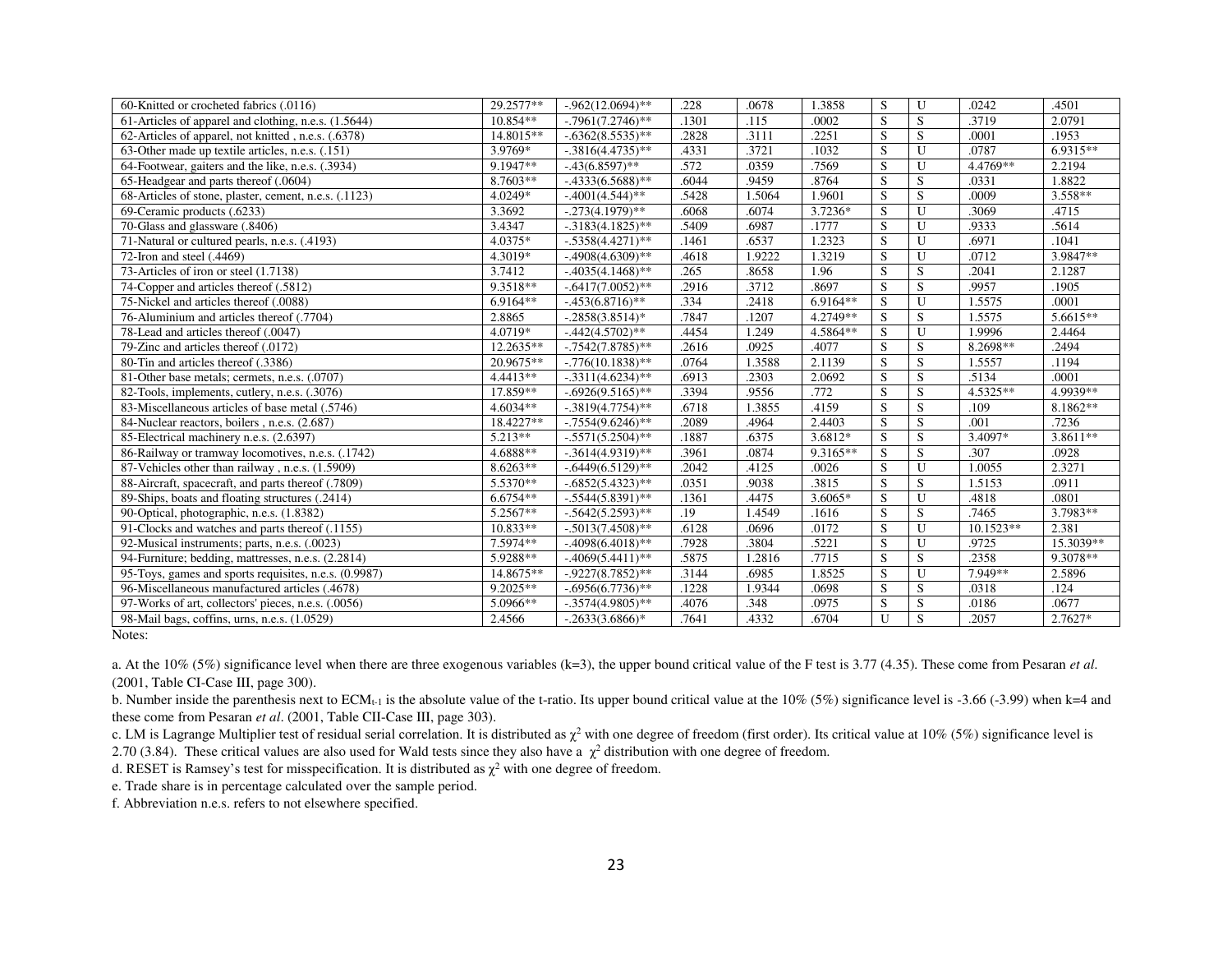| Table 4: Short-Run Coefficient Estimates Attached to APOS and ANEG Variables in Nonlinear ARDL Import Model (6) |                     |                    |                    |                    |                     |                       |                       |                       |
|-----------------------------------------------------------------------------------------------------------------|---------------------|--------------------|--------------------|--------------------|---------------------|-----------------------|-----------------------|-----------------------|
| Industry                                                                                                        | $\triangle POS_{t}$ | $\Delta POS_{t-1}$ | $\Delta POS_{t-2}$ | $\Delta POS_{t-3}$ | $\triangle NEG_{t}$ | $\triangle NEG_{t-1}$ | $\triangle NEG_{t-2}$ | $\triangle NEG_{t-3}$ |
| 01-Live animals                                                                                                 | .1346               |                    |                    |                    | $-.4703$            |                       |                       |                       |
| 02-Meat and edible meat offal                                                                                   | $-.0118$            |                    |                    |                    | $-.2618$            | $-.4339*$             |                       |                       |
| 03-Fish and crustaceans, molluscs and other, n.e.s.                                                             | $-.0118$            |                    |                    |                    | .2129               |                       |                       |                       |
| 04-Dairy produce; birds' eggs; natural honey, n.e.s.                                                            | $-.1207$            |                    |                    |                    | $-.2226$            |                       |                       |                       |
| 07-Edible vegetables and certain roots and tubers                                                               | $-.0665$            |                    |                    |                    | $-1525$             |                       |                       |                       |
| 08-Edible fruit and nuts; peel of citrus, n.e.s.                                                                | .8156**             | .7479 **           | $1.0942**$         | $.7471**$          | $-3517$             | $-4218$               | $-1.2241**$           | $-1.3661**$           |
| 09-Coffee, tea, mate and spices                                                                                 | .0973               |                    |                    |                    | .1723               |                       |                       |                       |
| 11-Products of the milling industry, n.e.s.                                                                     | $-.0849$            |                    |                    |                    | .0771               |                       |                       |                       |
| 15-Animal or vegetable fats and oils, n.e.s.                                                                    | $-1251$             |                    |                    |                    | .3416               |                       |                       |                       |
| 16-Preparations of meat, of fish, n.e.s.                                                                        | .0465               |                    |                    |                    | $-0.0190$           |                       |                       |                       |
| 18-Cocoa and cocoa preparations                                                                                 | .2286               |                    |                    |                    | $-.0401$            |                       |                       |                       |
| 19-Preparations of cereals, flour, n.e.s.                                                                       | $-.0679$            |                    |                    |                    | $-0.3665$           |                       |                       |                       |
| 20-Preparations of vegetables, fruit, n.e.s.                                                                    | .069                |                    |                    |                    | $-.3259$            |                       |                       |                       |
| 21-Miscellaneous edible preparations                                                                            | .4171               |                    |                    |                    | .6099               |                       |                       |                       |
| 22-Beverages, spirits and vinegar                                                                               | $-1631$             |                    |                    |                    | .5185               |                       |                       |                       |
| 23-Residues and waste from the food industries, n.e.s.                                                          | .0195               |                    |                    |                    | .063                |                       |                       |                       |
| 24-Tobacco and manufactured tobacco substitutes                                                                 | .017                |                    |                    |                    | .5385               |                       |                       |                       |
| 25-Salt; sulphur; earths and stone, n.e.s.                                                                      | $-.4437**$          | $-4656**$          | $-.3772**$         |                    | .4378               |                       |                       |                       |
| 27-Mineral fuels, mineral oils and products, n.e.s.                                                             | $-.1157$            |                    |                    |                    | $-126$              | $-.5303$              | .6972*                |                       |
| 28-Inorganic chemicals; , n.e.s.                                                                                | $-.059$             |                    |                    |                    | $-0.0191$           |                       |                       |                       |
| 29-Organic chemicals                                                                                            | .0701               |                    |                    |                    | $-1725$             | $.6766**$             |                       |                       |
| 30-Pharmaceutical products                                                                                      | $-.5086*$           |                    |                    |                    | .3776               |                       |                       |                       |
| 31-Fertilisers                                                                                                  | .0646               |                    |                    |                    | .4611               |                       |                       |                       |
| 32-Tanning or dyeing extracts, n.e.s.                                                                           | .1773               | .4221**            | .1294              | .8447**            | .0769               | .4892                 | .12                   | $-1.0446**$           |
| 33-Essential oils and resinoids; perfumery, n.e.s.                                                              | $-.0822$            |                    |                    |                    | .1419               |                       |                       |                       |
| 34-Soap, organic surface-active agents, n.e.s.                                                                  | .282                |                    |                    |                    | $-0.0523$           |                       |                       |                       |
| 35-Albuminoidal substances, n.e.s.                                                                              | .0609               |                    |                    |                    | .0149               |                       |                       |                       |
| 36-Explosives; pyrotechnic products, n.e.s.                                                                     | .523                |                    |                    |                    | $-938$              |                       |                       |                       |
| 37-Photographic or cinematographic goods                                                                        | $-.0163$            |                    |                    |                    | .0327               |                       |                       |                       |
| 38-Miscellaneous chemical products                                                                              | .1122               |                    |                    |                    | $-1275$             |                       |                       |                       |
| 39-Plastics and articles thereof                                                                                | $-0.022$            |                    |                    |                    | .5248               |                       |                       |                       |
| 40-Rubber and articles thereof                                                                                  | .1865               |                    |                    |                    | $-3145$             |                       |                       |                       |
| 42-Articles of leather; saddlery and harness, n.e.s.                                                            | .2292               |                    |                    |                    | $-4117$             |                       |                       |                       |
| 44-Wood and articles of wood; wood charcoal                                                                     | .0838               |                    |                    |                    | .4334               |                       |                       |                       |
| 48-Paper and paperboard; articles, n.e.s.                                                                       | .0188               |                    |                    |                    | $-.0849$            |                       |                       |                       |
| 49-Printed books, newspapers, pictures, n.e.s.                                                                  | .1557               |                    |                    |                    | .2978               |                       |                       |                       |
| 51-Wool, fine or coarse animal hair, n.e.s.                                                                     | $-.0573$            |                    |                    |                    | $-.0338$            |                       |                       |                       |
| 55-Man-made staple fibres                                                                                       | $-.1132$            |                    |                    |                    | .0246               |                       |                       |                       |
| 56-Wadding, felt and nonwovens, n.e.s.                                                                          | $-.239$             |                    |                    |                    | $-.6631$            |                       |                       |                       |
| 59-Impregnated, coated, covered, n.e.s.                                                                         | $-.2608$            |                    |                    |                    | .0409               |                       |                       |                       |
| 62-Articles of apparel and clothing, n.e.s.                                                                     | .2009               |                    |                    |                    | $-0.5443$           |                       |                       |                       |
| 63-Other made up textile articles, n.e.s.                                                                       | $-1149$             |                    |                    |                    | $-.2791$            |                       |                       |                       |
| 65-Headgear and parts thereof                                                                                   | $-.2623$            |                    |                    |                    | $-.6785$            |                       |                       |                       |
| 68-Articles of stone, plaster, cement, n.e.s.                                                                   | .0388               |                    |                    |                    | $-2152$             |                       |                       |                       |
| 69-Ceramic products                                                                                             | $-.308$             |                    |                    |                    | $-0616$             |                       |                       |                       |
| 70-Glass and glassware                                                                                          | .0033               |                    |                    |                    | .5313*              | .3893**               | $.6162**$             |                       |
| 72-Iron and steel                                                                                               | .002                |                    |                    |                    | .2687               |                       |                       |                       |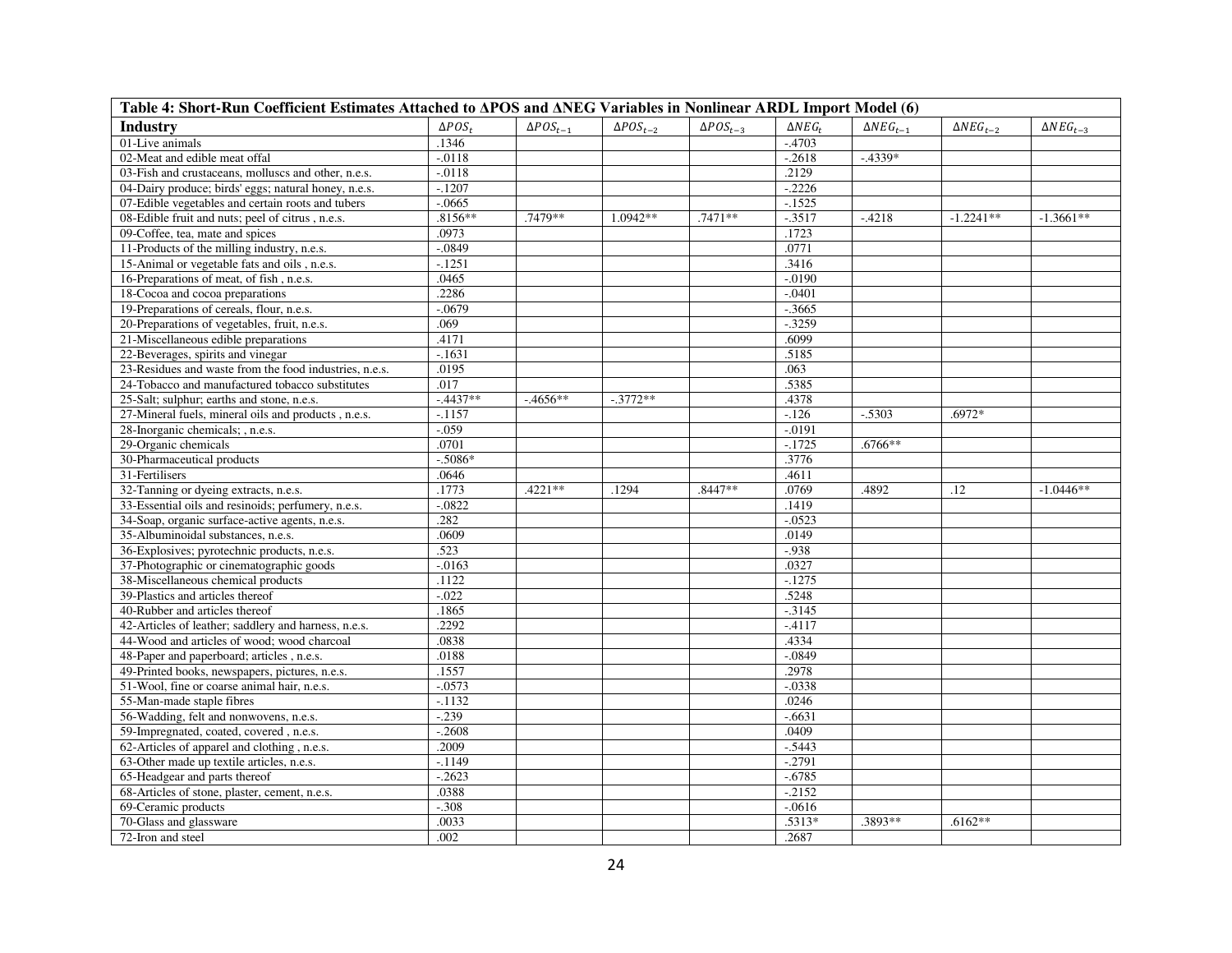| 73-Articles of iron or steel                      | $-.2815**$ | .2438*      | $-.0542$  | $.3412**$ | .3198     |           |           |           |
|---------------------------------------------------|------------|-------------|-----------|-----------|-----------|-----------|-----------|-----------|
| 74-Copper and articles thereof                    | .0951      |             |           |           | .1764     |           |           |           |
| 75-Nickel and articles thereof                    | $-.1144$   |             |           |           | $-.141$   |           |           |           |
| 76-Aluminium and articles thereof                 | $-2124$    |             |           |           | $-.6098*$ |           |           |           |
| 82-Tools, implements, cutlery, n.e.s.             | .0352      |             |           |           | $-.2771$  | $.4415**$ |           |           |
| 83-Miscellaneous articles of base metal           | .0591      |             |           |           | $-.3446$  |           |           |           |
| 84-Nuclear reactors, boilers, n.e.s.              | .0278      |             |           |           | .0032     |           |           |           |
| 85-Electrical machinery and equipment, n.e.s.     | $-.3345**$ |             |           |           | .401      | $-.0892$  | $.6087**$ | $-4312*$  |
| 86-Railway or tramway locomotives, n.e.s.         | $-1245$    | $-1.0814**$ | $-.6437*$ |           | .7931     | 1.1268*   |           |           |
| 87-Vehicles other than railway, n.e.s.            | $-.3177*$  | .3353       | .2717     | .5879**   | .6999**   | .4051     | .3542     | $-9149**$ |
| 88-Aircraft, spacecraft, and parts thereof        | .0482      |             |           |           | .1943     |           |           |           |
| 89-Ships, boats and floating structures           | .0678      |             |           |           | $-.5638$  |           |           |           |
| 90-Optical, photographic, cinematographic, n.e.s. | .0331      |             |           |           | .066      |           |           |           |
| 91-Clocks and watches and parts thereof           | $-.0245$   |             |           |           | $.8324**$ |           |           |           |
| 93-Arms and ammunition; parts, n.e.s.             | .0155      |             |           |           | $-.0307$  |           |           |           |
| 94-Furniture; bedding, mattresses, n.e.s.         | .1645      |             |           |           | $-.2264$  |           |           |           |
| 95-Toys, games and sports requisites, n.e.s.      | .1491      |             |           |           | $-.4929$  |           |           |           |
| 96-Miscellaneous manufactured articles            | .0448      |             |           |           | $-.1658$  |           |           |           |
| 98-Mail bags, coffins, urns, n.e.s.               | $-.1117$   |             |           |           | .0365     |           |           |           |

Notes: \* and \*\* indicates significance at 10% and 5% level respectively. The critical values of standard t-distribution, i.e., 1.64 and 1.96 are used to arrive at \* and \*\*. Abbreviation n.e.s. refers to not elsewhere specified.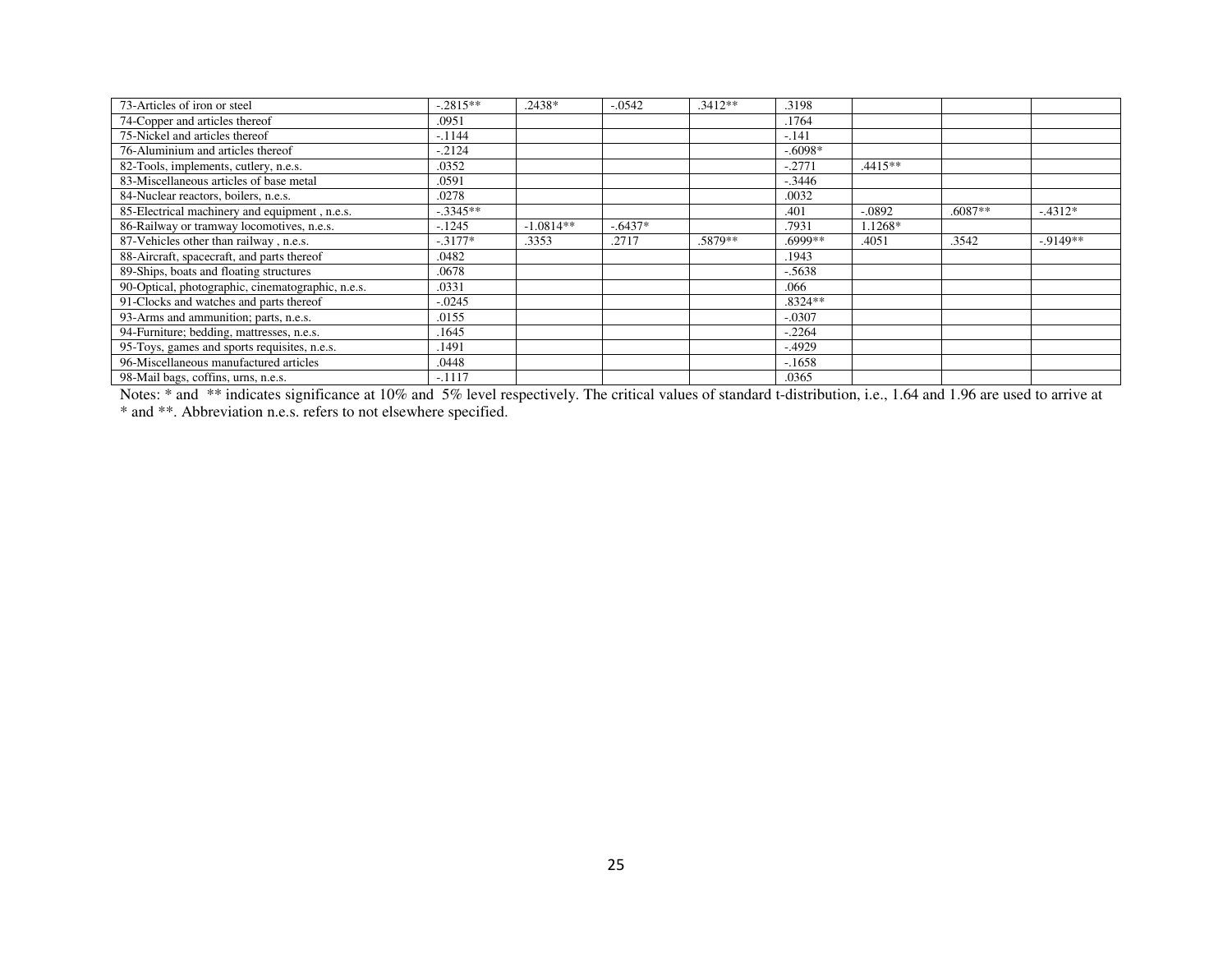| Table 5: Long-Run Coefficient Estimates of Nonlinear ARDL Import Model |             |              |              |             |             |  |  |  |  |  |  |
|------------------------------------------------------------------------|-------------|--------------|--------------|-------------|-------------|--|--|--|--|--|--|
| Industry                                                               |             | $ln IP^{MY}$ | $ln$ $REX_t$ | $POS_{t}$   | $NEG_{t}$   |  |  |  |  |  |  |
| 01-Live animals                                                        | $6.6053**$  | $-4.3189**$  | $-3.7622$    | .3022       | $-.0222$    |  |  |  |  |  |  |
| 02-Meat and edible meat offal                                          | $1.7551**$  | .7687        | 1.9191       | $-.1048$    | .0137       |  |  |  |  |  |  |
| 03-Fish and crustaceans, molluscs and other, n.e.s.                    | $7.2274**$  | $-.8614$     | $-0.4007$    | .083        | .0621       |  |  |  |  |  |  |
| 04-Dairy produce; birds' eggs; natural honey, n.e.s.                   | $.7381**$   | 1.9412**     | .9265        | .0919       | .2086       |  |  |  |  |  |  |
| 07-Edible vegetables and certain roots and tubers                      | 5.7485**    | $-3.1497**$  | $-4.0933$    | .0079       | $-.2958$    |  |  |  |  |  |  |
| 08-Edible fruit and nuts; peel of citrus, n.e.s.                       | 9.6401**    | $-3.6326**$  | $-4.0363$    | $-0.8685**$ | $-1.2315**$ |  |  |  |  |  |  |
| 09-Coffee, tea, mate and spices                                        | $-1.3905**$ | $1.6537**$   | .2757        | $-.0527$    | $-.0428$    |  |  |  |  |  |  |
| 11-Products of the milling industry, n.e.s.                            | $6.2623**$  | $-7.8831**$  | $-10.0486$   | .5266       | $-0.29$     |  |  |  |  |  |  |
| 15-Animal or vegetable fats and oils, n.e.s.                           | 8.3473**    | $-7.8456*$   | $-7.9264$    | .5579       | $-1879$     |  |  |  |  |  |  |
| 16-Preparations of meat, of fish, n.e.s.                               | 4.4641      | $-.7002$     | $-0.3215$    | .2403       | .2552       |  |  |  |  |  |  |
| 18-Cocoa and cocoa preparations                                        | 3.9309**    | $-3.7531$    | $-3.1619$    | 1.0933      | .7109       |  |  |  |  |  |  |
| 19-Preparations of cereals, flour, n.e.s.                              | 8.2131**    | $-13.9974**$ | $-16.8572$   | .6514       | $-667$      |  |  |  |  |  |  |
| 20-Preparations of vegetables, fruit, n.e.s.                           | 5.7972**    | $-4.6186**$  | $-2.2306$    | .3311       | $-0.0473$   |  |  |  |  |  |  |
| 21-Miscellaneous edible preparations                                   | 8.0055**    | $-16.8369*$  | $-25.941$    | 2.6931      | .9756       |  |  |  |  |  |  |
| 22-Beverages, spirits and vinegar                                      | 4.8996**    | $-1.0707$    | $-0.3825$    | .0356       | .0088       |  |  |  |  |  |  |
| 23-Residues and waste from the food industries, n.e.s.                 | 5.3241**    | $-10.8232**$ | $-15.9409$   | .9631       | $-.2257$    |  |  |  |  |  |  |
| 24-Tobacco and manufactured tobacco substitutes                        | 8.2674**    | $-0.6435$    | $-7175$      | .112        | $-.0058$    |  |  |  |  |  |  |
| 25-Salt; sulphur; earths and stone, n.e.s.                             | .8893**     | 1.0739       | 1.2008       | .2718       | .3571       |  |  |  |  |  |  |
| 27-Mineral fuels, mineral oils and products, n.e.s.                    | 6.4776**    | $-8.2231**$  | $-6.8932$    | .2707       | $-4247$     |  |  |  |  |  |  |
| 28-Inorganic chemicals; , n.e.s.                                       | 3.5277**    | $-4.8608$    | $-8.3862$    | .0782       | $-0.4472$   |  |  |  |  |  |  |
| 29-Organic chemicals                                                   | 5.6773**    | $-5.7518**$  | $-4.8231$    | .4431       | .0225       |  |  |  |  |  |  |
| 30-Pharmaceutical products                                             | 4.9381**    | $-6.2324*$   | $-8.6714$    | 1.559       | .9678       |  |  |  |  |  |  |
| 31-Fertilisers                                                         | 4.1194**    | .2726        | 1.1288       | $-.1136$    | $-.0436$    |  |  |  |  |  |  |
| 32-Tanning or dyeing extracts, n.e.s.                                  | 5.3585**    | $-16.3641*$  | $-24.8717$   | $-0.7005$   | $-2.3682$   |  |  |  |  |  |  |
| 33-Essential oils and resinoids; perfumery, n.e.s.                     | 5.6272**    | $-9.1581**$  | $-11.0441$   | .5693       | $-.2872$    |  |  |  |  |  |  |
| 34-Soap, organic surface-active agents, n.e.s.                         | 5.769**     | $-10.0719*$  | $-11.2718$   | 1.0817      | .1803       |  |  |  |  |  |  |
| 35-Albuminoidal substances, n.e.s.                                     | 7.1442**    | $-14.0134*$  | $-19.8699$   | 1.465       | .0105       |  |  |  |  |  |  |
| 36-Explosives; pyrotechnic products, n.e.s.                            | 3.1991**    | .7133        | 1.5786       | $-.0595$    | .0444       |  |  |  |  |  |  |
| 37-Photographic or cinematographic goods                               | 6.3986**    | $-5.0236$    | $-6.5083$    | .4707       | .0355       |  |  |  |  |  |  |
| 38-Miscellaneous chemical products                                     | 4.6703**    | $-3.7154*$   | $-3.3683$    | .2555       | $-0.0347$   |  |  |  |  |  |  |
| 39-Plastics and articles thereof                                       | 5.8231**    | $-6.4712**$  | $-7.0752$    | .6794       | .1363       |  |  |  |  |  |  |
| 40-Rubber and articles thereof                                         | 4.6883**    | $-9.2948**$  | $-11.852$    | .5528       | $-0.3819$   |  |  |  |  |  |  |
| 42-Articles of leather; saddlery and harness, n.e.s.                   | 6.6729**    | $-3.7491**$  | $-3.4092$    | .087        | $-3104$     |  |  |  |  |  |  |
| 44-Wood and articles of wood; wood charcoal                            | 6.1195**    | $-8.3375*$   | $-8.2397$    | .9428       | .2723       |  |  |  |  |  |  |
| 48-Paper and paperboard; articles, n.e.s.                              | 5.0476**    | $-4.9004**$  | $-5.7122$    | .1879       | $-.2334$    |  |  |  |  |  |  |
| 49-Printed books, newspapers, pictures, n.e.s.                         | 8.4485**    | $-8.2766**$  | $-7.6203$    | .5186       | $-.1612$    |  |  |  |  |  |  |
| 51-Wool, fine or coarse animal hair, n.e.s.                            | 12.3504**   | $-2.0448**$  | $-1.6593$    | .1277       | .0868       |  |  |  |  |  |  |
| 55-Man-made staple fibres                                              | $-1.2278**$ | 2.6946*      | 2.5533       | .3283       | .6686       |  |  |  |  |  |  |
| 56-Wadding, felt and nonwovens, n.e.s.                                 | 8.9718**    | $-3.3423**$  | $-4149$      | $-0.3238$   | $-.529$     |  |  |  |  |  |  |
| 59-Impregnated, coated, covered, n.e.s.                                | $2.0072**$  | $-.2861$     | $-.4298$     | .4649       | .4368       |  |  |  |  |  |  |
| 62-Articles of apparel and clothing, n.e.s.                            | 8.5103**    | $-1.6768**$  | $-2.4154$    | $-0119$     | $-2486$     |  |  |  |  |  |  |
| 63-Other made up textile articles, n.e.s.                              | 5.9017**    | $-2.2672*$   | $-2.6219$    | $-.1052$    | $-0.3239$   |  |  |  |  |  |  |
| 65-Headgear and parts thereof                                          | 8.9345**    | $-0.7427$    | $-0.8171$    | $-3163*$    | $-4311**$   |  |  |  |  |  |  |
| 68-Articles of stone, plaster, cement, n.e.s.                          | 5.3846**    | $-7.7555*$   | $-8.8475$    | .4041       | $-.302$     |  |  |  |  |  |  |
| 69-Ceramic products                                                    | 4.9144**    | $-13.5515$   | $-11.6319$   | $-1.2391$   | $-2.3379$   |  |  |  |  |  |  |
| 70-Glass and glassware                                                 | .9393**     | 9.0034       | $-13.646$    | $-3.5925$   | $-3.6326$   |  |  |  |  |  |  |
| 72-Iron and steel                                                      | 5.6675**    | $-5.0454**$  | $-4.177$     | .4058       | .0254       |  |  |  |  |  |  |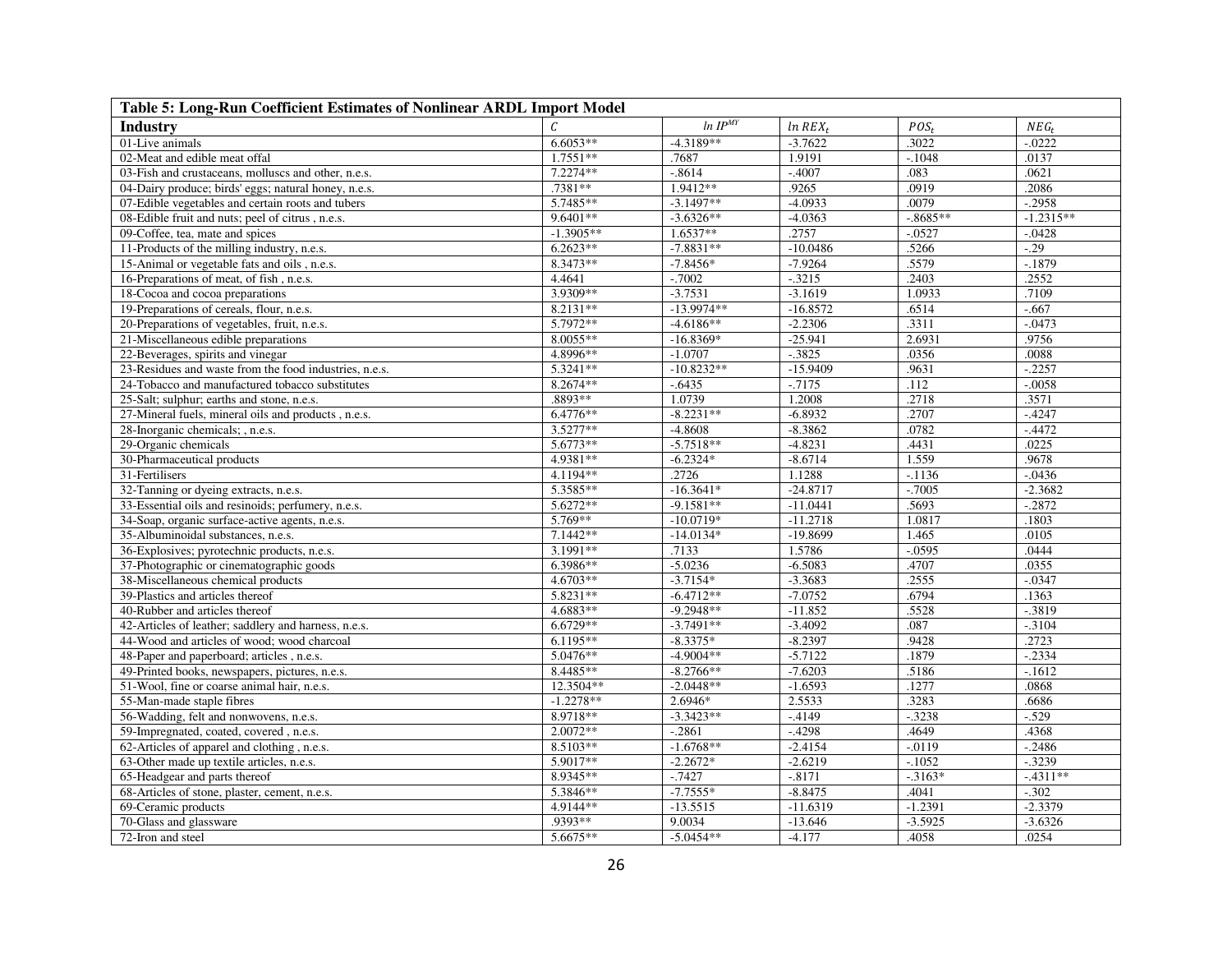| 73-Articles of iron or steel                      | 4.5425**   | $-2.7413*$  | $-2.1889$  | $-.0325$ | $-0.2532$ |
|---------------------------------------------------|------------|-------------|------------|----------|-----------|
| 74-Copper and articles thereof                    | 4.6269**   | $-3.8028*$  | $-3.8433$  | .2451    | $-.0601$  |
| 75-Nickel and articles thereof                    | $-.7906**$ | 1.4107**    | $-1.1091$  | .12      | .1046     |
| 76-Aluminium and articles thereof                 | $3.0176**$ | 4.7385      | 3.6811     | 2.2931   | 5.8772    |
| 82-Tools, implements, cutlery, n.e.s.             | $5.0167**$ | $-6.0009**$ | $-6.5654$  | .1765    | $-.3841$  |
| 83-Miscellaneous articles of base metal           | 5.6519**   | $-3.4184*$  | $-3.5676$  | $-.124$  | $-4454$   |
| 84-Nuclear reactors, boilers, n.e.s.              | $6.3842**$ | $-.0564$    | $-0.7609$  | .0702    | .0536     |
| 85-Electrical machinery and equipment, n.e.s.     | 4.3685**   | $-2.7919*$  | $-2.8727$  | .7792    | .5731     |
| 86-Railway or tramway locomotives, n.e.s.         | 4.0949**   | $-1614$     | .2434      | .9911**  | $.9553*$  |
| 87-Vehicles other than railway, n.e.s.            | 3.2976**   | $-1.3259$   | $-3.1814$  | .1163    | $-.0431$  |
| 88-Aircraft, spacecraft, and parts thereof        | 3.9353**   | .1706       | 2.6616     | .1148    | .2271     |
| 89-Ships, boats and floating structures           | 9.3701**   | $-2.4467$   | $-.5595$   | $-1466$  | $-.3284$  |
| 90-Optical, photographic, cinematographic, n.e.s. | 4.9125**   | $-4.0027**$ | $-4.3527$  | .2614    | $-.0931$  |
| 91-Clocks and watches and parts thereof           | 3.5199**   | $-2.8496$   | $-3.791$   | .3889    | .0292     |
| 93-Arms and ammunition; parts, n.e.s.             | 9.1122**   | $-1.3607$   | $-1.6737$  | $-.1032$ | $-1829$   |
| 94-Furniture; bedding, mattresses, n.e.s.         | $4.5119**$ | $-8.0014$   | $-9.7229$  | .4421    | $-.2594$  |
| 95-Toys, games and sports requisites, n.e.s.      | 7.3712**   | $-8.1868*$  | $-8.9334$  | .2805    | $-.501$   |
| 96-Miscellaneous manufactured articles            | $-6566$    | $-5.1599$   | $-10.5257$ | $-444$   | $-1.0732$ |
| 98-Mail bags, coffins, urns, n.e.s.               | 5.1322**   | $-6.8413**$ | $-7.3712$  | .06      | $-.5437$  |

Notes: \* and \*\* indicates significance at 10% and 5% level respectively. The critical values of standard t-distribution, i.e., 1.64 and 1.96 are used to arrive at \* and \*\*. Abbreviation n.e.s. refers to not elsewhere specified.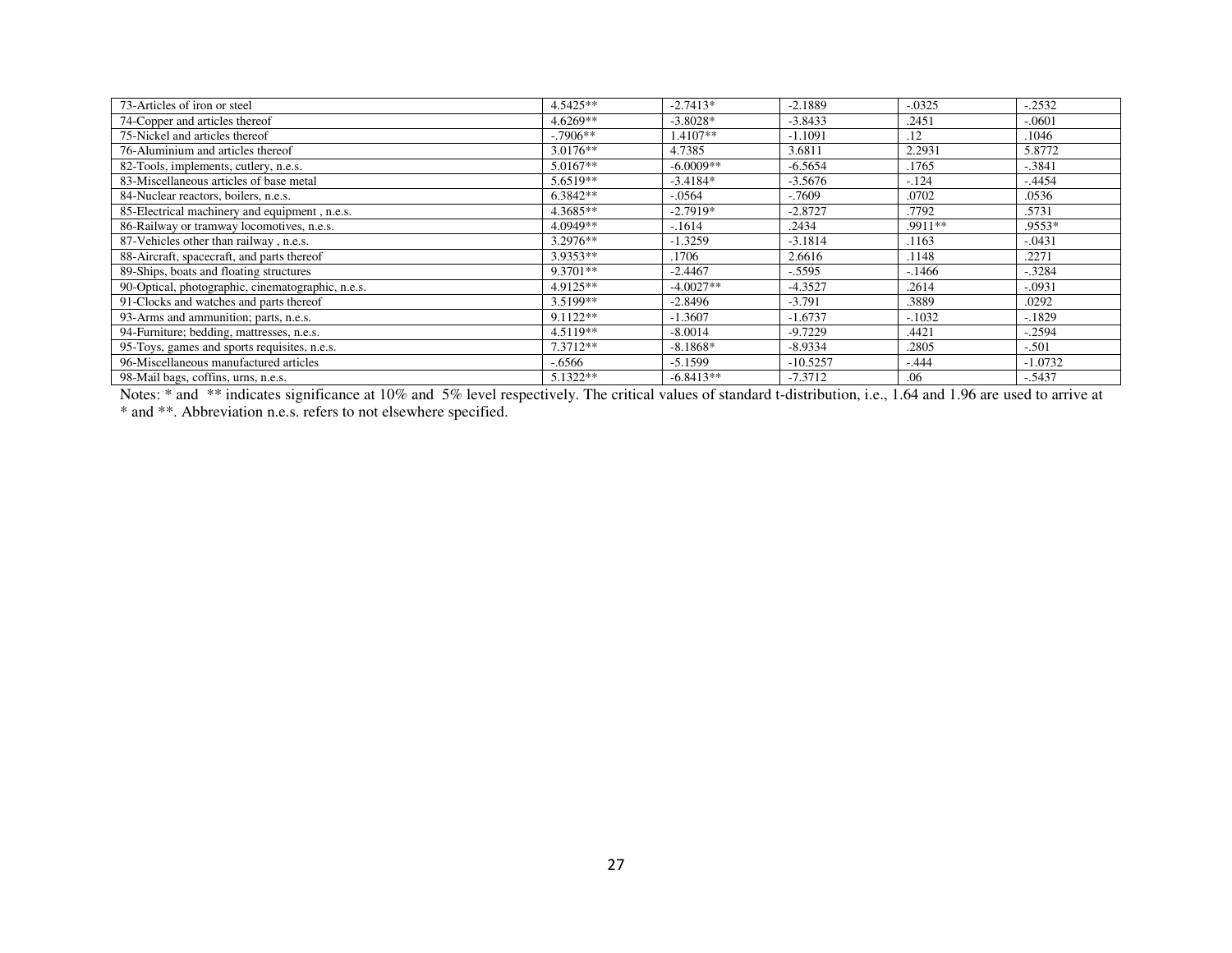| Table 6: Diagnostics Associated with Estimates of Nonlinear Import Models in Table 5. |                         |                          |            |                 |                      |                         |                         |           |            |  |  |
|---------------------------------------------------------------------------------------|-------------------------|--------------------------|------------|-----------------|----------------------|-------------------------|-------------------------|-----------|------------|--|--|
| <b>Industry (Trade Share)</b>                                                         |                         |                          |            |                 | <b>Diagnostics</b>   |                         |                         |           |            |  |  |
|                                                                                       | $\mathbf{F}^{\text{a}}$ | $ECM_{t-1}$ <sup>b</sup> | Adj. $R^2$ | LM <sup>c</sup> | $RESET$ <sup>d</sup> | CU                      | CU <sup>2</sup>         | Wald-S    | Wald-L     |  |  |
| $01$ -Live animals $(0.158)$                                                          | 4.0232*                 | $-0.2671(4.3131)$ **     | .4362      | 2.2634          | 4.1022**             | S                       | U                       | .7229     | 1.4748     |  |  |
| 02-Meat and edible meat offal (0.5807)                                                | $8.503**$               | $-4369(6.4791)$ **       | .3235      | .6433           | .1126                | $\overline{\mathbf{s}}$ | $\overline{U}$          | 1.9292    | .9498      |  |  |
| 03-Fish and crustaceans, molluscs and other, n.e.s. (0.1502)                          | 20.0384**               | $-0.7003(9.8286)$ **     | .1744      | .5809           | .9798                | S                       | S                       | .2041     | .4734      |  |  |
| 04-Dairy produce; birds' eggs; natural honey, n.e.s. (1.5037)                         | 4.5731**                | $-4828(4.7473)$ **       | .545       | 1.441           | 17.3989**            | S                       | U                       | .0025     | 1.148      |  |  |
| 07-Edible vegetables and certain roots and tubers (0.3654)                            | 5.723**                 | $-.2947(5.4293)$ **      | .525       | 2.056           | 2.8813*              | S                       | S                       | .0086     | 3.2832*    |  |  |
| 08-Edible fruit and nuts; peel of citrus, n.e.s. (0.1163)                             | 10.7345**               | $-4765(7.3915)$ **       | .6349      | 2.8424*         | 5.8487**             | S                       | U                       | 16.2603** | 3.7361**   |  |  |
| 09-Coffee, tea, mate and spices (0.1079)                                              | 20.2036**               | $-.6775(9.9031)$ **      | .4549      | 2.3858          | 2.0664               | S                       | S                       | .0005     | .0152      |  |  |
| 11-Products of the milling industry, n.e.s. (0.9077)                                  | 4.4678**                | $-1612(4.7409)$ **       | .7263      | .0633           | 3.5679*              | S                       | ${\bf U}$               | .2165     | .8123      |  |  |
| 15-Animal or vegetable fats and oils, n.e.s. (0.5213)                                 | 3.9183*                 | $-.2116(4.7077)$ **      | .5635      | 2.7422*         | $6.1517**$           | S                       | U                       | .5015     | $7.1416**$ |  |  |
| 16-Preparations of meat, of fish, n.e.s. (0.0786)                                     | 6.0873**                | $-4797(5.4242)*$         | .329       | 1.5296          | .0117                | S                       | $\overline{U}$          | .002      | .0144      |  |  |
| 18-Cocoa and cocoa preparations (0.9233)                                              | 3.2518                  | $-.1769(3.7209)*$        | .6723      | 1.9023          | 4.2392**             | ${\bf S}$               | U                       | .2356     | .3177      |  |  |
| 19-Preparations of cereals, flour, n.e.s. (1.108)                                     | 4.5467**                | $-1269(4.6236)$ **       | .7736      | .3172           | 3.6572*              | S                       | U                       | .8154     | .6648      |  |  |
| 20-Preparations of vegetables, fruit, n.e.s. (0.7088)                                 | 5.0122**                | $-.2163(4.7589)$ **      | .7351      | .6858           | 3.8059*              | S                       | U                       | .7228     | .0019      |  |  |
| 21-Miscellaneous edible preparations (1.6348)                                         | 3.9690*                 | $-0.1079(4.5389)$ **     | .7454      | 1.4574          | .2909                | S                       | $\overline{U}$          | .0165     | .4155      |  |  |
| 22-Beverages, spirits and vinegar (0.5062)                                            | 3.4869                  | $-411(4.268)$ **         | 2187       | .4443           | .3949                | S                       | S                       | .0469     | .1159      |  |  |
| 23-Residues and waste from the food industries, n.e.s. (0.8814)                       | $4.5773**$              | $-1069(4.7889)$ **       | 8094       | .2024           | $4.2098**$           | S                       | U                       | .0552     | .3684      |  |  |
| 24-Tobacco and manufactured tobacco substitutes (0.4472)                              | 13.1401**               | $-0.9209(8.3806)$ **     | 2118       | .6159           | .6605                | S                       | U                       | .5928     | .2191      |  |  |
| 25-Salt; sulphur; earths and stone, n.e.s. (0.3919)                                   | 6.2508**                | $-.3794(5.6626)$ **      | .359       | 2.2371          | 2.1189               | S                       | U                       | 4.7374**  | .0048      |  |  |
| 27-Mineral fuels, mineral oils and products, n.e.s. (0.8589)                          | 3.5256                  | $-.1538(4.2043)$ **      | .6768      | .1308           | 4.1395**             | S                       | U                       | .1489     | 2.0061     |  |  |
| 28-Inorganic chemicals; , n.e.s. (1.0445)                                             | 3.4237                  | $-1342(4.1476)$ **       | .6173      | .9446           | 4.0626**             | S                       | $\overline{U}$          | .0924     | 5.4105**   |  |  |
| 29-Organic chemicals (1.3733)                                                         | 4.7225**                | $-1755(4.7966)$ **       | .7236      | .5993           | 5.588**              | S                       | $\overline{U}$          | .5415     | 2.6787*    |  |  |
| 30-Pharmaceutical products (1.7631)                                                   | $4.5153**$              | $-1498(4.9053)$ **       | .7811      | 1.2862          | 5.1228**             | S                       | $\overline{U}$          | 1.5709    | .0284      |  |  |
| 31-Fertilisers (0.821)                                                                | $6.0949**$              | $-.6516(5.4788)$ **      | .0629      | 1.3019          | .7639                | S                       | $\overline{\mathbf{S}}$ | 1.4188    | 1.8013     |  |  |
| 32-Tanning or dyeing extracts, n.e.s. (1.3339)                                        | 2.9701                  | $-0.0749(3.9083)^*$      | .8193      | .4087           | 4.9939**             | S                       | $\overline{U}$          | 3.6987**  | 7.2692**   |  |  |
| 33-Essential oils and resinoids; perfumery, n.e.s. (1.287)                            | 4.1152*                 | $-1248(4.5877)$ **       | .803       | .0476           | 4.5079**             | S                       | U                       | .4213     | 4.3809**   |  |  |
| 34-Soap, organic surface-active agents, n.e.s. (0.8233)                               | 3.3243                  | $-.1183(3.9786)*$        | .7166      | 3.1785*         | 2.4117               | S                       | $\overline{U}$          | .4586     | 3.9872**   |  |  |
| 35-Albuminoidal substances, n.e.s. (1.033)                                            | 3.5529                  | $-1132(4.1977)$ **       | .6951      | .0188           | 2.6604               | S                       | U                       | .0018     | 5.2535**   |  |  |
| 36-Explosives; pyrotechnic products, n.e.s. (0.0786)                                  | 8.6998**                | $-1.0496(6.2531)$ **     | 1082       | .585            | .1529                | S                       | $\overline{S}$          | 1.6602    | .6721      |  |  |
| 37-Photographic or cinematographic goods (0.2681)                                     | 5.0526**                | $-.2334(5.0321)$ **      | .5615      | 3.0967*         | 5.9906**             | S                       | $\overline{U}$          | .0404     | 1.9394     |  |  |
| 38-Miscellaneous chemical products (1.8121)                                           | 3.7469                  | $-.2014(4.1235)$ **      | 4863       | .8263           | $3.2011*$            | S                       | U                       | .5945     | 4.3684**   |  |  |
| 39-Plastics and articles thereof (1.8416)                                             | 3.6783                  | $-1678(4.6827)$ **       | .7021      | 1.2566          | 1.6377               | S                       | U                       | 1.2432    | 4.51551**  |  |  |
| 40-Rubber and articles thereof (1.6674)                                               | 3.9132*                 | $-1046(4.2394)$ **       | .813       | 1.6367          | 3.2689*              | S                       | $\overline{U}$          | 1.5794    | 6.0179**   |  |  |
| 42-Articles of leather; saddlery and harness, n.e.s. (0.5416)                         | 3.4592                  | $-.3023(4.116)$ **       | .5344      | 1.4014          | 2.5335               | S                       | $\overline{U}$          | 1.3702    | 4.7335**   |  |  |
| 44-Wood and articles of wood; wood charcoal (0.5848)                                  | 4.1642*                 | $-1444(4.6334)$ **       | .6849      | .1382           | 1.9848               | S                       | U                       | .3407     | 3.5254*    |  |  |
| 48-Paper and paperboard; articles, n.e.s. (1.5151)                                    | 3.41                    | $-1814(4.3705)$ **       | .6576      | 1.0333          | 3.8583**             | S                       | U                       | .0767     | 3.7323**   |  |  |
| 49-Printed books, newspapers, pictures, n.e.s. (0.7648)                               | 3.7225                  | $-.2007(4.5044)$ **      | .6394      | 1.2865          | 2.6806               | S                       | S                       | .0032     | 5.2824**   |  |  |
| 51-Wool, fine or coarse animal hair, n.e.s. (0.0107)                                  | 8.5437**                | $-.8404(6.4975)$ **      | .3935      | 1.5577          | .4799                | S                       | ${\bf S}$               | .0278     | .0909      |  |  |
| 55-Man-made staple fibres (0.1047)                                                    | 2.6361                  | $-.2579(3.4912)$         | .6373      | 1.2897          | .2702                | S                       | $\overline{U}$          | .2108     | 2.5049     |  |  |
| 56-Wadding, felt and nonwovens, n.e.s. (0.2129)                                       | 9.815**                 | $-4144(7.0546)$ **       | .4609      | .4064           | 2.8349*              | S                       | U                       | .1883     | 1.3149     |  |  |
| 59-Impregnated, coated, covered, n.e.s. (0.2655)                                      | 9.2896**                | $-.2605(6.7572)$ **      | .6955      | $3.011*$        | 10.4546**            | S                       | U                       | .3315     | .0262      |  |  |
| 62-Articles of apparel and clothing, n.e.s. (0.3062)                                  | 16.7068**               | $-.6672(9.11)$ **        | .25        | .1522           | $3.003*$             | S                       | $\overline{\text{U}}$   | 1.5361    | 7.3069**   |  |  |
| 63-Other made up textile articles, n.e.s. (0.07)                                      | 3.0167                  | $-.3879(3.7906)*$        | .1654      | 2.3952          | 3.6112*              | S                       | S                       | .038      | 2.289      |  |  |
| 65-Headgear and parts thereof (0.0187)                                                | 36.4413**               | $-1.1368(13.628)$ **     | .0718      | 1.8702          | .0551                | S                       | S                       | .1507     | 1.2981     |  |  |
| 68-Articles of stone, plaster, cement, n.e.s. (0.3056)                                | 3.1966                  | $-.1391(3.8977)*$        | .6809      | .5148           | 2.9858**             | S                       | U                       | .1513     | 2.8891*    |  |  |
| 69-Ceramic products (0.3261)                                                          | 1.325                   | $-.0754(2.5188)$         | .6744      | .8418           | 2.6073               | S                       | U                       | .475      | 2.048      |  |  |
| 70-Glass and glassware (1.2028)                                                       | .8904                   | $-.0206(1.9734)$         | .7919      | 3.072*          | 6.6875**             | S                       | $\overline{U}$          | 6.8754**  | .1512      |  |  |